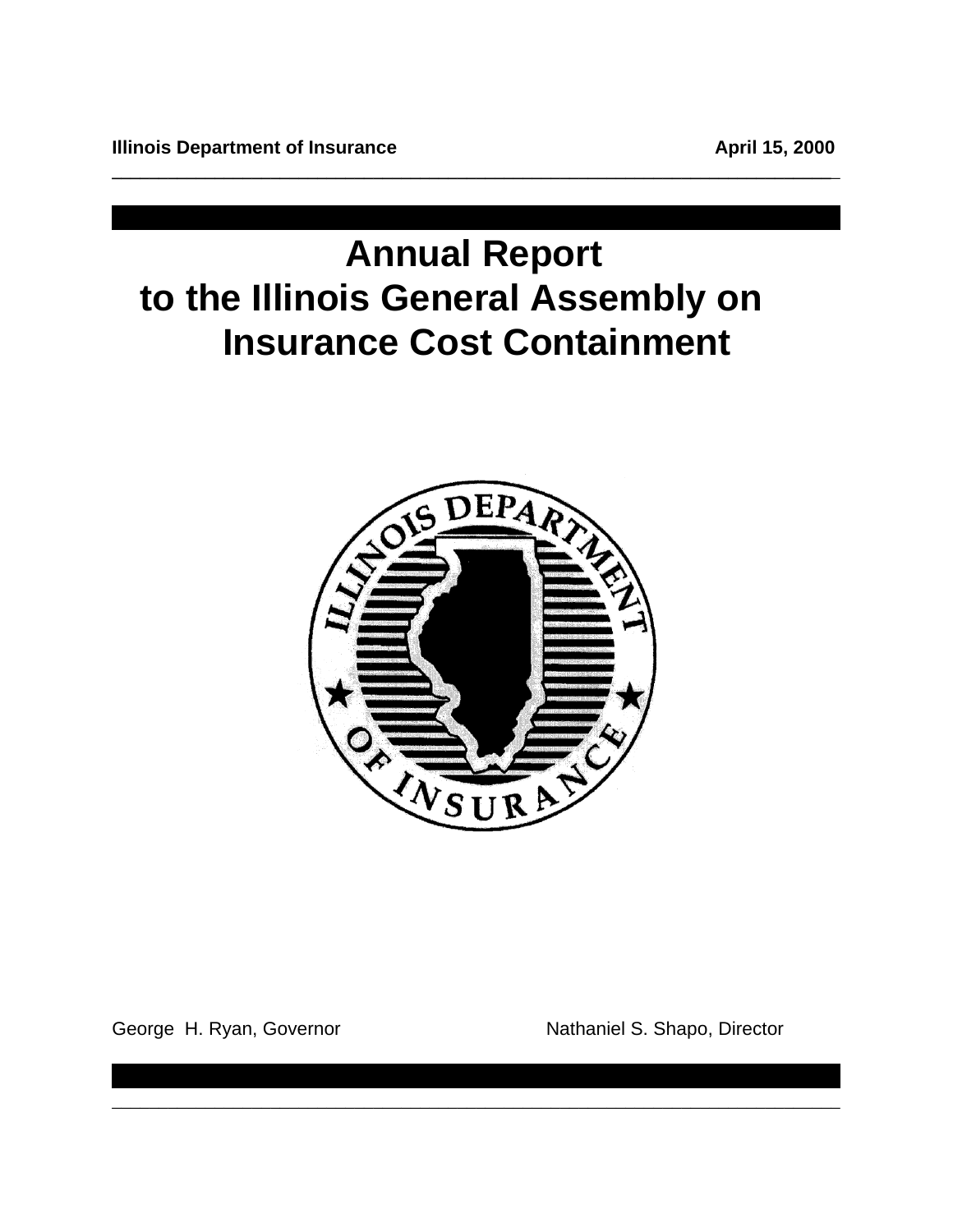# **TABLE OF CONTENTS**

| T. | PURPOSE OF THE REPORT ON COST CONTAINMENT                                                                          | $\mathbf{1}$   |
|----|--------------------------------------------------------------------------------------------------------------------|----------------|
| Ш. | DIRECT PREMIUMS WRITTEN AND LOSS RATIOS BY STATE                                                                   | $\overline{2}$ |
|    | III. ANALYSIS OF THE MARKETPLACE                                                                                   | 5              |
|    | <b>AVAILABILITY</b>                                                                                                | 5              |
|    | Herfindahl/Hirschman Index (HHI) and Market Shares by Line                                                         | 5              |
|    | <b>Market Shares of Residual Market Mechanisms</b>                                                                 | 18             |
|    | Participation in Alternative Risk Transfer Mechanisms                                                              | 20             |
|    | <b>PROFITABILITY</b>                                                                                               | 22             |
|    | Property/Casualty Industry Profitability Compared to Noninsurance<br><b>Industries</b>                             | 23             |
|    | Illinois-Specific Underwriting Results Compared to Countrywide<br><b>Results</b>                                   | 24             |
|    | <b>RELIABILITY</b>                                                                                                 | 29             |
|    | Profitability                                                                                                      | 30             |
|    | <b>Financial Solvency Regulation</b>                                                                               | 33             |
|    | IV. COST CONTAINMENT ISSUES                                                                                        | 35             |
|    | V. CONCLUSION AND RECOMMENDATION                                                                                   | 39             |
|    | <b>BIBLIOGRAPHY</b>                                                                                                | 41             |
|    | Appendix A: Combined Assets for All Illinois-Licensed Insurers                                                     |                |
|    | Appendix B: Combined Liabilities, Surplus, and Other Funds for All Illinois-Licensed<br><b>Insurers</b>            |                |
|    | Appendix C: Combined Underwriting and Investment Exhibit for All Illinois-Licensed<br><b>Insurers</b>              |                |
|    | Appendix D: Combined Cash Flow for All Illinois-Licensed Insurers                                                  |                |
|    | Appendix E: Combined Exhibit of Premiums and Losses in the State of Illinois for<br>All Illinois-Licensed Insurers |                |

Appendix F: Combined Insurance Expense Exhibit - Part III - for All Illinois-Licensed Insurers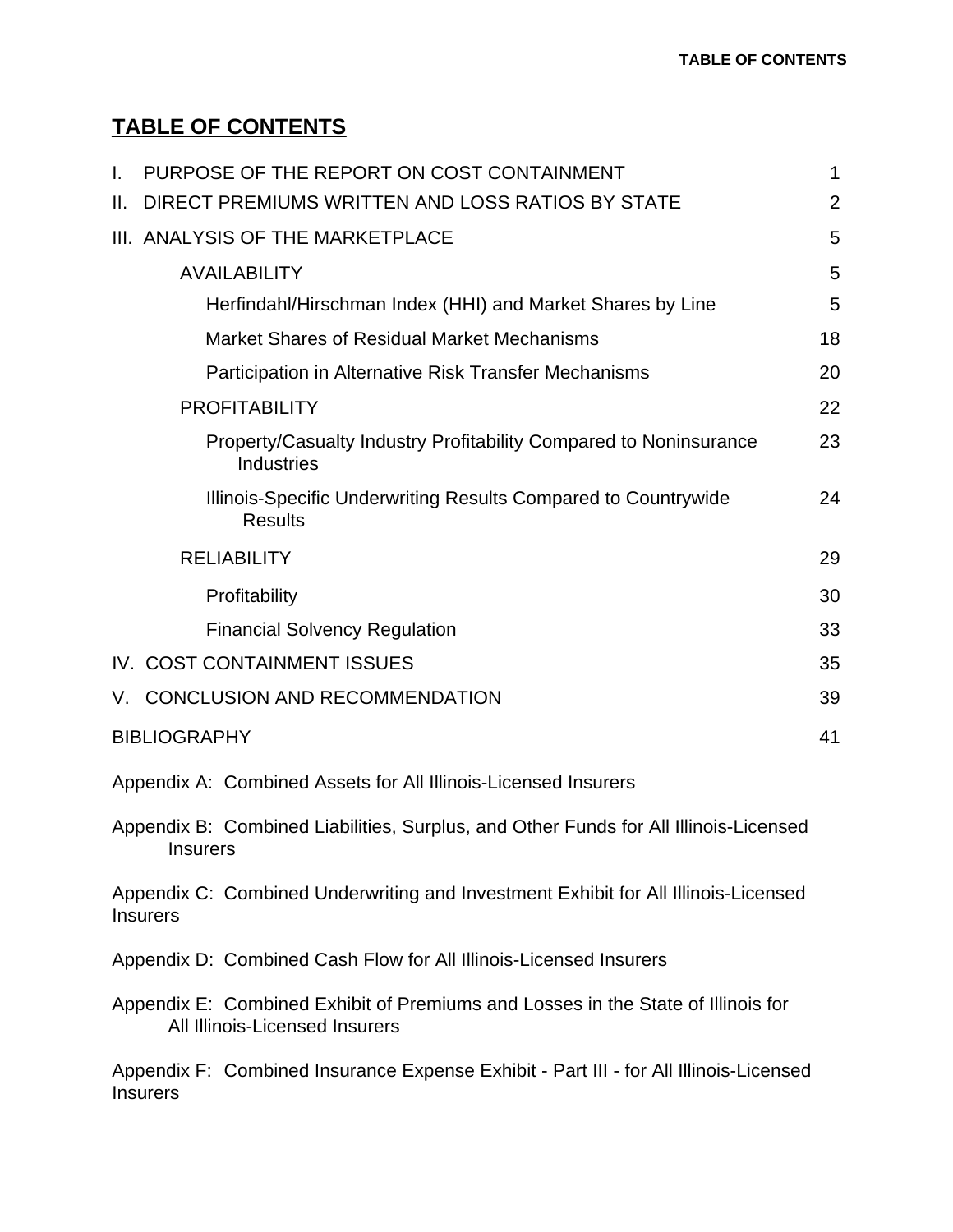# **I. PURPOSE OF THE REPORT ON COST CONTAINMENT**

The Illinois Insurance Cost Containment Act (Article XLII, 215 ILCS 5/1202-d) was enacted in 1986 in response to the public's concern about the availability and affordability of commercial liability insurance. That crisis was short-lived and the market has remained generally soft during the last decade. There are, however, some rumblings in the industry that the marketplace may be experiencing some hardening.

The Act requires the Director of Insurance to submit an annual report to the General Assembly by April 15th containing his analysis of the Illinois insurance market and his recommendation of the most appropriate and comprehensive cost containment system for the state.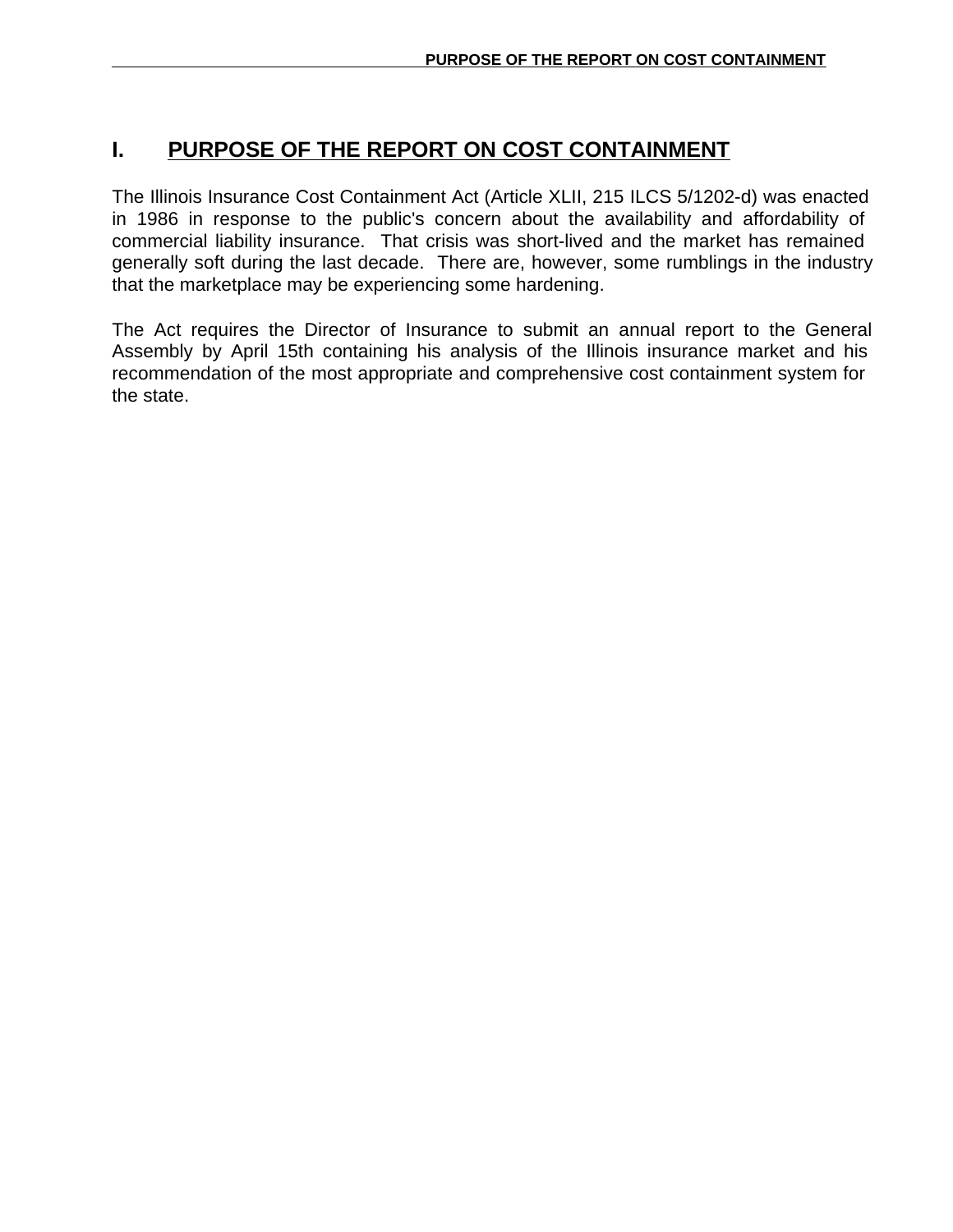# **II. DIRECT PREMIUMS WRITTEN AND LOSS RATIOS BY STATE**

**Figure 1** shows a breakdown of total direct premium written (DPW) and loss ratios of selected states from 1994 through 1998. The direct pure loss ratio, shown in this table, is calculated by dividing losses by direct earned premium.

This table shows that the \$13.4 billion property/casualty premiums written in Illinois in 1998 represent 4.5% of the nationwide total and that property/casualty losses in Illinois have averaged 64.2% of earned premium during the five years. Columns 4 through 8 provide the percent of direct written premiums reported by each of the specified states for 1994 through 1998. Columns 9 through 13 provide the loss ratio experienced by each of the specified states for 1994 through 1998. Column 14 provides the five-year average (1994 - 1998) loss ratios for each of the specified states.

# **Figure 1 State Distribution and Loss Experience (2499 Companies) (1994 - 1998)**

**% of Direct Premium Written Loss Ratios** 

|                | <b>Stat</b>  | 1998       |      |      |      |      |      |      |      |      |      |      | 5Yr. |
|----------------|--------------|------------|------|------|------|------|------|------|------|------|------|------|------|
| Rank           | e            | <b>DPW</b> | 1998 | 1997 | 1996 | 1995 | 1994 | 1998 | 1997 | 1996 | 1995 | 1994 | Avg. |
|                | CA           | 36,120     | 12.1 | 12.1 | 11.9 | 11.9 | 12.8 | 62.9 | 57.8 | 59.2 | 66.4 | 87.8 | 66.7 |
| 2              | <b>NY</b>    | 21,495     | 7.5  | 7.6  | 7.7  | 7.8  | 7.7  | 61.2 | 66.6 | 61.6 | 68.5 | 71.8 | 65.8 |
| 3              | <b>TX</b>    | 20,103     | 6.7  | 6.7  | 6.7  | 6.6  | 6.6  | 63.8 | 56.9 | 66.5 | 76.2 | 65.8 | 65.6 |
| $\overline{4}$ | <b>FL</b>    | 18,747     | 6.3  | 6.1  | 6.0  | 5.6  | 5.3  | 56.1 | 54.0 | 59.0 | 69.7 | 59.3 | 59.3 |
| 5              | IL           | 13,403     | 4.5  | 4.5  | 4.5  | 4.5  | 4.5  | 65.2 | 58.2 | 67.4 | 64.6 | 65.6 | 64.2 |
|                |              |            |      |      |      |      |      |      |      |      |      |      |      |
| 6              | PA           | 12,595     | 4.2  | 4.3  | 4.5  | 4.6  | 4.8  | 64.4 | 66.4 | 73.4 | 66.9 | 77.2 | 69.7 |
| $\overline{7}$ | <b>NJ</b>    | 11,481     | 3.8  | 3.9  | 4.0  | 4.0  | 3.9  | 63.3 | 65.5 | 68.7 | 69.4 | 74.6 | 68.2 |
| 8              | OH           | 10,906     | 3.6  | 3.5  | 3.4  | 3.4  | 3.2  | 63.2 | 67.2 | 69.9 | 66.1 | 66.4 | 66.5 |
| 9              | MI           | 10,441     | 3.5  | 3.4  | 3.5  | 3.6  | 3.6  | 74.5 | 65.5 | 65.8 | 63.2 | 68.4 | 67.5 |
| 10             | GA           | 7,700      | 2.6  | 2.6  | 2.5  | 2.4  | 2.4  | 64.9 | 57.9 | 60.7 | 73.3 | 63.0 | 63.8 |
|                |              |            |      |      |      |      |      |      |      |      |      |      |      |
| 11             | <b>MA</b>    | 7,316      | 2.4  | 2.5  | 2.6  | 2.7  | 2.9  | 63.5 | 55.5 | 60.4 | 52.4 | 56.7 | 57.7 |
| 12             | <b>NC</b>    | 7,109      | 2.4  | 2.3  | 2.3  | 2.2  | 2.1  | 68.2 | 60.7 | 94.9 | 61.0 | 62.7 | 69.6 |
| 13             | IN           | 6,275      | 2.1  | 2.1  | 2.1  | 2.2  | 2.1  | 65.6 | 67.0 | 73.9 | 66.2 | 67.9 | 68.1 |
| 14             | VA           | 5,957      | 2.0  | 2.0  | 2.0  | 2.0  | 2.0  | 61.0 | 57.9 | 66.1 | 59.9 | 61.8 | 61.3 |
| 15             | <b>MN</b>    | 5,579      | 1.9  | 1.8  | 1.8  | 1.8  | 1.8  | 99.7 | 65.8 | 61.1 | 57.8 | 64.3 | 70.4 |
|                |              |            |      |      |      |      |      |      |      |      |      |      |      |
| 16             | <b>MO</b>    | 5,425      | 1.8  | 1.8  | 1.8  | 1.9  | 1.9  | 62.3 | 57.3 | 60.8 | 64.8 | 63.5 | 61.7 |
| 17             | WI           | 5,374      | 1.8  | 1.8  | 1.8  | 1.8  | 1.8  | 63.3 | 57.7 | 58.6 | 59.4 | 61.3 | 60.1 |
| 18             | <b>WA</b>    | 5,320      | 1.8  | 1.8  | 1.7  | 1.7  | 1.7  | 63.7 | 69.4 | 69.9 | 60.7 | 59.4 | 64.7 |
| 19             | <b>TN</b>    | 5,179      | 1.7  | 1.7  | 1.7  | 1.7  | 1.6  | 71.5 | 61.3 | 61.9 | 65.2 | 62.9 | 64.6 |
| 20             | <b>MD</b>    | 5,160      | 1.7  | 1.8  | 1.8  | 1.8  | 1.8  | 57.6 | 57.9 | 65.4 | 62.1 | 64.4 | 61.4 |
|                |              |            |      |      |      |      |      |      |      |      |      |      |      |
|                | All<br>Other | 76,188     | 25.5 | 25.7 | 25.9 | 26.1 | 25.5 | 67.0 | 60.0 | 65.5 | 63.9 | 61.1 | 63.6 |
|                | <b>ALL</b>   | 298,881    | 100  | 100  | 100  | 100  | 100  | 65.3 | 60.2 | 65.6 | 65.2 | 67.6 | 64.7 |

Source: Best's Aggregates & Averages - Property/Casualty, 1999 Edition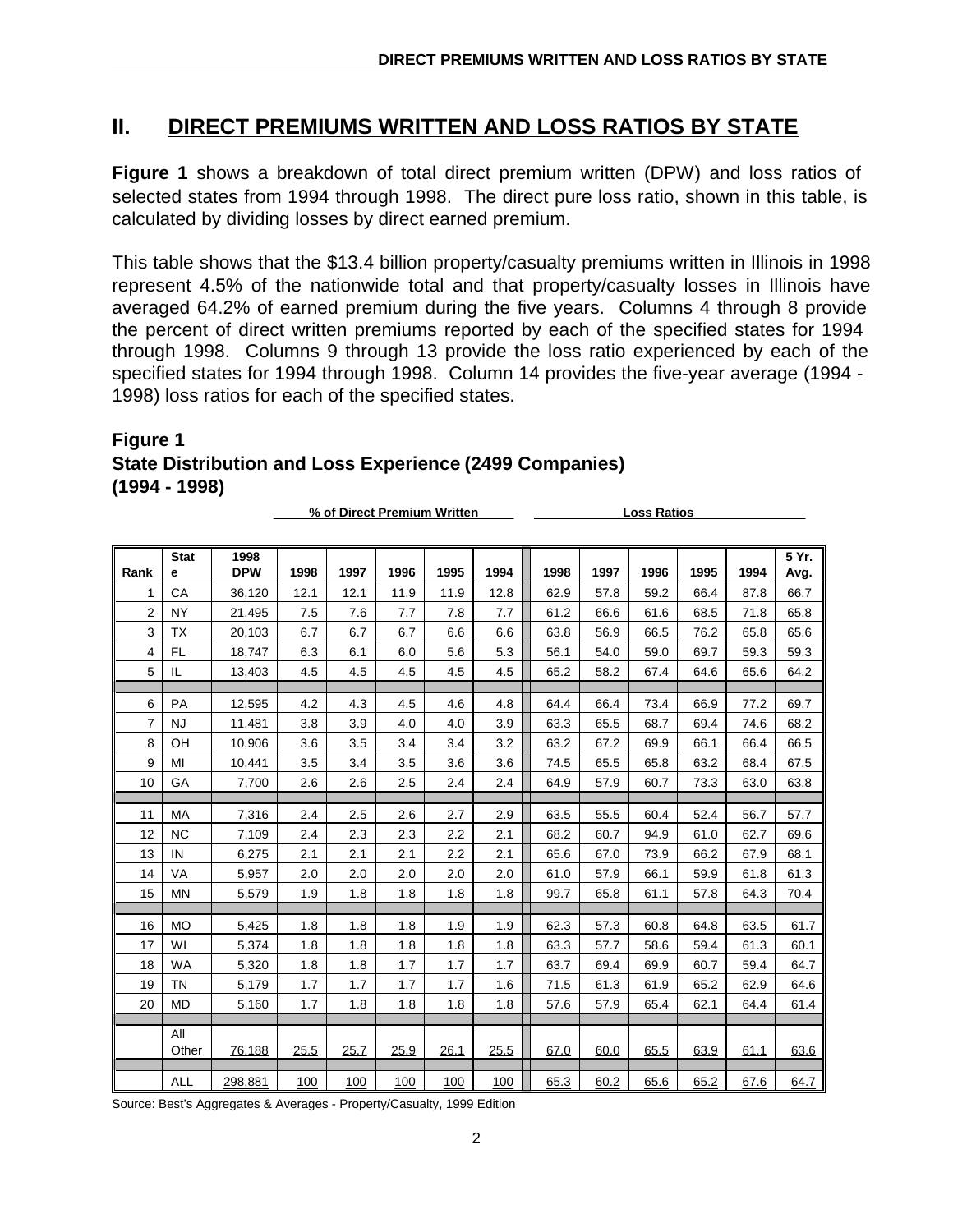**Figure 2** shows a map of direct premiums written and loss ratios by regions of the United States. In the continental United States, the Southeast Central Region exhibited the highest 1998 loss ratio (79.9) and the highest five-year average loss ratio (70.3). Note that the Northeast Central region, which includes Illinois, reported 15.6 percent of the total US written premium making it the third largest writer of the ten regions. This region experienced a loss ratio for 1998 of 68.0 and a five-year average loss ratio of 66.6. The small difference between the 1998 and five-year average loss ratios indicates that this region has low volatility from year to year. Among the ten regions, the Northeast Central had the fourth highest loss ratio for 1998 and the fifth highest five-year average loss ratio.





Source: Best's Aggregates & Averages-PropertyCasualty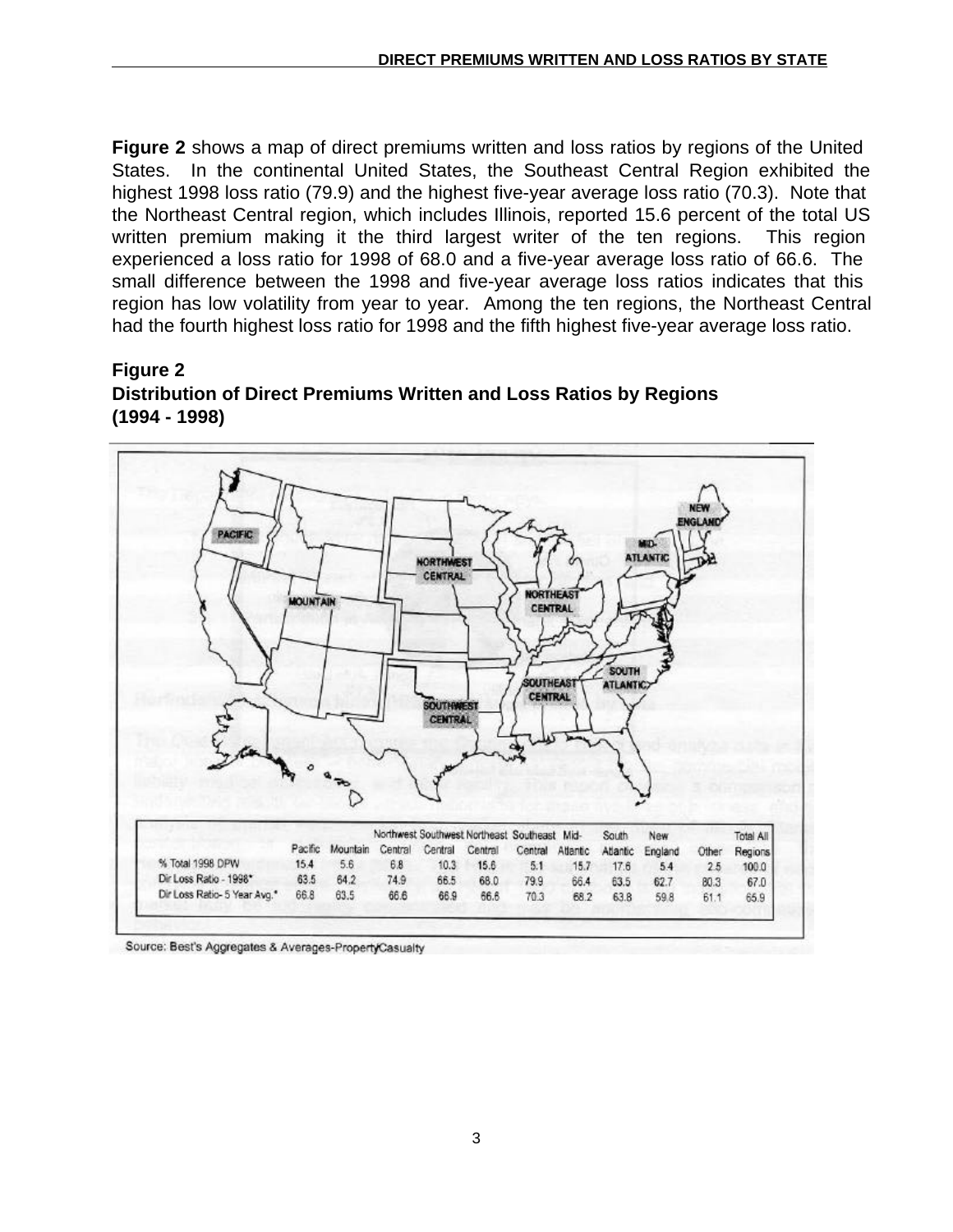**Figure 3** illustrates the distribution of property/casualty premium written by line of business during 1998 in Illinois. As the chart shows, personal-lines insurance (homeowners and private passenger automobile) make up the largest portion of the property/casualty market (44.2%). Private passenger automobile (34.9%), including both the liability and physical damage component, is the single largest line of insurance. Cost Containment data are reported to the Department pursuant to Cost Containment Data and Reporting Requirements (Part 4203) for private passenger automobile (liability and physical damage separately), homeowners (including residential fire), commercial automobile liability, and specified insurance classes from the medical malpractice and other liability lines.





Source: NAIC State Data Network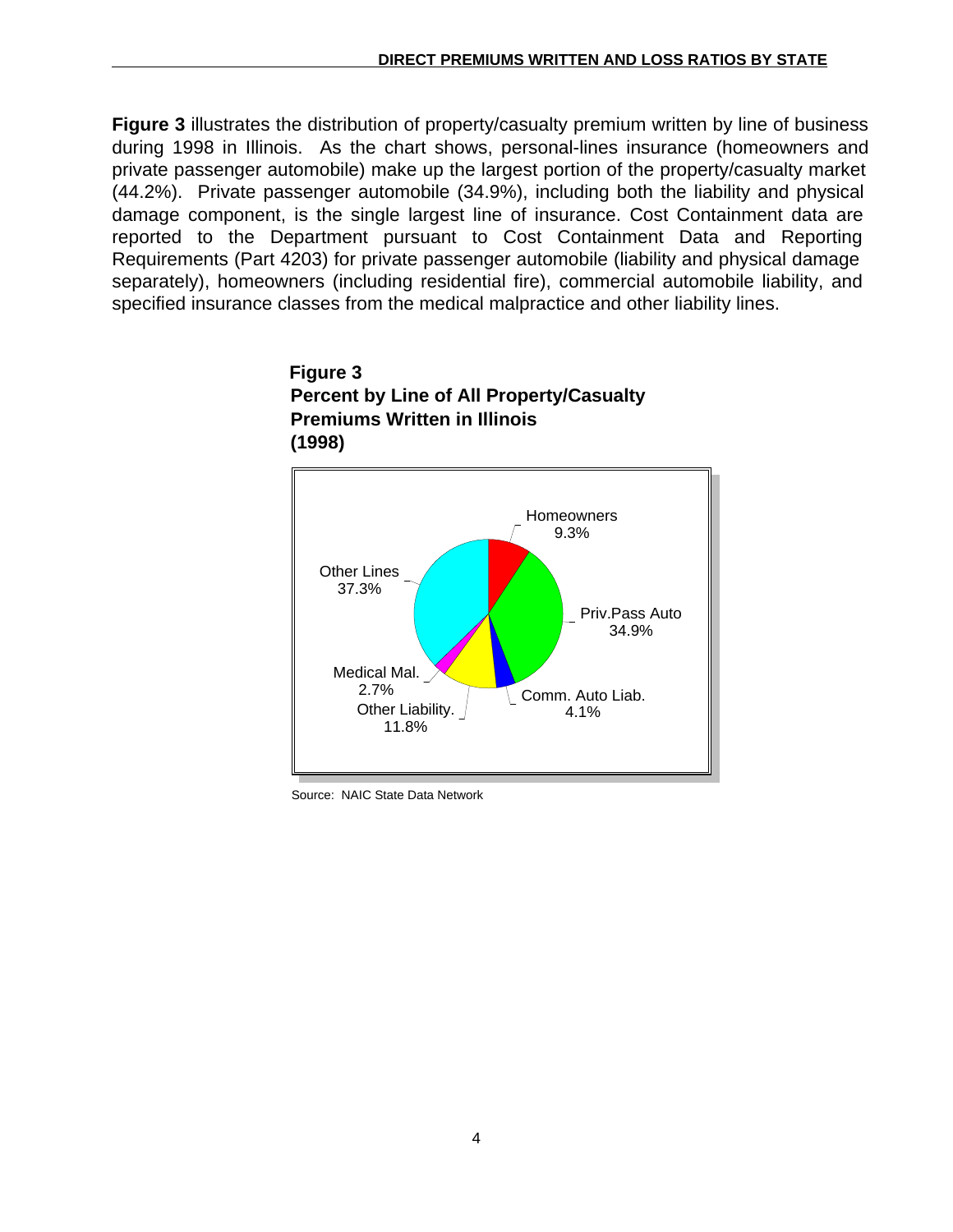# **III. ANALYSIS OF THE MARKETPLACE**

From both a consumer's and a regulator's standpoint, insurance regulation should serve three functions: ensuring that coverage is available, ensuring that coverage is offered at a reasonable price, and ensuring that coverage is available from reliable insurers.

The Cost Containment Act requires the Department to analyze the marketplace each year to ensure that these functions are being met, and recommend changes that may be needed to correct market problems.

The Department measures the overall competition of the Illinois marketplace by looking at three elements: availability, profitability, and reliability.

# **AVAILABILITY**

The Department measures availability in three ways:

- 1. Herfindahl/Hirschman Index (HHI) and Market Shares by Line;
- 2. Market Shares of Residual Market Mechanisms; and
- 3. Participation in Alternative Risk Transfer Mechanisms.

## **Herfindahl/Hirschmann Index (HHI) and Market Shares by Line**

The Cost Containment Act requires the Department to collect and analyze data in five major lines of business -- homeowners, private passenger mobile, commercial mobile liability, medical malpractice, and other liability. This report contains a comparison of underwriting results for Illinois versus nationwide for these five lines of business, and an analysis of market concentration and market share in the State of Illinois. Market concentration is determined using an economic measure known as the Herfindahl/Hirschmann Index (HHI). The HHI is the summation of the squares of each company's market share. Generally, an HHI of 1800 or above is an indication that the market may be too highly concentrated and may be approaching anti-competitive behavior.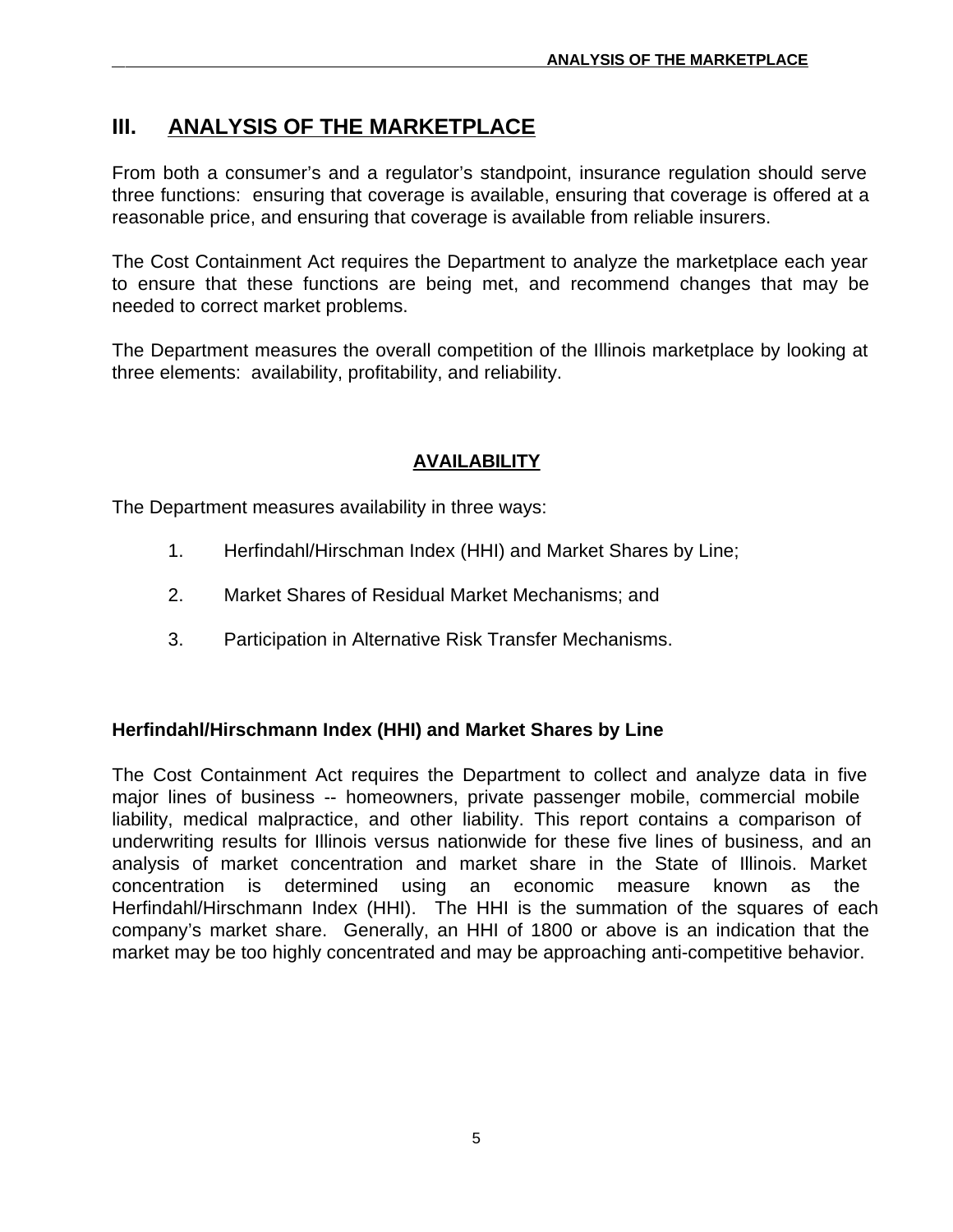# *Homeowners HHI*

**Figure 4** provides a graph of the HHI for Illinois homeowners insurance from 1994 through 1998.

The market for homeowners coverage has become slightly more concentrated during the past five years. (A higher HHI implies that fewer companies are controlling a greater proportion of the market.) The HHI for the homeowners market, however, is still below the threshold of 1800.



 **Figure 4 Illinois Market Concentration - Homeowners (1994 - 1998)**

The top ten Illinois homeowners writers (including residential fire) and their market shares for 1998 are:

| <b>State Farm Fire and Casualty</b>            | 31.5% |
|------------------------------------------------|-------|
| <b>Allstate Insurance Company</b>              | 13.2% |
| <b>Country Mutual Insurance Company</b>        | 6.3%  |
| Illinois Farmers Insurance Company             | 6.2%  |
| American Family Mutual Insurance Company       | 5.0%  |
| <b>Economy Preferred Insurance Company</b>     | 3.5%  |
| Economy Fire and Casualty Insurance Company    | 2.0%  |
| Safeco Insurance Company of Illinois           | 2.0%  |
| State Farm General Insurance Co                | 1.2%  |
| National Ben Franklin Insurance Co of Illinois | 1.0%  |
| Total                                          | 71.9% |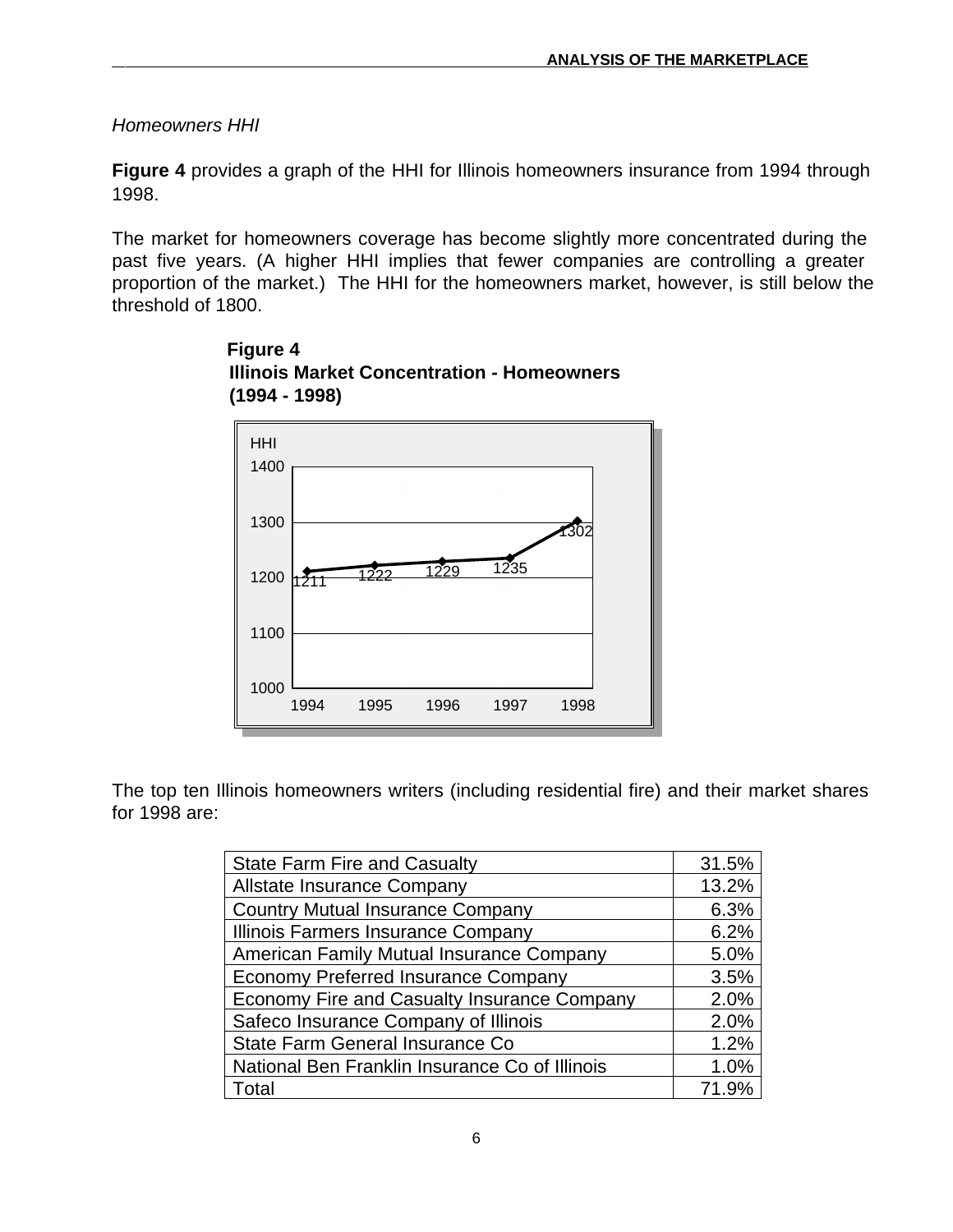Homeowners data are collected pursuant to Cost Containment Data and Reporting Requirements (Part 4203). For this report, cost containment data are summarized for the entire State of Illinois, the City of Chicago, and downstate Illinois. State Farm Fire & Casualty Company and Allstate Insurance Company continue to rank one and two, respectively, in all three areas. Most insurers who write in downstate Illinois also have a presence in the City of Chicago. There were 193 insurers reporting homeowners business for the entire state and 178 companies reporting premium in the City of Chicago. This business represents homeowners' multi-peril coverage written in HO-1, HO-2, HO-3, and HO-5 policies.

The top ten writers\* in the *homeowners (statewide including Chicago)* market are:

State Farm Fire & Casualty Company Allstate Insurance Company Illinois Farmers Insurance Company Country Mutual Insurance Company American Family Mutual Insurance Company Economy Preferred Insurance Company Safeco Insurance Company of Illinois Economy Fire & Casualty Company State Farm General Insurance Company West American Insurance Company

The top ten writers\* in the *homeowners (downstate only)* market are:

State Farm Fire & Casualty Company Allstate Insurance Company Illinois Farmers Insurance Company Country Mutual Insurance Company American Family Mutual Insurance Company Economy Preferred Insurance Company Safeco Insurance Company of Illinois Economy Fire & Casualty Company West American Insurance Company State Farm General Insurance Company

\*The top ten writers will not match the top ten writers on page 6 because this list excludes residential fire.

<sup>\*</sup>The top ten writers will not match the top ten writers on page 6 because this list excludes residential fire.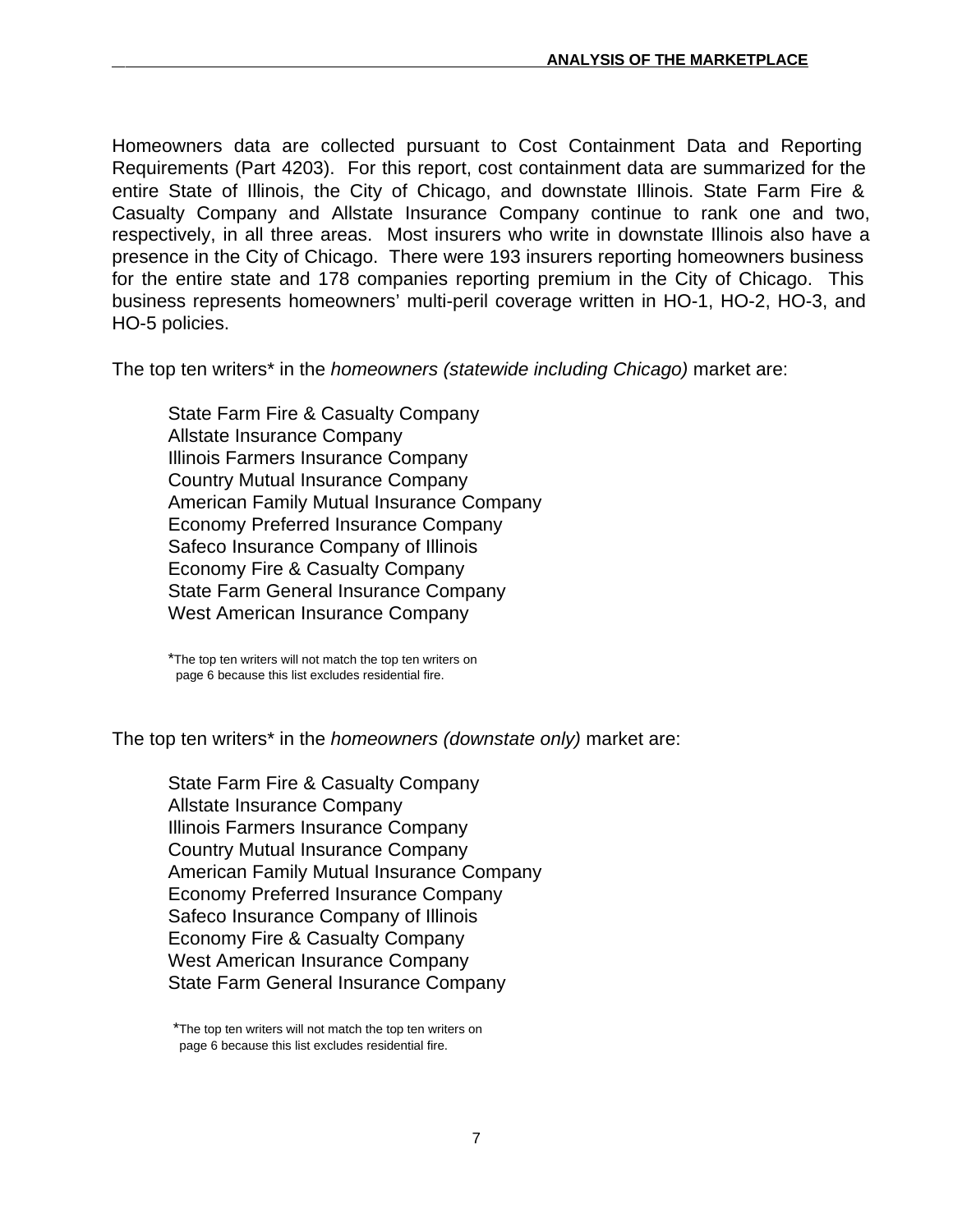The top ten writers\* in the *homeowners (Chicago only)* market are:

State Farm Fire & Casualty Company Allstate Insurance Company Illinois Farmers Insurance Company American Family Mutual Insurance Company Safeco Insurance Company of Illinois State Farm General Insurance Company Economy Fire & Casualty Company Vigilant Insurance Company Economy Preferred Insurance Company American States Preferred Insurance Company

\*The top ten writers will not match the top ten writers on page 6 because this list excludes residential fire.

#### *Private Passenger mobile HHI*

**Figure 5** provides a graph of the HHI for Illinois private passenger mobile insurance (includes liability and physical damage) from 1994 through 1998. It suggests that market concentration for private passenger coverage has declined slightly during the past five years.



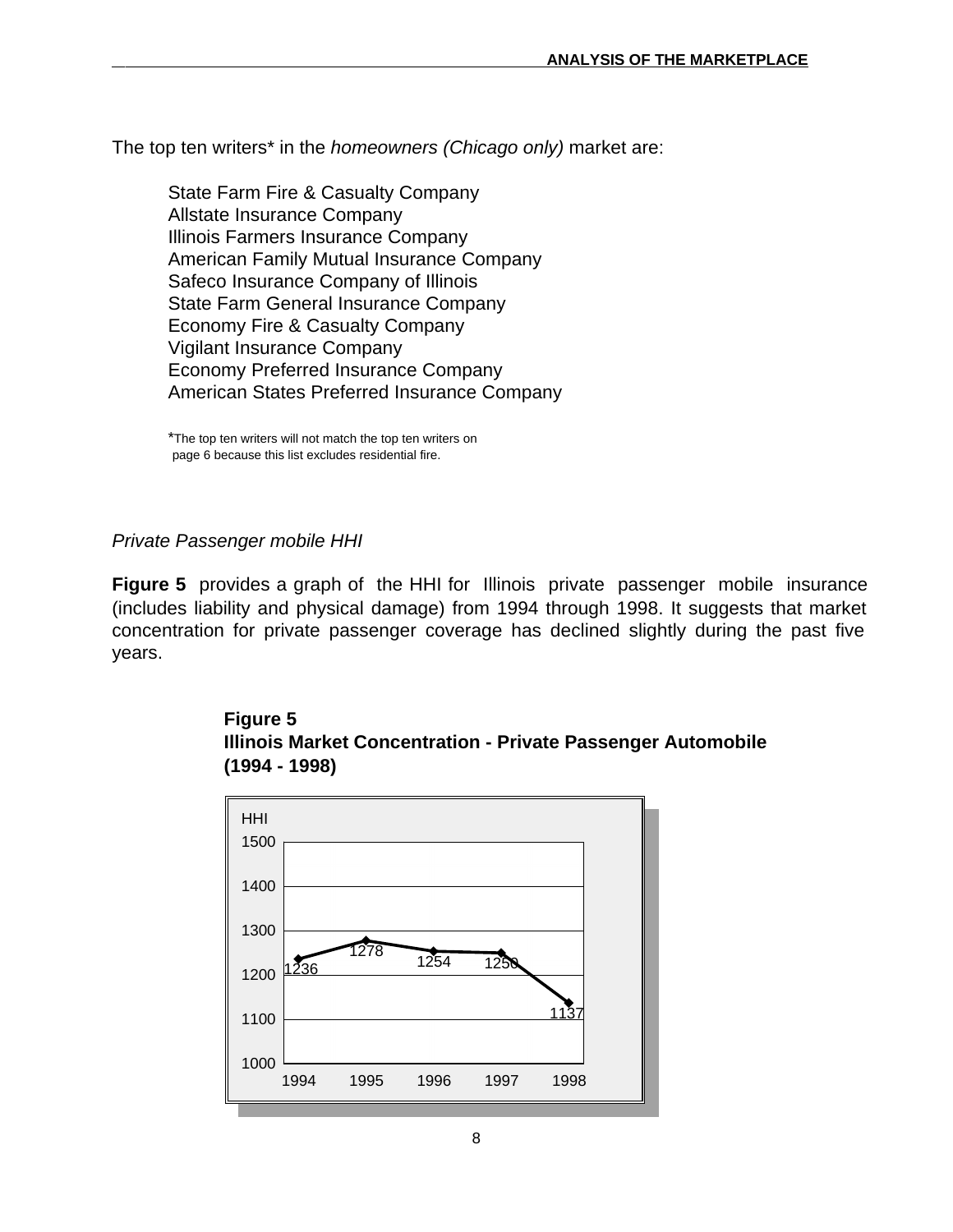The top ten Illinois private passenger automobile writers and their market shares for 1998 are:

| State Farm Mutual Auto Insurance Co. | 30.1% |
|--------------------------------------|-------|
| Allstate Insurance Co.               | 10.9% |
| Country Mutual Insurance Co.         | 6.3%  |
| Illinois Farmers Insurance Co.       | 5.0%  |
| American Family Mutual Insurance Co. | 4.2%  |
| Economy Preferred Insurance Co.      | 1.9%  |
| American Ambassador Casualty Co.     | 1.6%  |
| Economy Fire and Casualty Co.        | 1.4%  |
| Valor Insurance Co.                  | 1.3%  |
| Allstate Indemnity Co.               | 1.3%  |
| Total                                | 64.0% |

Cost Containment data are collected for the private passenger automobile line of insurance. For this report, the liability component will be presented for the entire State of Illinois, the City of Chicago, and downstate Illinois. State Farm Mutual Insurance Company and Allstate Insurance Company rank one and two, respectively, in each of the areas. In contrast to the homeowner line, the City of Chicago automobile market includes several automobile insurers that write exclusively in Chicago.

There were 221 insurers which filed private passenger automobile liability insurance data via the Cost Containment Data and Reporting Requirements (Part 4203). Of these, 192 insurers reported written premium in the City of Chicago.

The top ten writers in the *private passenger automobile liability (statewide including Chicago)* market are:

State Farm Mutual Automobile Insurance Company Allstate Insurance Company Country Mutual Insurance Company Illinois Farmers Insurance Company American Family Mutual Insurance Company Economy Preferred Insurance Company Economy Fire & Casualty Company Safeway Insurance Company State Farm Fire & Casualty Company Mid Century Insurance Company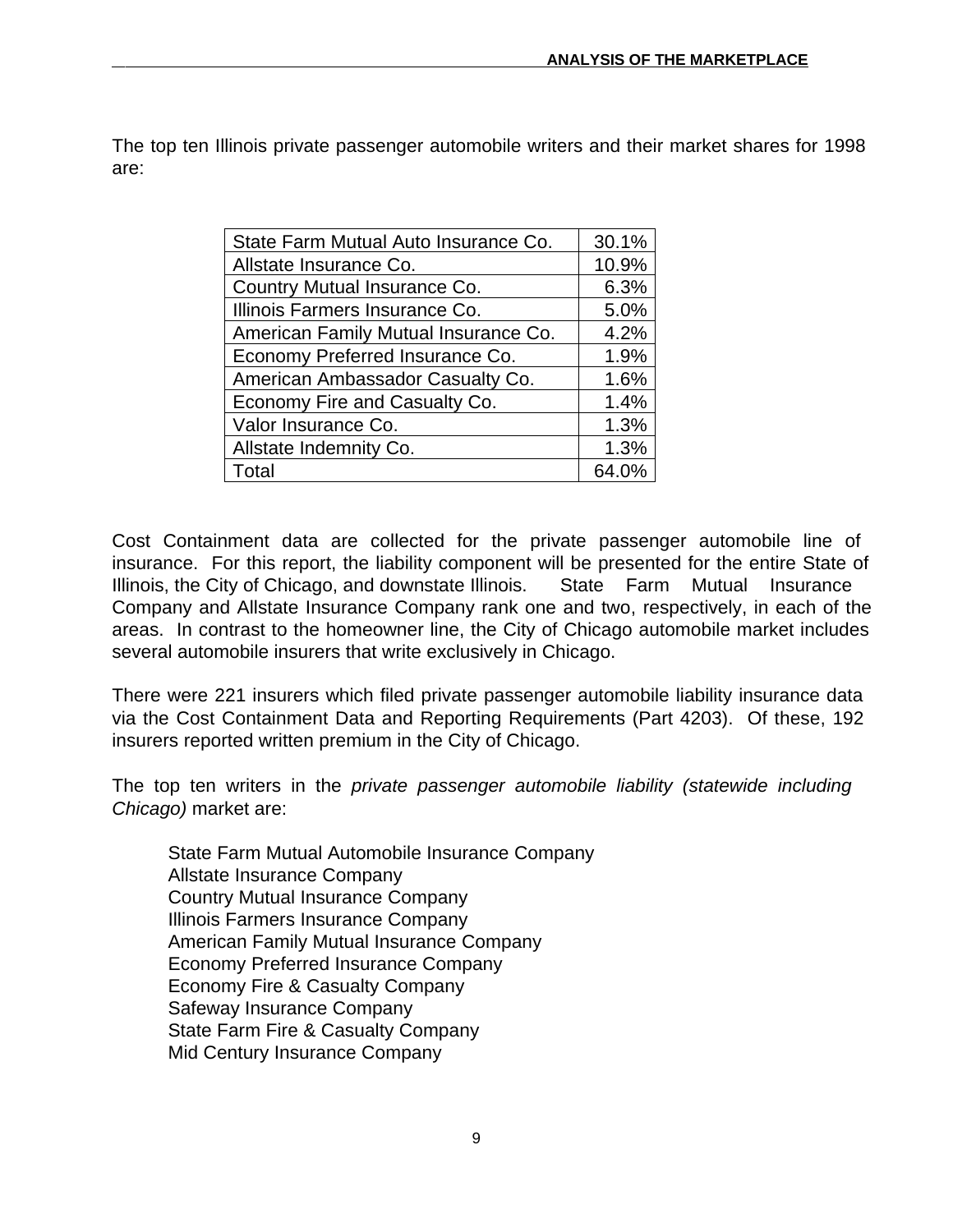The top ten writers in the *private passenger automobile liability (downstate Illinois)* market are:

State Farm Mutual Automobile Insurance Company Allstate Insurance Company Country Mutual Insurance Company Illinois Farmers Insurance Company American Family Mutual Insurance Company Economy Fire & Casualty Company Economy Preferred Insurance Company State Farm Fire & Casualty Company Mid Century Insurance Company West American Insurance Company

The top ten writers in the *private passenger automobile liability (Chicago only)* market are:

State Farm Mutual Automobile Insurance Company Allstate Insurance Company Universal Casualty Insurance Safeway Insurance Company American Family Mutual Insurance Company American Service Insurance Company Illinois Farmers Insurance Company GEICO General Insurance Company Founders Insurance Company State Farm Fire & Casualty Company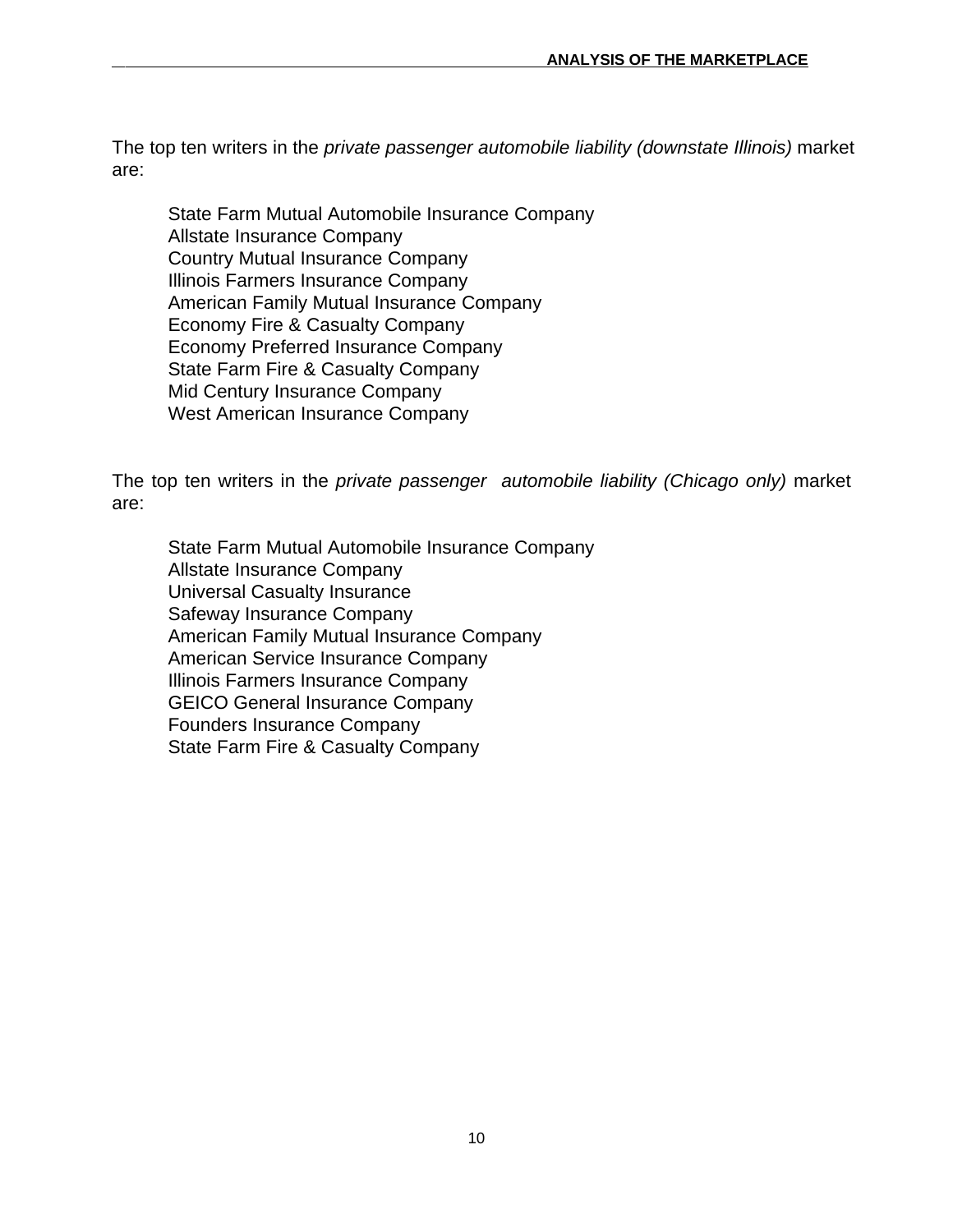*Commercial Automobile Liability HHI*

**Figure 6** provides a graph of the HHI for Illinois commercial automobile liability from 1994 through 1998. The HHI suggests that the market concentration in Illinois for commercial automobile liability insurance is very low (very competitive).





The top ten Illinois commercial automobile liability writers and their market shares for 1998 are:

| American Country Insurance Co.       | 5.8% |
|--------------------------------------|------|
| State Farm Mutual Auto Insurance Co. | 3.5% |
| <b>Great West Casualty Co.</b>       | 3.5% |
| Transportation Insurance Co.         | 2.7% |
| Liberty Mutual Fire Insurance Co.    | 2.6% |
| Cincinnati Insurance Co.             | 2.1% |
| Transguard Insurance Co. of America  | 2.0% |
| Federal Insurance Co.                | 2.0% |
| Northland Insurance Co.              | 2.0% |
| Pekin Insurance Co.                  | 1.8% |
| Total                                | 28%  |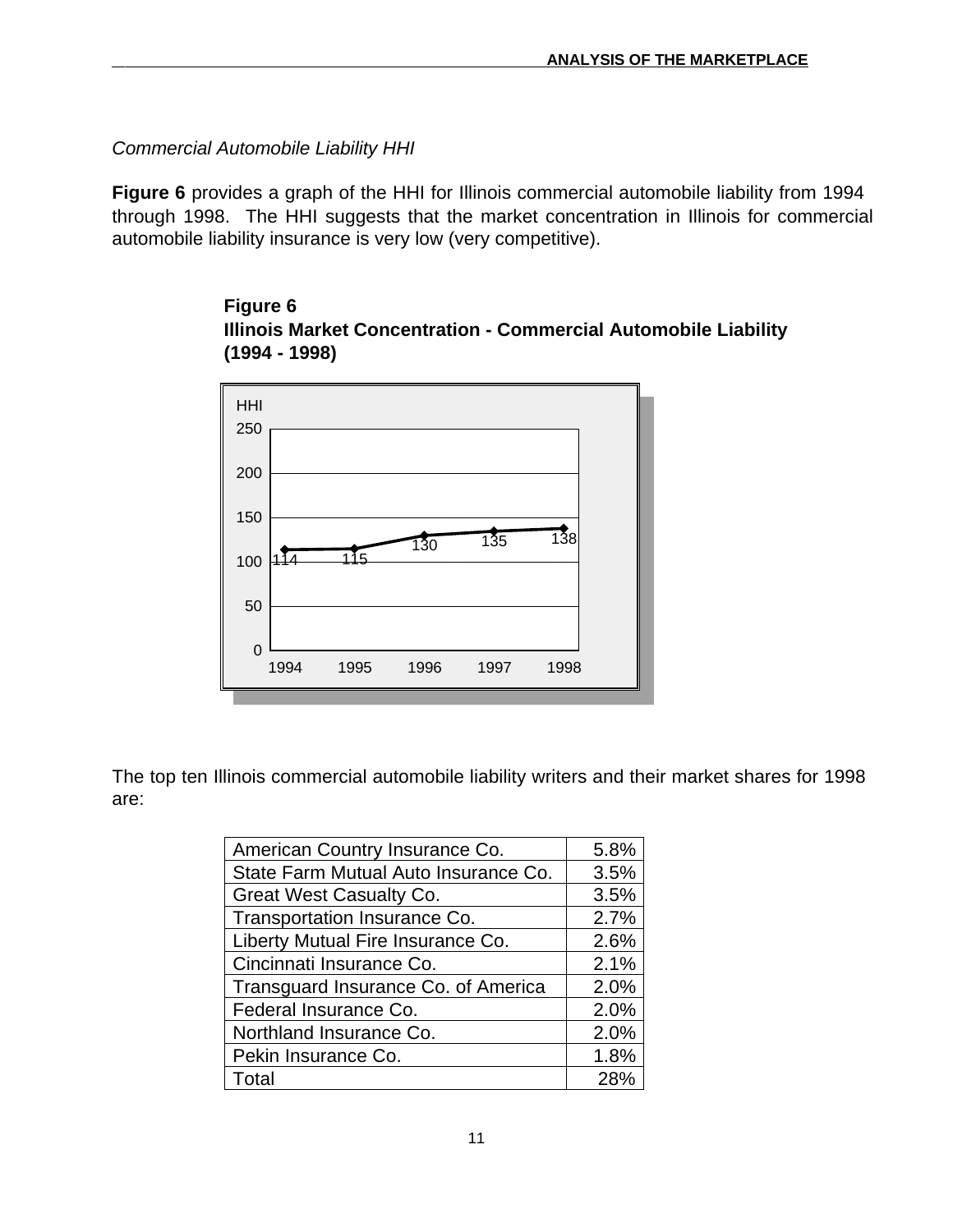Pursuant to Cost Containment Data and Reporting Requirements (Part 4203), data are collected for specified classes of commercial automobile liability insurance through the Cost Containment filings. Two classes are of particular interest: *taxis and public livery* and *other excluding taxis and public livery.*

American Country Insurance Company exhibits a large share of the *taxis and public livery* class of commercial automobile liability insurance. Fifty-three other companies compete for the remaining market share in this class. The Department carefully monitors this market due to American Country Insurance Company's significant market share in this class. American Country Insurance Company insures the two largest taxi cab firms in Chicago and the State. This is a unique and specialized market and the insurance marketplace can be volatile. Because this is such a specialized market, the concentration of business is not alarming. The top five admitted writers in this market are:

American Country Insurance Company Lancer Insurance Company Reliance National Indemnity Company Delta Casualty Company St. Paul Mercury Insurance Company

The remaining classes of commercial automobile liability insurance represent a very competitive insurance market. These classes represent the fleet and non-fleet combined trucks, tractors, and trailers classes in this line. Two hundred and fifty-nine companie**s** reported positive written premium, with 56 companies writing in excess of \$1 million in premium. The surplus line market wrote 33 policies and \$1.7 million for this coverage which places them among the top 50 writers. The top writers in this market are:

State Farm Mutual Automobile Insurance Company Country Mutual Insurance Company Transportation Insurance Company Northland Insurance Company General Casualty Company of Illinois American States Insurance Company Auto Owners Insurance Company Great West Casualty Company CGU Insurance Company of Illinois Pekin Insurance Company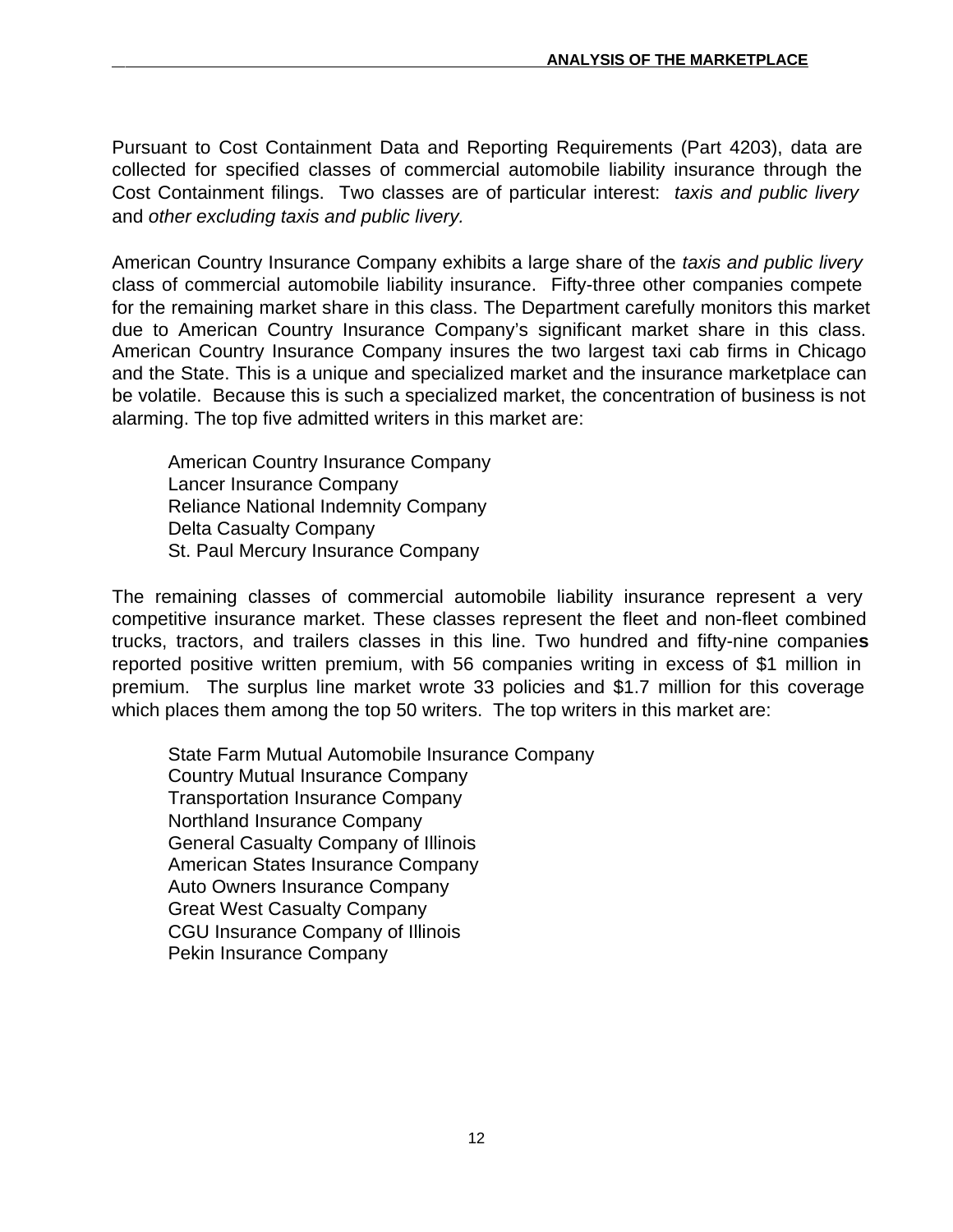*Medical Malpractice HHI*

**Figure 7** provides a graph for the HHI for Illinois medical malpractice coverage from 1994 through 1998. Note that since 1994, the HHI has declined by 853 points (23.6.%). As is the case for most other states, the largest writer in Illinois of medical malpractice coverage is a physician-affiliated exchange. In Illinois, that provider is the Illinois State Medical Interinsurance Exchange, which wrote 51% of the medical malpractice coverage in 1998. The second largest medical malpractice insurer, by direct written premium, was American Continental Insurance Company, which wrote only 6.8% of the business.





The top ten Illinois medical malpractice writers and their market shares for 1998 are:

| Illinois State Medical Interinsurance Exchange | 51.1% |
|------------------------------------------------|-------|
| American Continental Insurance Co.             | 6.8%  |
| Pronational Insurance Co.                      | 5.5%  |
| Health Care Indemnity Inc.                     | 4.1%  |
| Doctors Co and Interinsurance Exchange         | 3.8%  |
| Frontier Insurance Co.                         | 3.3%  |
| RML Insurance Co.                              | 2.4%  |
| St. Paul Fire & Marine Insurance Co.           | 2.3%  |
| Continental Casualty Co.                       | 2.1%  |
| Phico Insurance Co.                            | 2.1%  |
| Total                                          | 83.5% |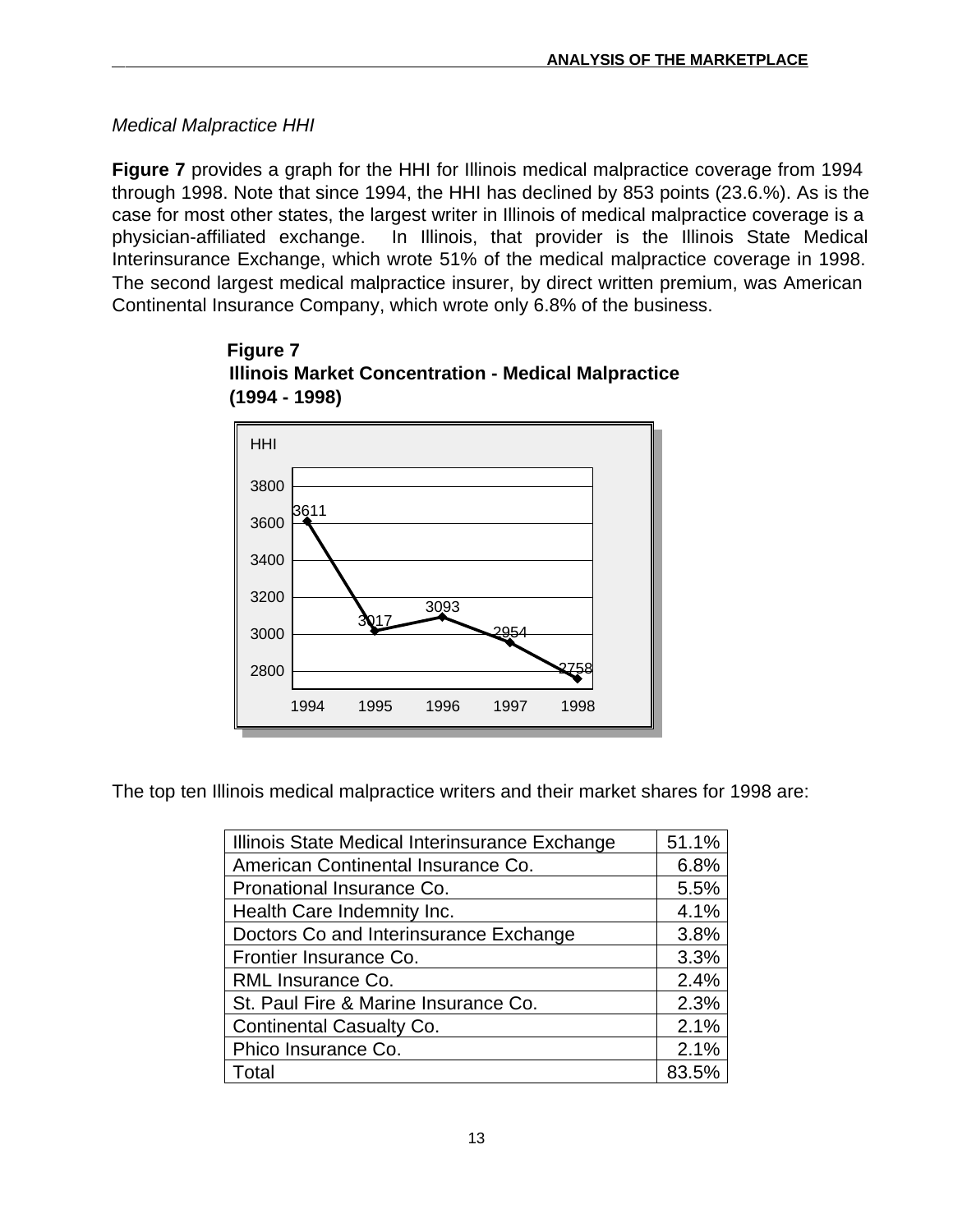There were 34 admitted carriers who reported the medical malpractice classes that the Department collects. As aforementioned, this line was dominated by one carrier, the Illinois State Medical Interinsurance Exchange. The surplus lines market accounted for \$3.4 million in premium, which ranks it among the top 15 writers. This report breaks down medical malpractice liability into four different class groups. The first two groups, *medical non-surgery* and *physicians, surgeons and dentists - either not specifically listed or written within programs not using one of the exposure bases that the Department specifically collects*, represent the majority of medical malpractice business reported. Two other reported coverages include *dentists and oral surgery* and *medical-surgery*. These markets have remained stable throughout the past decade and indicate that there are no significant problems at this time. They are, however, one of the few insurance coverages that the Department reviews under an applicable rating law.

The top ten writers in the *medical non-surgery* market are:

Illinois State Medical Interinsurance Exchange Doctors' Company Pronational Casualty Company Continental Casualty Company Frontier Insurance Company Illinois National Insurance Company Cincinnati Insurance Company St. Paul Medical Liability Insurance Company Medical Protective Company Paco Assurance Company, Inc.

The top ten writers in the *physicians, surgeons, and dentists - either not specifically listed or written within programs not using one of the exposure bases that the Department specifically collects* market are:

Illinois State Medical Interinsurance Exchange Pronational Casualty Company Frontier Insurance Company Doctors' Company Illinois National Insurance Company Cincinnati Insurance Company Continental Casualty Company Paco Assurance Company, Inc. St. Paul Medical Liability Insurance Company American Casualty Company of Reading, Pa.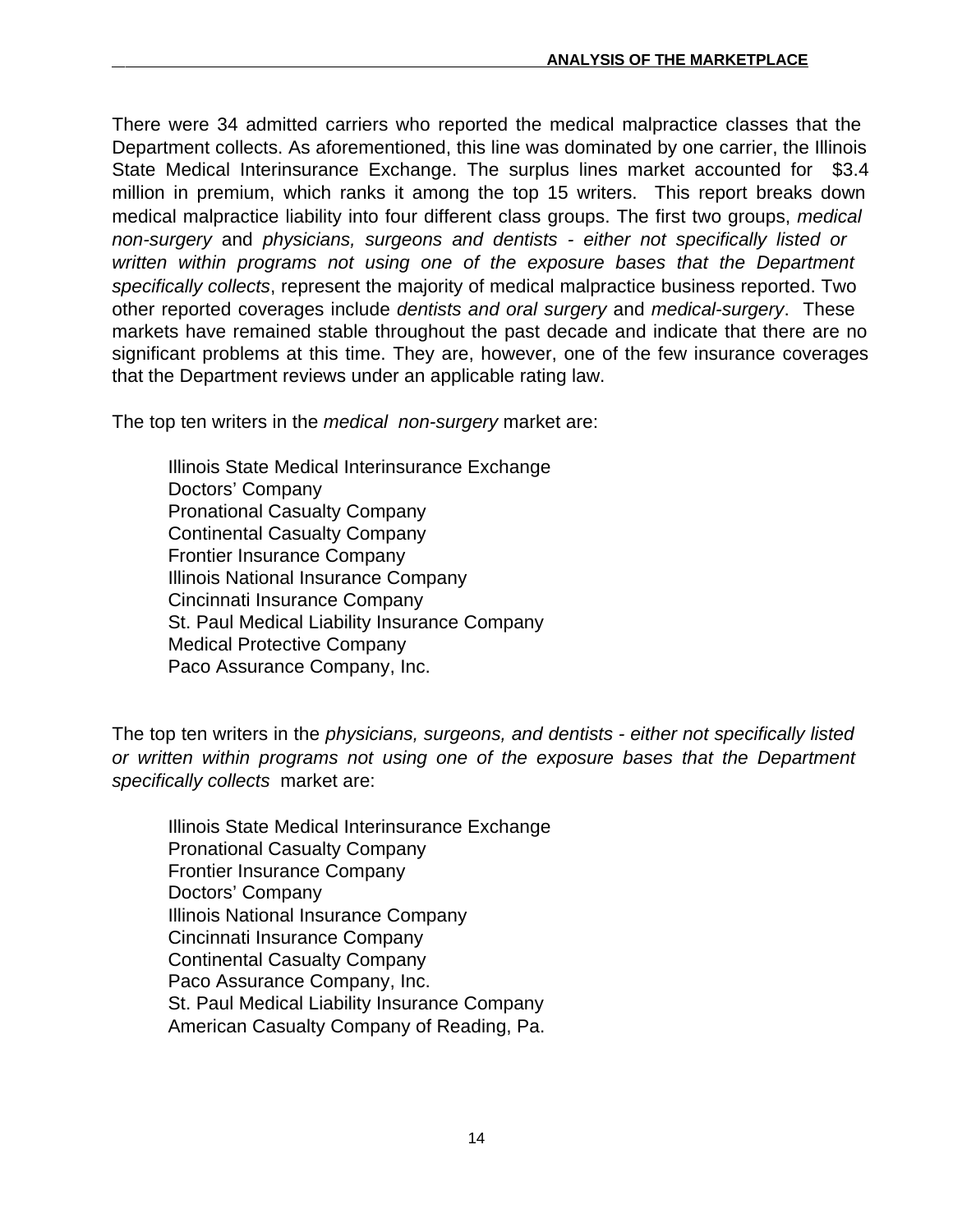The top five writers in the *dentists and oral surgery* market are:

 Medical Protective Company Continental Casualty Company Aaoms National Insurance Company, RRG St. Paul Insurance Company of Illinois National Fire Insurance Company of Hartford

The top five writers in the *medical-surgery classes* market are:

 Illinois State Medical Interinsurance Exchange Pronational Casualty Company Continental Casualty Company St. Paul Medical Liability Insurance Company Frontier Insurance Company

#### *Other Liability HHI*

**Figure 8** provides a graph of the HHI for Illinois other liability insurance from 1994 through 1998. The figure indicates that the market for other liability insurance in Illinois is very competitive.



**Illinois Market Concentration - Other Liability**



**Figure 8**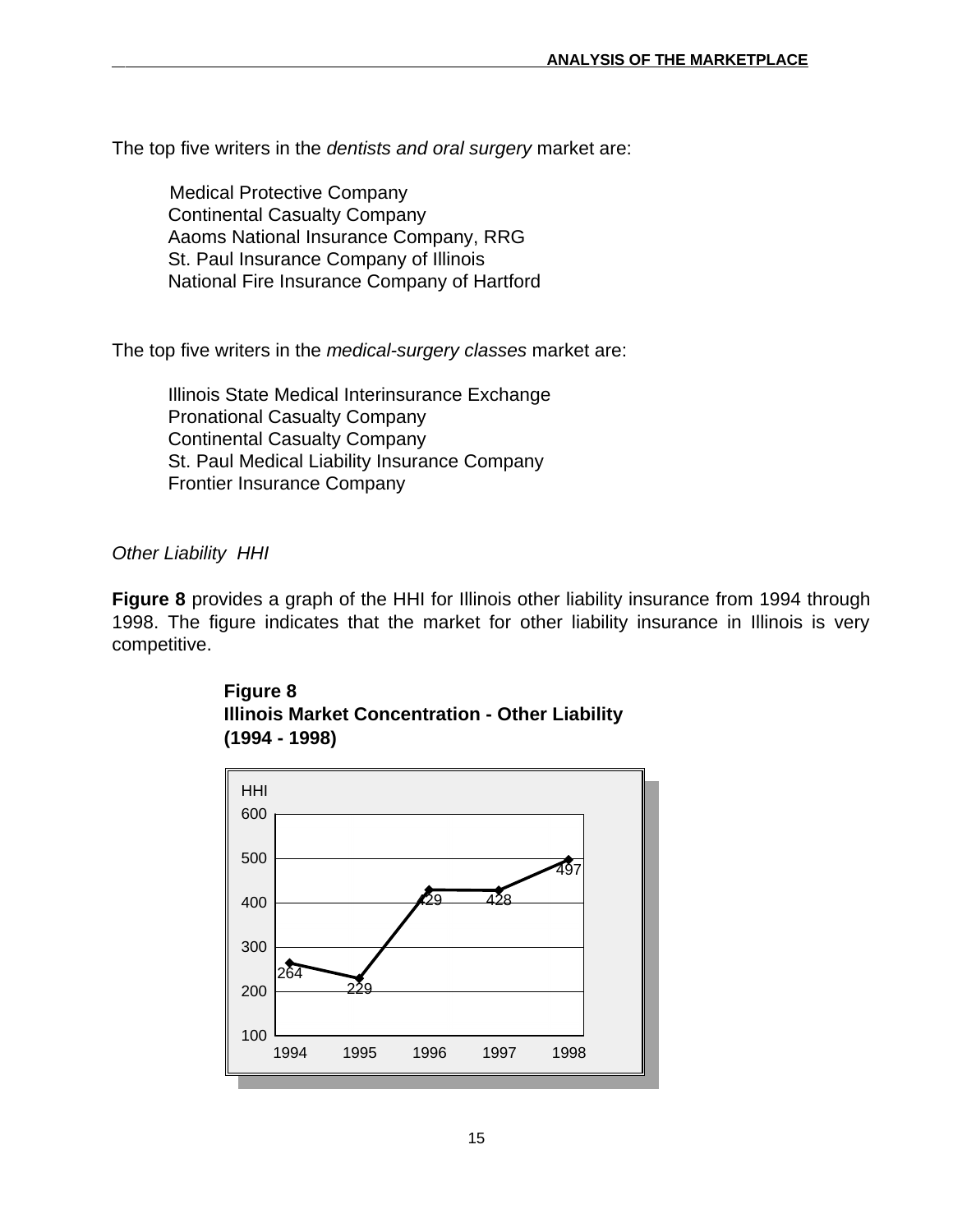The top ten Illinois other liability writers and their market shares for 1998 are:

| Illinois National Insurance Co.            | 16.8% |
|--------------------------------------------|-------|
| Zurich American Insurance Co. of Illinois  | 7.8%  |
| National Union Fire Ins. Co. Of Pittsburgh | 7.7%  |
| Federal Insurance Co.                      | 4.6%  |
| Liberty Insurance Co. Of America           | 4.4%  |
| American Zurich Insurance Co.              | 3.4%  |
| <b>Continental Casualty Co.</b>            | 2.8%  |
| Underwriters at Lloyds London              | 2.6%  |
| <b>State Farm Fire and Casualty</b>        | 1.8%  |
| Reliance Insurance Co.                     | 1.4%  |
| Гоtal                                      | 53.3% |

In addition to the top ten writers for the entire other liability line, this section also contains information for four specific classes that were mentioned in the Cost Containment Act: *liquor liability*, *lawyers' professional liability*, *day-care liability*, and *home day-care liability*.

From 1998 to 1999, there were changes in the magnitude of the market shares of the top five in the *liquor liability* market but not in their ranking. Each of the five companies wrote in excess of \$1 million in premium. The Department has detected no drastic price increases or availability issues. In 1999 the surplus lines market wrote only 18 policies of liquor liability insurance, down eight policies from 1998. The admitted market had more than 90 companies which wrote this coverage.

Illinois Casualty Company Continental Casualty Company Underwriters at Lloyds London First Financial Insurance Company Founders Insurance Company Springfield Fire and Casualty Company Constitutional Casualty Company

Continental Casualty Company continues to be the top writer of *lawyers' professional liability* writing in excess of \$11.8 million in direct written premium, followed by Underwriters at Lloyds London which wrote in excess of \$8.6 million. Coregis Insurance Company, Deerfield Insurance Company, National Casualty Company, and National Union Fire Insurance Company of Pittsburg each write in excess of \$1 million in premium.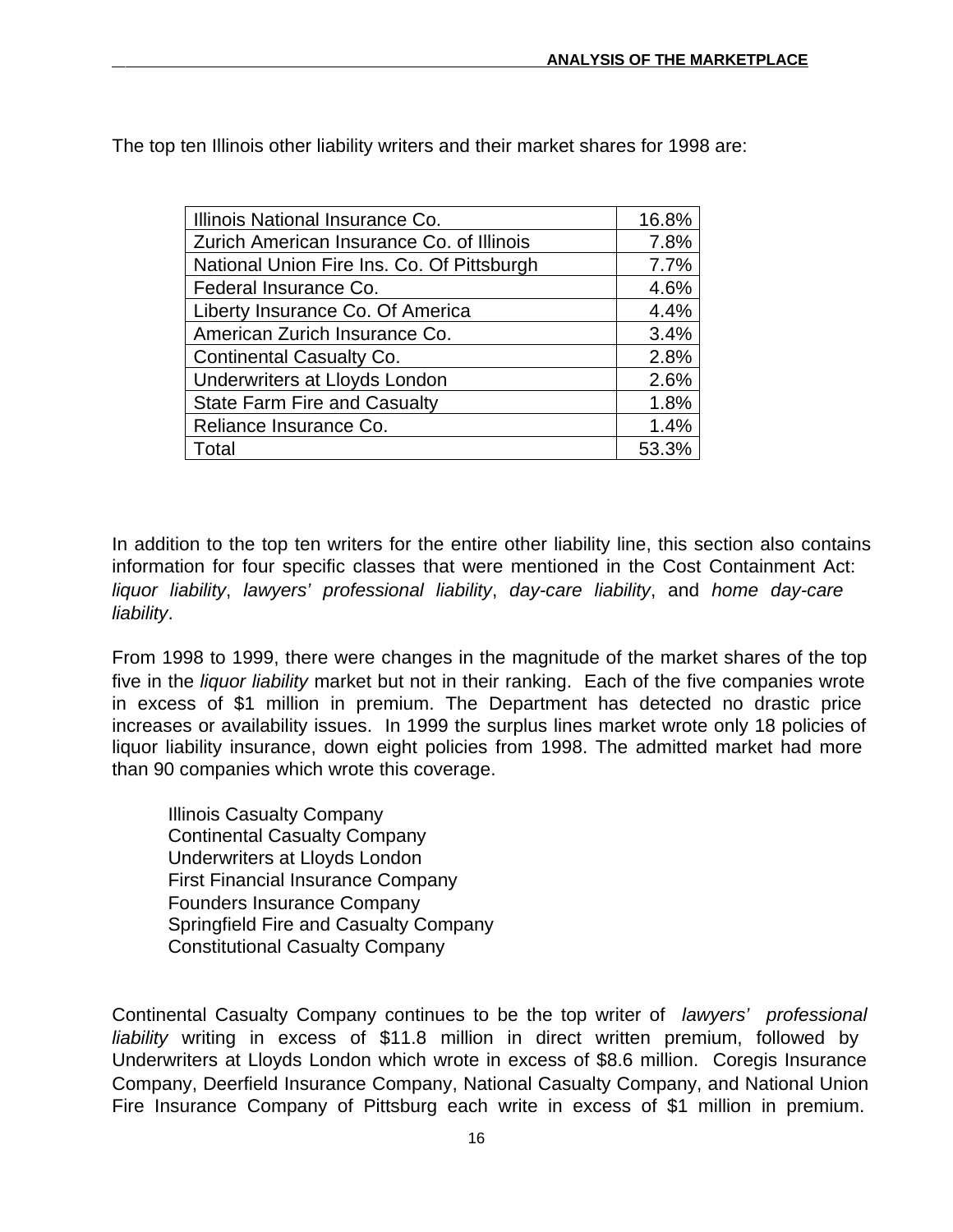Evanston Insurance Company and General Insurance Company of America each write more than \$500,000 in premium. In 1999 the surplus lines market wrote only 63 policies and \$1.9 million in premium. The *lawyers professional liability* market is a small, but active market where twenty-two companies write the coverage in Illinois.

Continental Casualty Company Underwriters at Lloyd's London Coreigis Insurance Company Deerfield Insurance Company National Casualty Company National Union Fire Insurance Co of Pittsburg Evanston Insurance Company General Insurance Company of America

In 1999, sixty-five admitted insurers of *day-care liability* reported data for Illinois. The surplus lines market, however, wrote the majority of coverage with 428 policies and almost \$500,000 in premium. The top ten admitted writers are:

Markel Insurance Company NonProfits Insurance Association Inter-Insurance Exchange Church Mutual Insurance Company Frontier Insurance Company Monroe Guaranty Insurance Company Carolina Casualty Insurance Company St. Paul Fire & Marine Insurance Company Guideone Mutual Insurance Company Twin City Fire Insurance Company Ace Insurance Company of Illinois

In 1999, 27 admitted insurers of *home day-care liability* reported data for Illinois. This is down slightly from the previous period. The ranking of the top five carriers were unchanged from the Cost Containment Report that was submitted on April 15, 1999.

State Farm Fire and Casualty Company West Bend Mutual Insurance Company Allstate Insurance Company Country Mutual Insurance Company State Farm General Insurance Company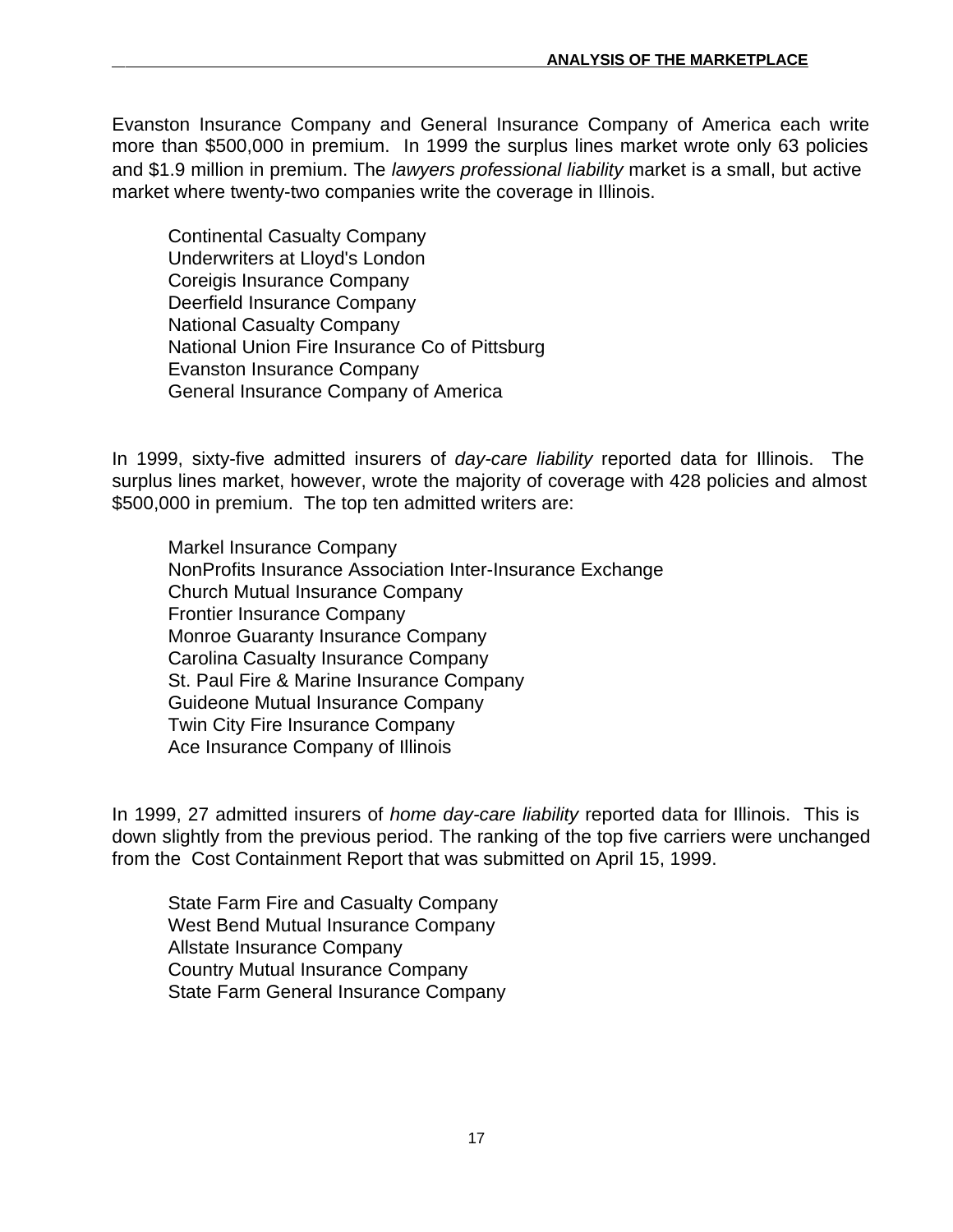#### **Market Shares of Residual Market Mechanisms**

States establish residual market mechanisms to provide coverage for consumers who are unable to buy coverage in the voluntary market. If a marketplace does not function well, there will be an inordinate number of consumers in residual market programs. This is because insurers will tighten their underwriting standards, charge prices that are higher than what consumers can get in the residual market program, or stop writing business altogether in states where market problems persist.

Illinois residual market mechanisms provide essential insurance coverage for the hard-to-place risk, at rate levels approved by the Department. Illinois has residual market mechanisms for three lines of insurance: property, automobile, and workers' compensation.

#### *Property - The Illinois FAIR Plan Association (FAIR Plan)*

Fire and homeowners insurance are placed directly through the FAIR Plan. Both dwelling and commercial insurance are available. Insurance companies share in the FAIR Plan's profits or losses in proportion to their voluntary market shares.

**Figure 9**, on page 19, shows the FAIR Plan's dwelling and homeowners written premiums as a percent of total Illinois dwelling and homeowners written premiums for 1994 through 1998.

As the chart shows, homeowners insurance is widely available in the voluntary marketplace. A very small percentage of Illinois consumers (ranging from .43 to .49 percent from 1994 through 1998) bought their insurance through the FAIR Plan. In addition, unlike in many other states, Illinois consumers are not at a coverage disadvantage when they buy insurance from the FAIR Plan.

In many states, property residual market programs only offer dwelling fire or basic homeowners policies. Illinois has one of the most, if not the most, progressive FAIR Plans in the nation. Through the Plan, Illinois consumers can buy virtually the same coverages that are available in the voluntary marketplace, including guaranteed replacement cost, sewer back-up, earthquake, and building ordinance and law endorsements. The prices are also very competitive compared to the voluntary market.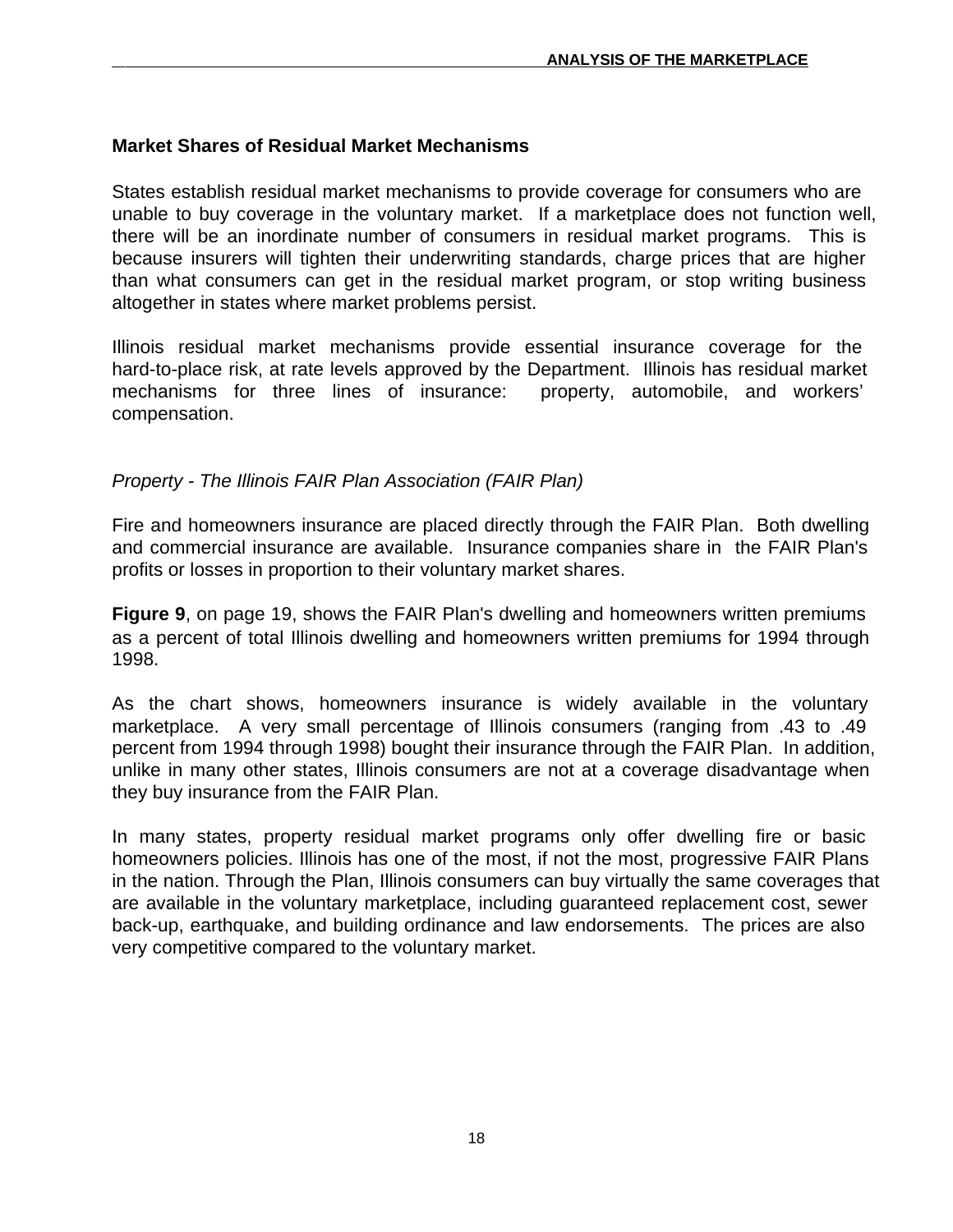|      | Amount of               | As % of Total           |
|------|-------------------------|-------------------------|
|      | <b>Written Premiums</b> | <b>Written Premiums</b> |
| 1994 | \$4,303,000             | 0.43                    |
| 1995 | \$5,219,000             | 0.49                    |
| 1996 | \$5,336,000             | 0.48                    |
| 1997 | \$5,408,000             | 0.47                    |
| 1998 | \$5,108,000             | 0.43                    |

## **Figure 9 Written Premiums for Illinois FAIR Plan (1994 - 1998)**

Source: Illinois FAIR Plan

#### *Automobile - The Illinois Automobile Insurance Plan (Auto Plan)*

Private passenger automobile risks are assigned to companies on a rotational basis in proportion to their voluntary market shares. Assignments stay with the company and are not shared with other writers. Commercial automobile risks are placed through servicing companies. Losses are then divided among the voluntary writers of commercial automobile insurance in proportion to their shares of the voluntary business.

**Figure 10** compares the 1994 through 1998 market shares for the Illinois Automobile Insurance Plan compared to nationwide data. The percent of written car-years is derived by dividing the number of written car-years insured through the residual market by the total number of written car-years insured through the voluntary market. Note that Illinois has had a much smaller percentage of automobiles in the residual market than the nationwide composite throughout the years.

In addition, the number of insured written car-years in the Illinois Automobile Insurance Plan has dropped from 8,847 in 1994 to 3,474 in 1997 and to 2,354 in 1998. This downward trend reinforces the fact that automobile insurance in Illinois is extremely competitive in the voluntary market.

> **Figure 10 Percent of Automobiles in Illinois Assigned Risk Plan and the United States Composite Automobile Residual Market (1994 - 1998)**

| Illinois<br>0.13<br>0.06<br>0.09<br>0.03<br>0.04<br>4.00<br>2.90<br>3.60<br>2.50 |            | 1994 | 1995 | 1996 | 1997 | 1998 |
|----------------------------------------------------------------------------------|------------|------|------|------|------|------|
|                                                                                  |            |      |      |      |      |      |
|                                                                                  | Nationwide |      |      |      |      | 2.26 |

Source: AIPSO Facts 1998 (based on liability car-years)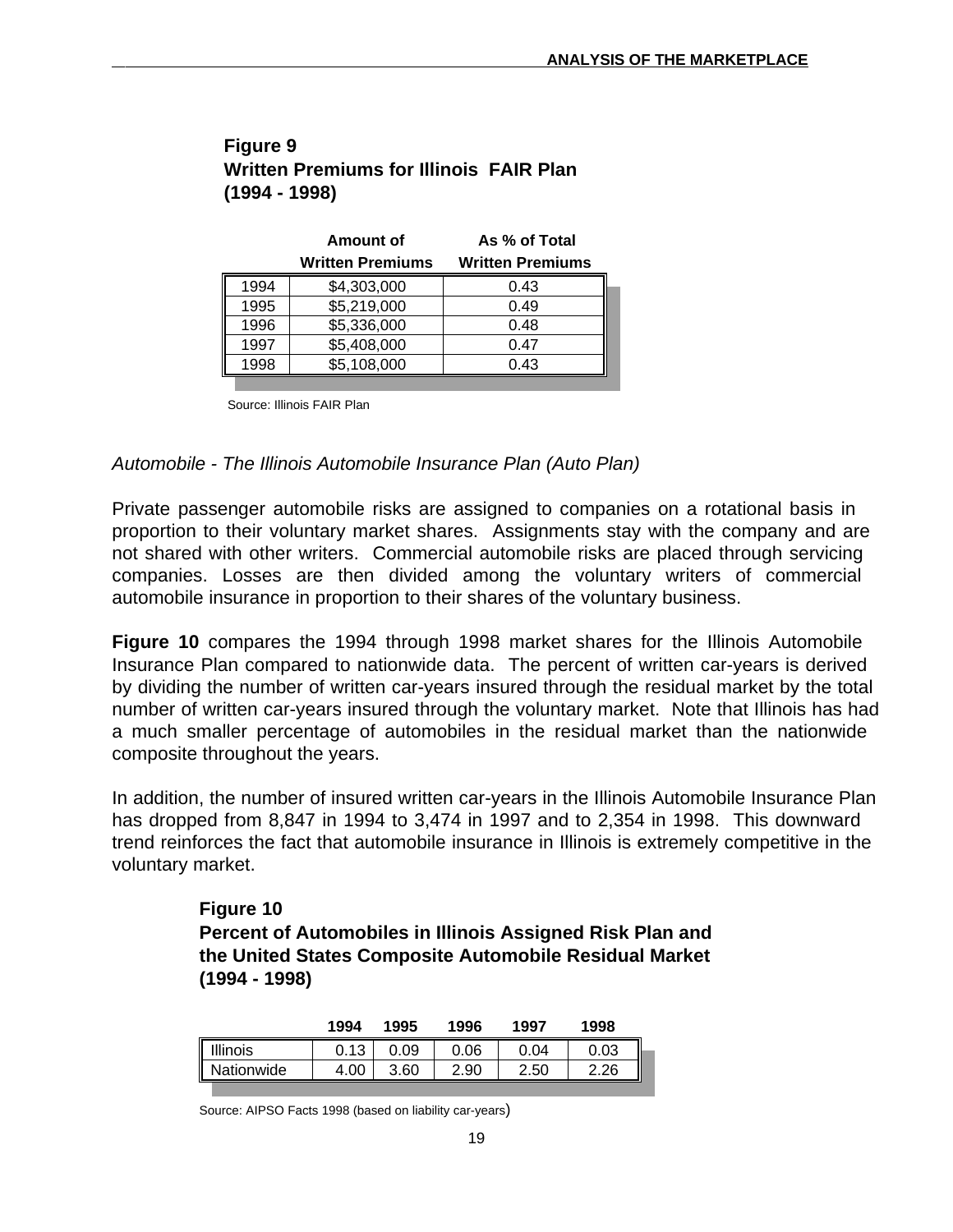*Workers' Compensation - The Illinois Workers' Compensation Assigned Risk Pool*

Several insurers act as servicing carriers for the Illinois Workers' Compensation Assigned Risk Pool. Losses are divided among the voluntary writers of workers' compensation in proportion to their shares of the voluntary business.

**Figure 11** shows the percent of Illinois workers' compensation premiums written through the Workers' Compensation Pool from 1994 through 1998. The chart shows a clear downward trend in the amount of business being written in the residual market. In 1998, only 2.8% of the \$1.49 billion of Illinois direct premiums written for workers' compensation was written through the Workers' Compensation Pool.

#### **Figure 11 Percent of Workers' Compensation Written Through Pool (1994 - 1998)**

|                               | 1994 | 1995 | 1996     | 1997 | 1998 |
|-------------------------------|------|------|----------|------|------|
| Percent of Total   10.8   7.8 |      |      | $1\,5.2$ | 4.3  | 2.8  |

Source: National Council on Compensation Insurance (NCCI)

#### **Participation in Alternative Risk Transfer Mechanisms**

Traditionally, the level of participation in alternative markets is an indicator of how well the admitted market is doing at providing coverage at prices consumers perceive to be reasonable. Therefore, if we are to assess the insurance marketplace in terms of availability, we must look at the level of activity in these alternative markets.

One problem with the non-admitted market is that there are few means by which it can be monitored. How many risks are being placed there? How much premium is being written? Because of the Department's limited authority over many of the alternative mechanisms, these and many other questions simply cannot be answered and a complete picture of this aspect of the insurance marketplace is unattainable. This problem has become more prevalent as the size of the transfer of risk alternative markets continues to grow.

*Surplus lines* refers to insurance written by a non-admitted (unlicensed) insurer through a licensed surplus lines producer. The licensed producer must exercise due diligence in protecting the insured since the Department has no jurisdiction over unlicensed companies and the Illinois Insurance Guaranty Fund provides no protection for the consumer. Thus, it is the producer and not the Department who must determine the company's financial stability and standards of management prior to submitting the risk.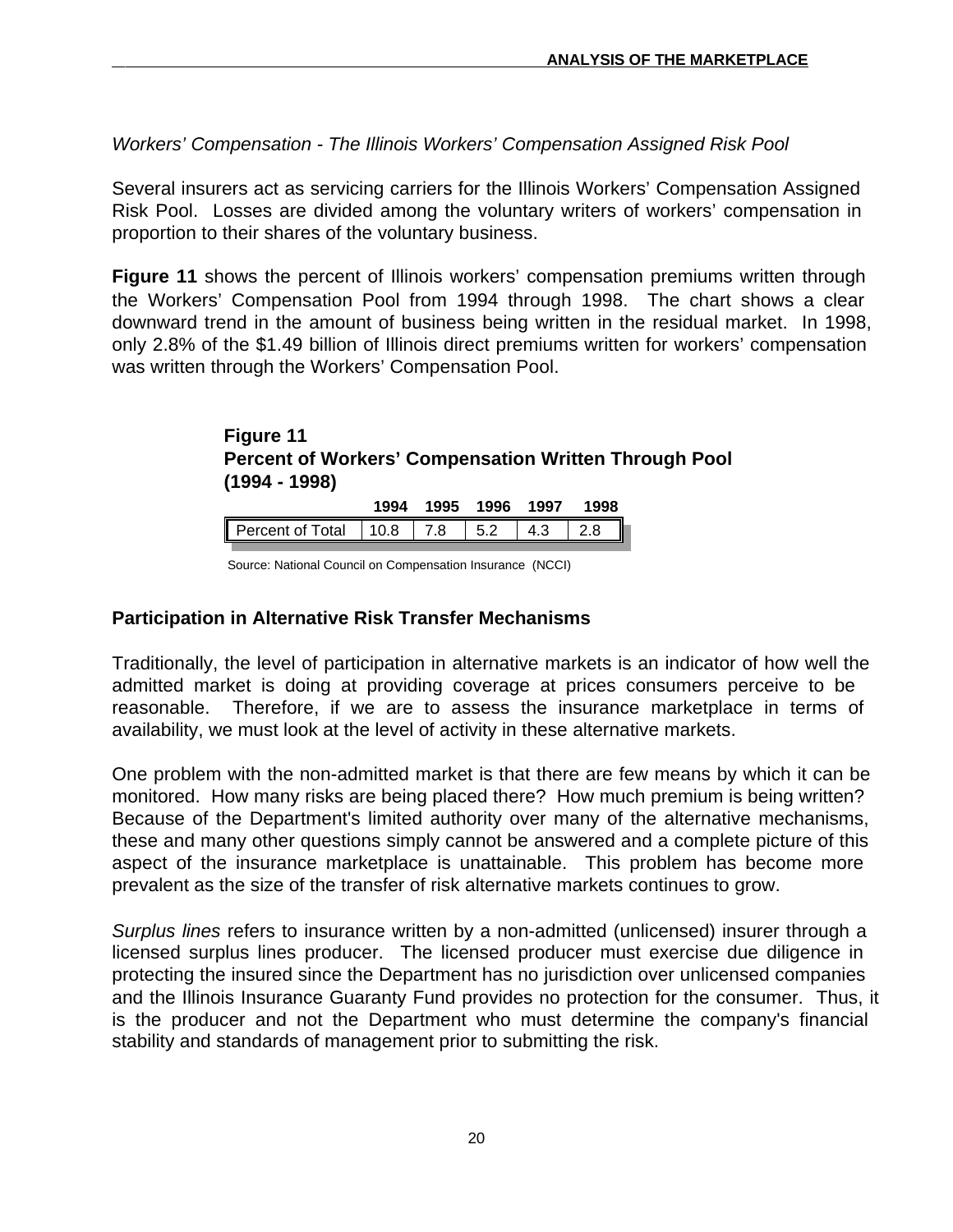**Figure 12** shows the number of surplus lines policies written in Illinois from 1995 through 1998. Note that private passenger automobile (PPA) liability and private passenger automobile physical damage have increased during the five-year period while homeowners, commercial automobile liability, medical malpractice, and other liability have exhibited decreases.

| Figure 12                                      |
|------------------------------------------------|
| <b>Change in Surplus Lines Written Premium</b> |
| $(1995 - 1998)$                                |

| <b>Line of Business</b>          | 1995<br><b>Illinois</b><br><b>Policy</b><br>Count | 1996<br><b>Illinois</b><br><b>Policy</b><br>Count | 1997<br><b>Illinois</b><br><b>Policy</b><br>Count | 1998<br><b>Illinois</b><br><b>Policy</b><br><b>Count</b> |
|----------------------------------|---------------------------------------------------|---------------------------------------------------|---------------------------------------------------|----------------------------------------------------------|
| <b>Homeowners</b>                | 2,079                                             | 1,377                                             | 626                                               | 669I                                                     |
| <b>PPA Liability</b>             | 822                                               | 908                                               | 1,016                                             | 933                                                      |
| PPA Physical Damage              | 6,742                                             | 8,769                                             | 9,590                                             | 10,162                                                   |
| <b>Commercial Auto Liability</b> | 96                                                | 51                                                | 47                                                | 52                                                       |
| <b>Medical Malpractice</b>       | 834                                               | 776                                               | 703                                               | 548I                                                     |
| <b>Other Liability</b>           | 13,188                                            | 12,769                                            | 13,223                                            | 11,526                                                   |

Source: Surplus Line Association

*INEX (previously the Illinois Insurance Exchange)* provides a market for direct insurance and reinsurance. It is comprised of syndicates which underwrite and insure risks, and brokers who are authorized to place business with those syndicates. Fashioned after Lloyd's of London, INEX serves as a facility, recordkeeper and regulator for the operations of its members. INEX submits an annual financial statement to the Department reflecting both its combined financial position and the financial position of each individual syndicate.

*Insurance Pools* are groups that join for the purpose of sharing certain risks on an agreed-upon basis. Participants may consolidate their risk exposures without being subject to the same regulatory requirements as admitted insurers. Pools organized under the following Acts are allowed in Illinois:

*The Workers' Compensation Act* allows entities that are members of a trade association, or that have similar risk characteristics, to form a risk-sharing pool. Each pool must submit annual financial statements, CPA audit reports, and actuarial opinions to the Department.

*The Religious and Charitable Risk Pooling Trust Act* permits entities having an IRS 501c(3) exemption (a non-profit entity), or hospitals owned and operated by a unit of local government, to form a trust to pool their risks. These trust funds can only operate with prior approval of the Director of Insurance. The trusts must make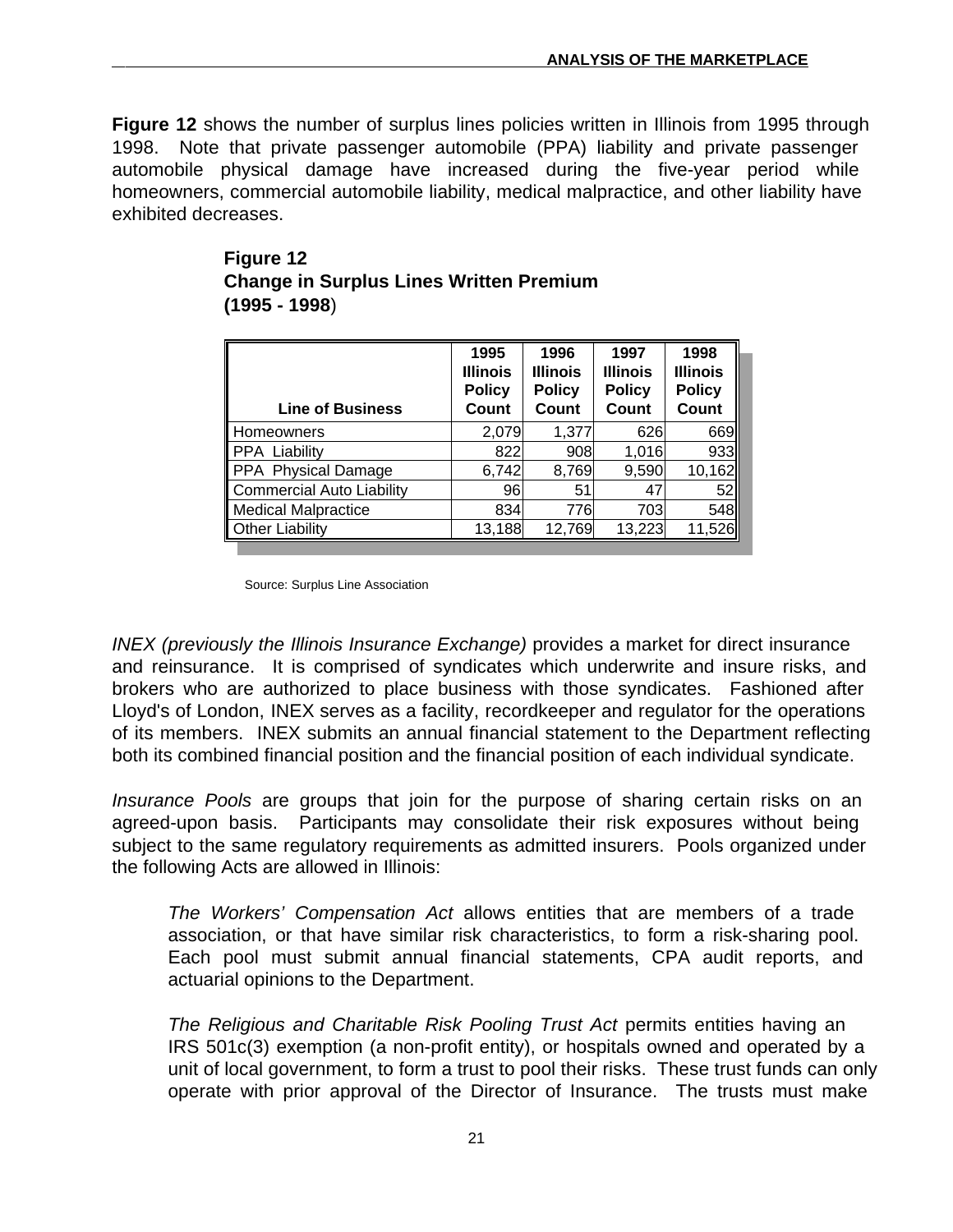annual CPA audit reports to the Department and are subject to examination by the Director.

*The Intergovernmental Cooperation Act* enables units of local government to enter into a pooling arrangement with other similar entities for the purpose of risk-sharing. These pooling arrangements are not regulated by the Department; however, they must register with the Department and file annual audited financial statements.

*Risk Retention and Purchasing Groups* are allowed under the Federal Liability Risk Retention Act of 1986. This Act eliminated barriers to group self-insurance programs by allowing them to buy group liability insurance.

*Captive Insurance Companies* may be formed by a company to insure its own risks and exposures, by an association to insure its member organizations, or by industrial insured groups. Illinois captives are regulated by the Department, are required to file certain financial information with the Department, and are subject to examination by the Director.

*Self-insurance* occurs when individuals or businesses retain their own risks. Entities that self-insure are under no obligation to report premiums, losses, or expenses to any statistical or regulatory body.

#### **PROFITABILITY**

In monitoring competition in general, and price performance in particular, the Department does not examine individual insurer prices for appropriateness. To do so is virtually impossible. Instead, it monitors the effectiveness of competition, examining the pattern of profits throughout the market.

In examining profitability, the Director must balance the seemingly divergent concerns of consumers and insurers. To protect consumers, rates must not be excessive. There is a fine line between rates that are excessive and rates that are inadequate, especially since insurance policies must be priced long before the results of the pricing decisions are known.

The Department must also be concerned about the long-term viability of the insurance marketplace, including the financial viability of the companies that insures consumers.

This section includes two discussions about profitability:

- 1. Property/casualty insurance industry compared to noninsurance industries and
- 2. Illinois-specific underwriting results compared to countrywide results.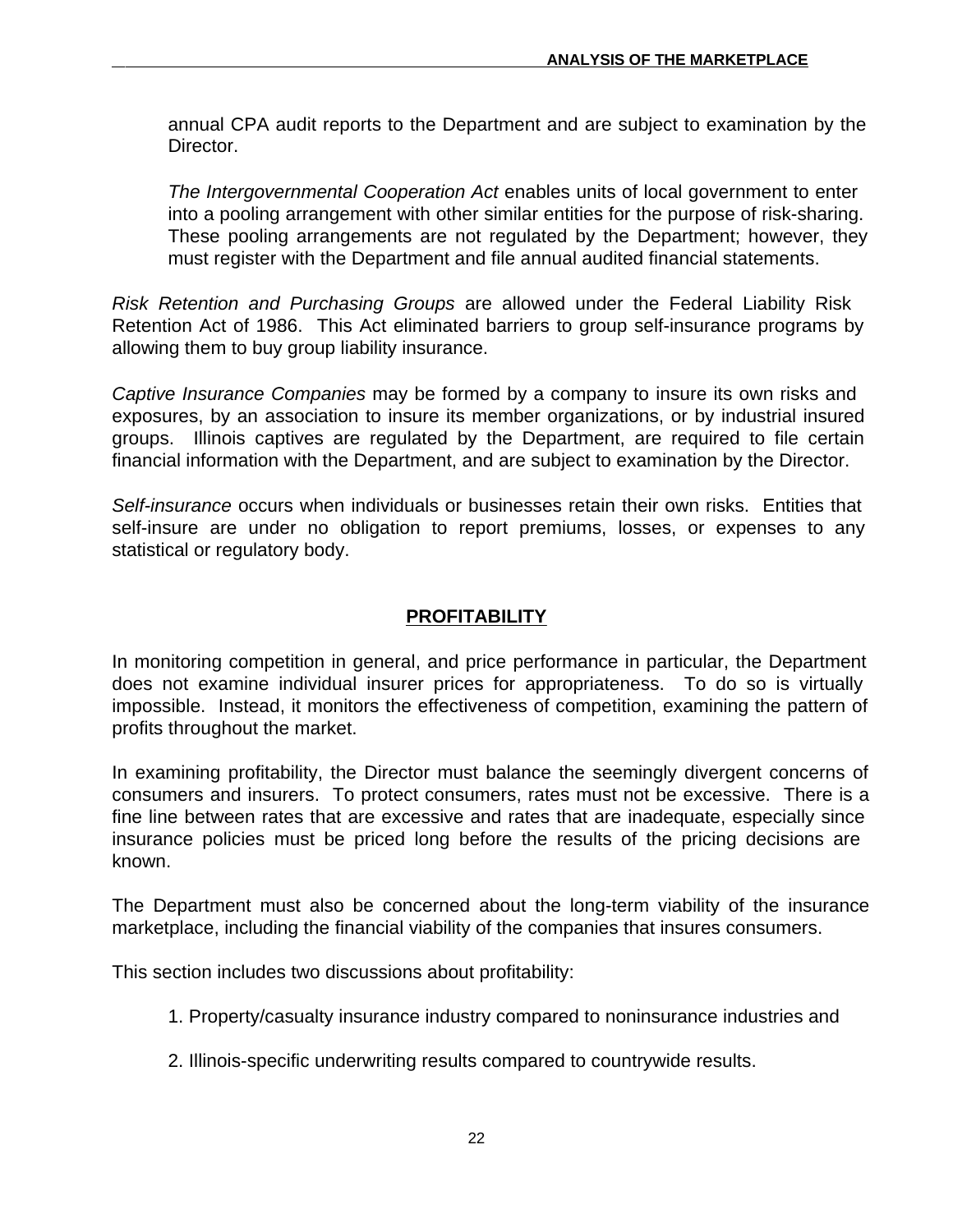#### **Property/Casualty Industry Profitibality Compared to Noninsurance Industries**

As in the 1999 Report, the Department used Standard & Poor's Compustat data taken from an Insurance Services Office (ISO) report, "Insurer Financial Results." The ISO report compares the Generally Accepted Accounting Principles (GAAP) rates of return on average net worth (RONW) for the property/casualty industry with the GAAP return on net worth for Compustat's composite of 32 noninsurance industries.

Insurance profits tend to be cyclical in nature, showing peaks and valleys over a period of time. Therefore, it is important to compare profitability over a time span that covers at least one complete insurance cycle, generally a period of eight to ten years. Note that in recent years profits for property/casualty industry have generally been less than profits for the 32 noninsurance industries.

**Figure 13** shows the comparison, which spans two underwriting cycles.

 **Figure 13 Comparison of Property/Casualty Industry With 32 Other Industries (1978 - 1997)**



 The property/casualty insurance industry's return on average net worth was lower than the rate of return for 76 other industries in fourteen out of twenty years during the two insurance cycles from 1978 to 1997. The findings were similar when ISO compared insurers' results to those of 154 non-insurance industries during the underwriting cycle from 1988 to 1997.

Source: Copyright Insurance Services Office, Inc. (1999). Used with permission.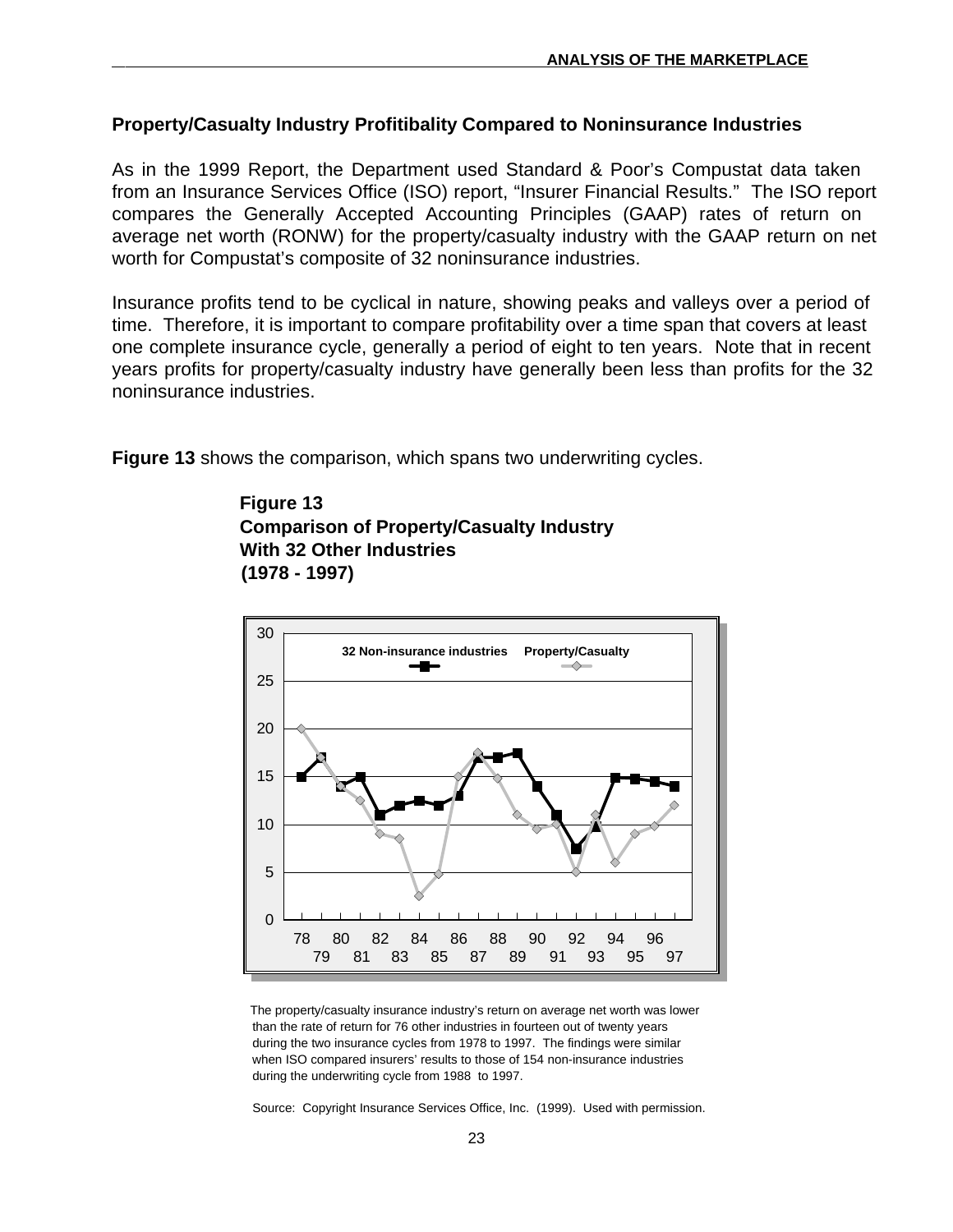# **Illinois-Specific Underwriting Results Compared to Countrywide Results**

For each of the coverages listed below, this section contains:

- Combined underwriting results for business written in Illinois and business written countrywide and
- w A five-year trend for Illinois losses as a percent of premiums earned, compared to the five-year trend for countrywide losses.

#### *Homeowners*

**Figure 14** shows a comparison of the underwriting results of homeowners insurance written in Illinois with that written nationwide during 1998. The loss percentage and expenses percentage in Illinois were slightly higher than those experienced countrywide.

| Homeowners (\$ mil) 1998    | Illinois*   | Countrywide** |
|-----------------------------|-------------|---------------|
| Direct written premiums     | \$1,221,990 | \$30,889,467  |
| Direct earned premiums      | \$1,183,476 | \$29,915,473  |
| Expenses (% earned premium) |             |               |
| Losses incurred             | 65.4%       | 63.7%         |
| Alloc. loss adj. expenses   | 3.1%        | 2.1%          |
| Comm./brokerage             | 14.8%       | 14.5%         |
| Taxes, licenses & fees      | 1.5%        | 2.5%          |

# **Figure 14 Homeowner's Underwriting Results**

\* Source: NAIC State Data Network, 1998 Illinois State Page Exhibit, Aggregate Totals of 243 Property/Casualty Companies.

\*\*Source: Best's Aggregates & Averages 1999, Insurance Expense Exhibit Part III, Aggregate Totals of 2406 Property/Casualty Companies.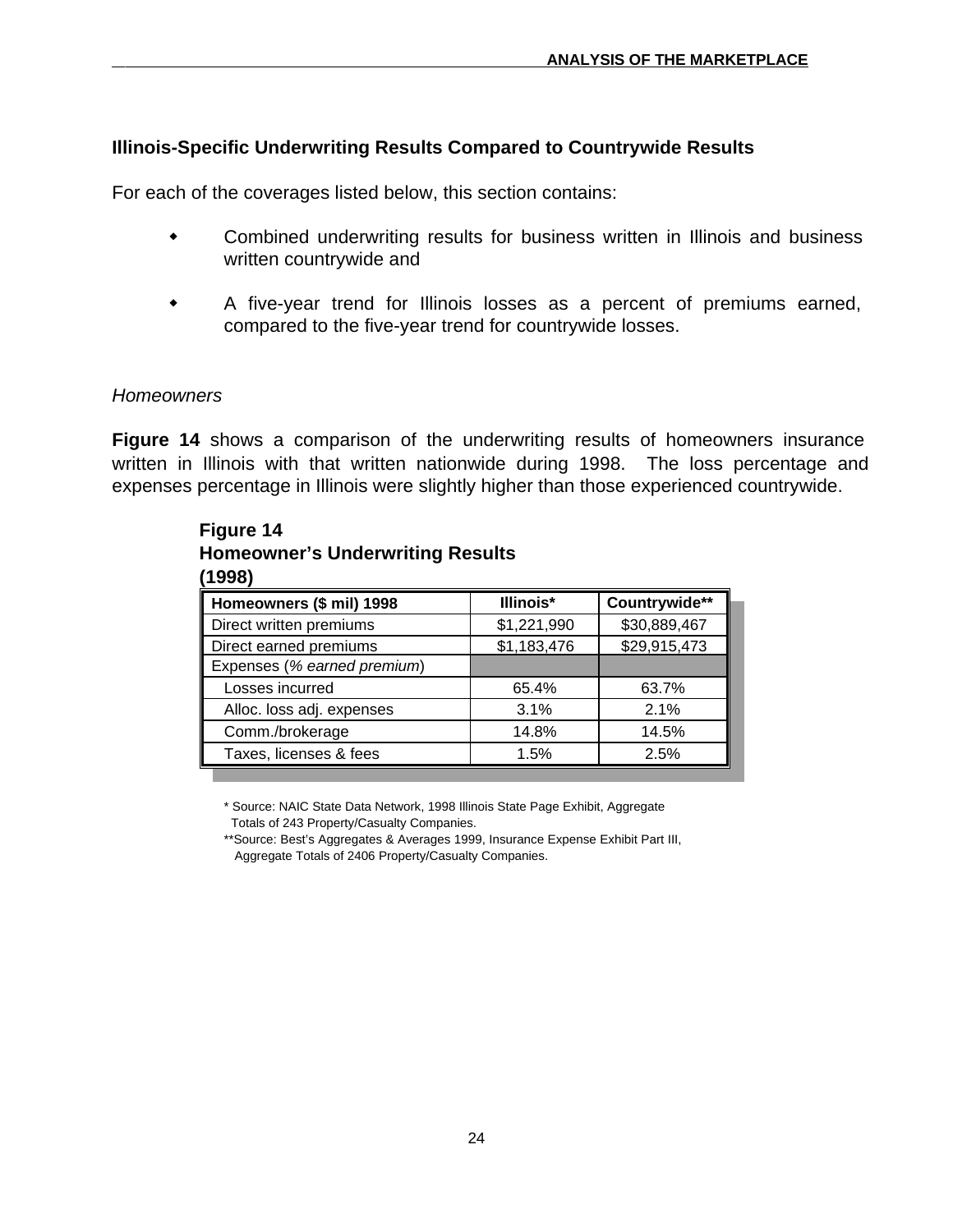**Figure 15** shows the five-year trend for loss percentages for the Illinois and countrywide homeowners line.





**Figure 16** shows a comparison of the underwriting results of private passenger automobile insurance written in Illinois with automobile insurance written countrywide during 1998. The loss and expenses percentages for the automobile insurance market in Illinois were slightly less than the countrywide percentages, except for commission/brokerage expenses.

| Countrywide**<br><b>Private Passenger Automobile</b><br>Illinois*<br>(\$ mil) 1998 |             |               |  |  |
|------------------------------------------------------------------------------------|-------------|---------------|--|--|
| Direct written premiums                                                            | \$4,592,100 | \$118,758,268 |  |  |
| Direct earned premiums                                                             | \$4,547,735 | \$117,301,693 |  |  |
| Expenses (% earned premium)                                                        |             |               |  |  |
| Losses incurred                                                                    | 59.1%       | 63.0%         |  |  |
| Alloc. loss adj. expenses                                                          | 2.8%        | 3.0%          |  |  |
| Comm./brokerage                                                                    | 10.4%       | 9.5%          |  |  |
| Taxes, licenses & fees                                                             | 1.2%        | 2.2%          |  |  |

<sup>\*</sup> Source: NAIC State Data Network, 1998 Illinois State Page Exhibit, Aggregate Totals of 312 Property/Casualty Companies.

*Private Passenger Automobile*

<sup>\*\*</sup>Source: Best's Aggregates & Averages 1999, Insurance Expense Exhibit Part III, Aggregate Totals of 2406 Property/Casualty Companies.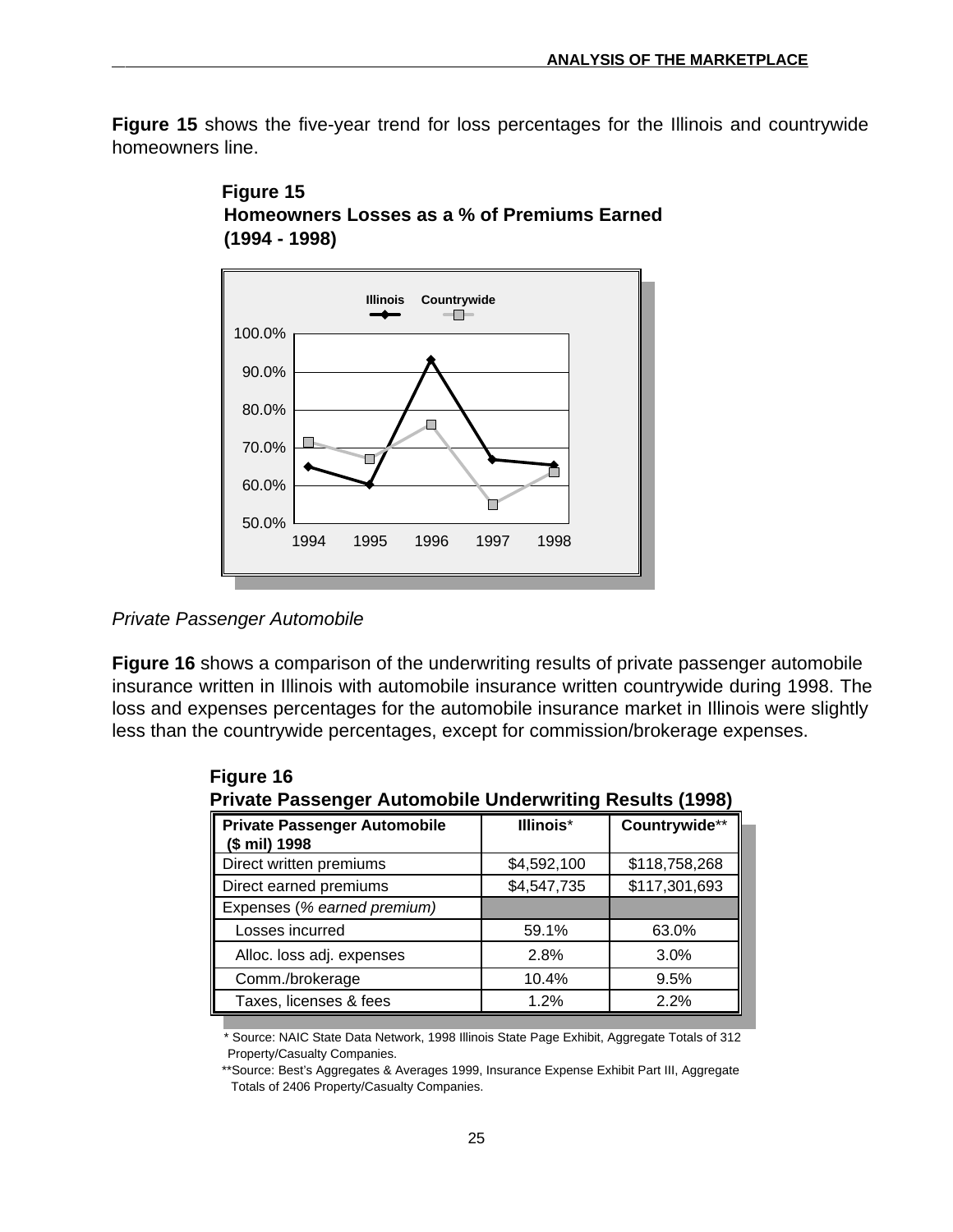**Figure 17** shows the five-year trend for loss percentages in the private passenger automobile line for Illinois and countrywide. As the chart shows, the Illinois private passenger automobile loss percentages have been comparable to the countrywide loss percentages during the past five years.

#### **Figure 17 Private Passenger Auto Losses as a % of Premiums Earned (1994 - 1998)**



*Commercial Automobile Liability*

**Figure 18** shows that the loss percentages and loss adjustment expenses percentage in Illinois for the commercial automobile liability line were higher than those countrywide.

| Commercial Automobile Liability Underwriting Results (1996) |           |               |  |  |  |
|-------------------------------------------------------------|-----------|---------------|--|--|--|
| <b>Commercial Automobile Liability</b><br>(\$ mil) 1998     | Illinois* | Countrywide** |  |  |  |
| Direct written premiums                                     | \$539,173 | \$13,585,116  |  |  |  |
| Direct earned premiums                                      | \$540,817 | \$13,621,037  |  |  |  |
| Expenses (% earned premiums)                                |           |               |  |  |  |
| Losses incurred                                             | 81.2%     | 76.3%         |  |  |  |
| Alloc. loss adj. expenses                                   | 6.7%      | 5.5%          |  |  |  |
| Comm./brokerage                                             | 13.2%     | 14.4%         |  |  |  |
| Taxes, licenses & fees                                      | 1.7%      | 2.5%          |  |  |  |

 **Figure 18 Commercial Automobile Liability Underwriting Results (1998)**

\* Source: NAIC State Data Network, 1998 Illinois State Page Exhibit,

Aggregate Totals of 336 Property/Casualty Companies.

<sup>\*\*</sup>Source: Best's Aggregates & Averages 1999, Insurance Expense Exhibit Part III, Aggregate Totals of 2406 Property/Casualty Companies.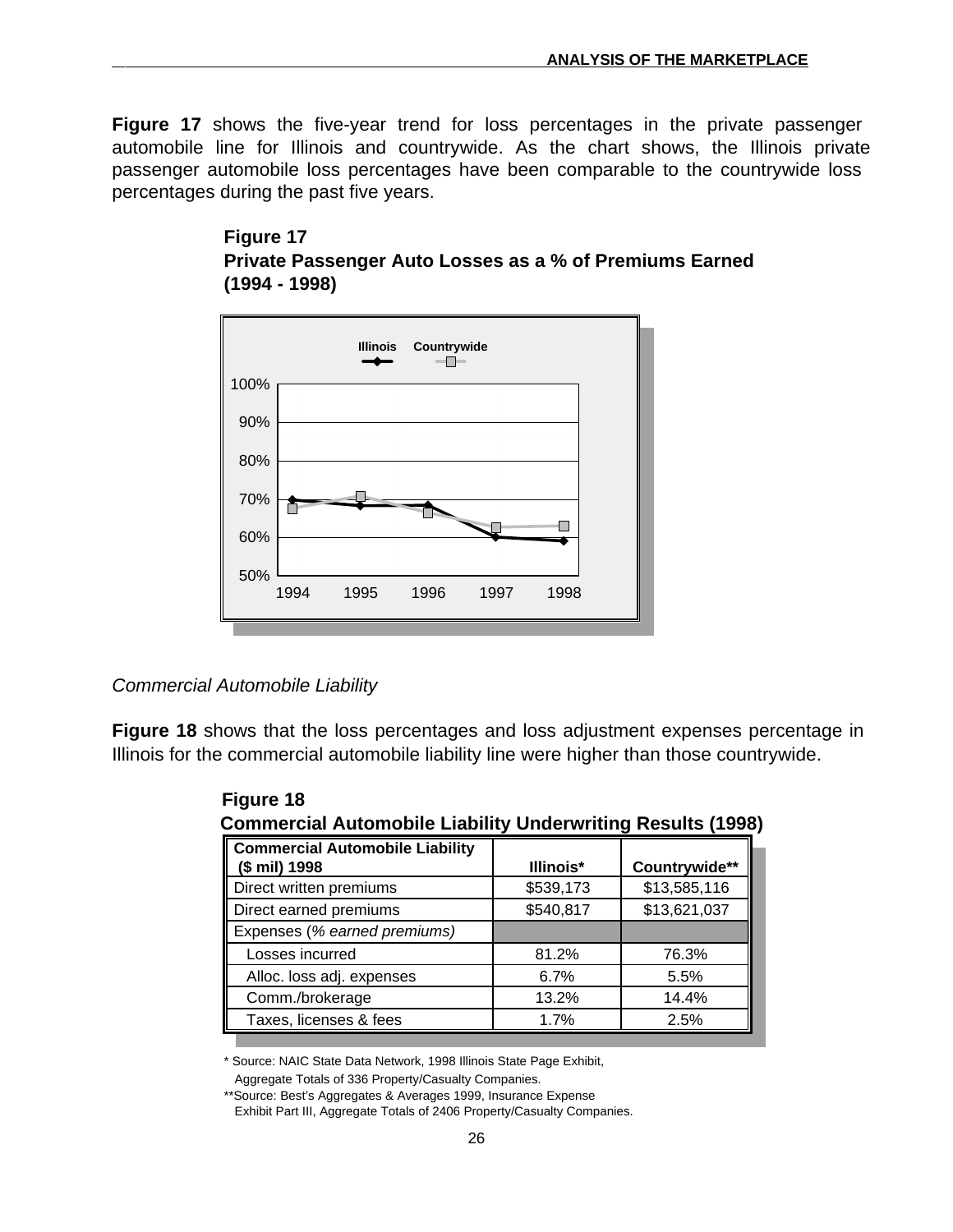**Figure 19** compares the five-year trend for loss percentage for Illinois and countrywide commercial automobile liability. Note that Illinois loss percentages have been higher than countrywide figures since 1994 with the greatest disparity occurring in 1994.





#### *Medical Malpractice*

**Figure 20** shows the loss percentages and expenses percentages for the medical malpractice market for Illinois and countrywide for 1998. The loss percentage and loss adjustment expenses percentage in Illinois for this line were significantly higher than the aggregate countrywide figures.

| <b>Medical Malpractice Underwriting Results (1998)</b> |           |               |  |
|--------------------------------------------------------|-----------|---------------|--|
| <b>Medical Malpractice</b><br>(\$ mil) 1998            | Illinois* | Countrywide** |  |
| Direct written premiums                                | \$351,754 | \$6,058,554   |  |
| Direct earned premiums                                 | \$350,754 | \$6,051,739   |  |
| Expenses (% earned premiums)                           |           |               |  |
| Losses incurred                                        | 82.4%     | 66.7%         |  |
| Alloc. loss adj. expenses                              | 31.4%     | 24.8%         |  |
| Comm./brokerage                                        | 5.5%      | 6.2%          |  |
| Taxes, licenses & fees                                 | 1.1%      | 2.4%          |  |

# **Figure 20**

\* Source: NAIC State Data Network, 1998 Illinois State Page Exhibit, Aggregate Totals of 63 Property/Casualty Companies.

<sup>\*\*</sup>Source: Best's Aggregates & Averages 1999, Insurance Expense Exhibit Part III, Aggregate Totals of 2406 Property/Casualty Companies.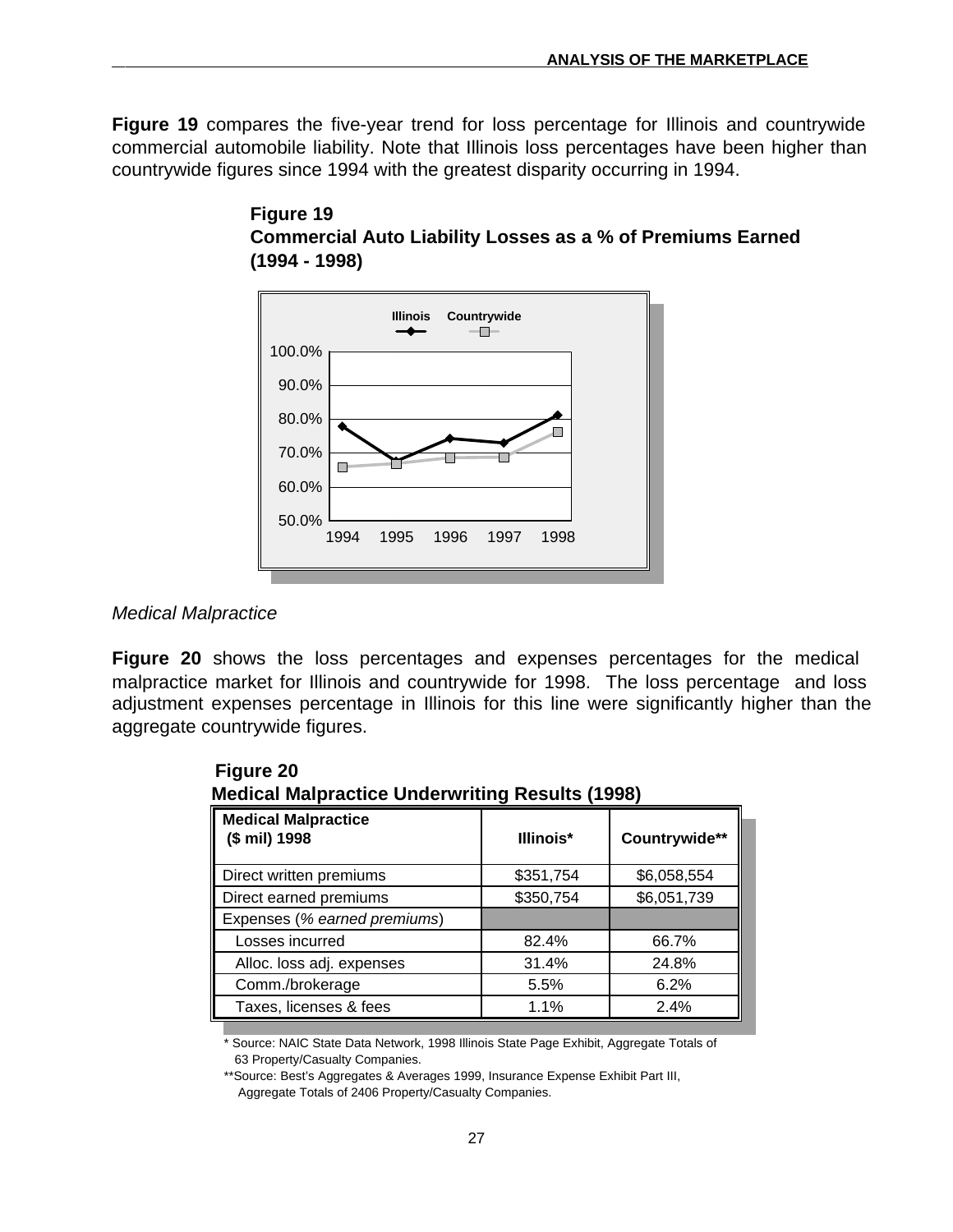**Figure 21** compares the five-year loss percentages trend for Illinois and countrywide medical malpractice insurance. Note that Illinois' loss percentages have been significantly higher in three of the last five years.





#### *Other Liability*

**Figure 22** compares the underwriting results between Illinois and countrywide for the other liability line of business. As with medical malpractice, the Illinois loss and loss adjustment expense percentages were considerably higher than the countrywide percentages.

| <b>Other Liability</b><br>(\$ mil) 1998 | Illinois*   | Countrywide** |
|-----------------------------------------|-------------|---------------|
| Direct written premiums                 | \$1,544,562 | \$24,233,166  |
| Direct earned premiums                  | \$1,592,795 | \$23,439,187  |
| Expenses (% earned premium)             |             |               |
| Losses incurred                         | 92.6%       | 68.2%         |
| Alloc. loss adj. expenses               | 12.5%       | 11.5%         |
| Comm./brokerage                         | 8.7%        | 13.7%         |
| Taxes, licenses & fees                  | 1.7%        | 2.2%          |

 **Figure 22 Other Liability Underwriting Results (1998)**

\* Source: NAIC State Data Network, 1998 Illinois State Page Exhibit, Aggregate Totals of 434 Property/Casualty Companies.

\*\*Source: Best's Aggregates & Averages 1999, Insurance Expense Exhibit Part III, Aggregate Totals of 2406 Property/Casualty Companies.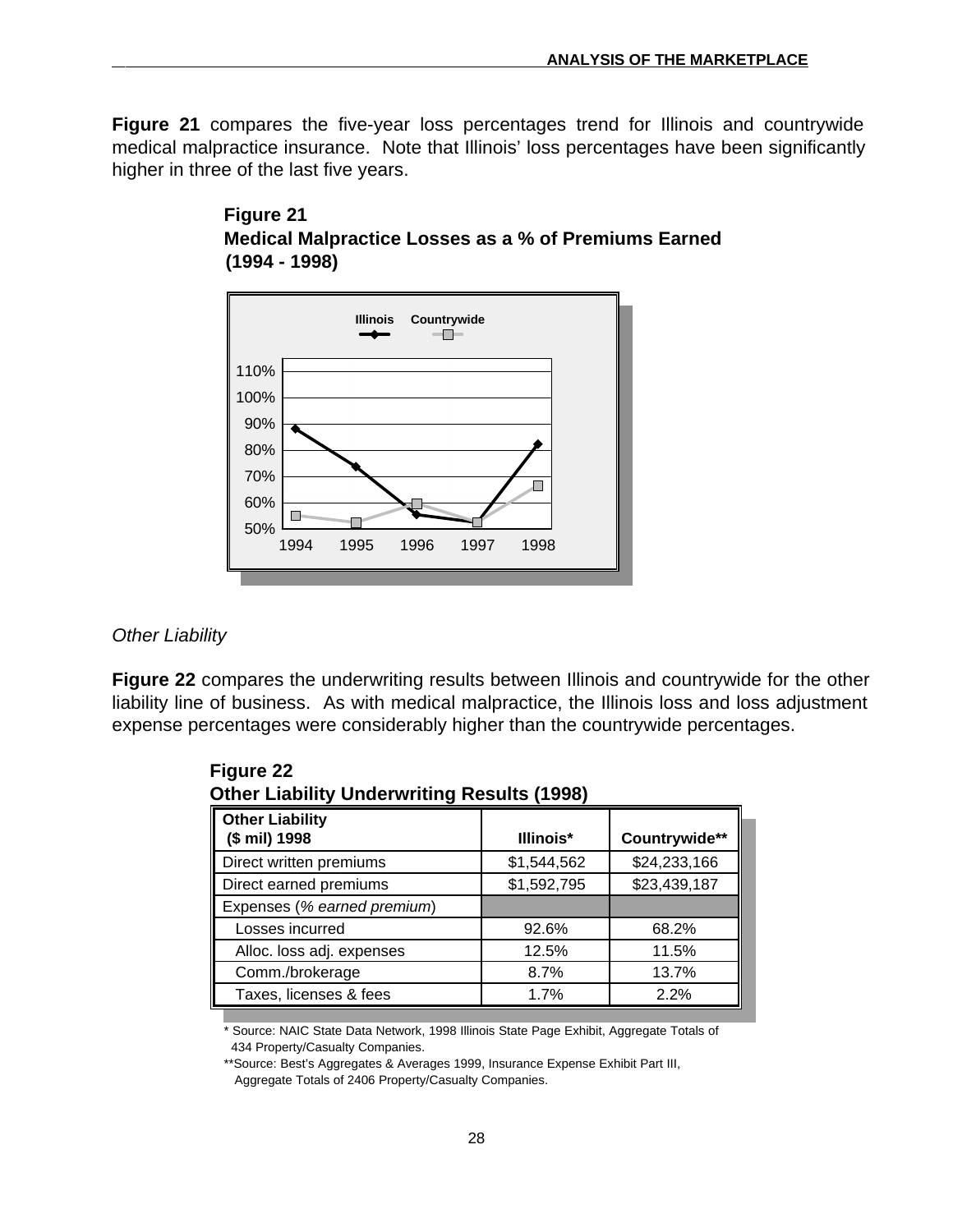**Figure 23** compares the five-year trend for loss percentages for Illinois and countrywide other liability insurance. Illinois losses, as a percent of earned premium, were greater than countrywide losses from 1994 to 1995 and 1998, while Illinois' loss percentages were less than the national average for this line in 1996 and 1997. From 1997 to 1998, the loss percentage increased by more than 40 points.





## **RELIABILITY**

In determining whether the overall marketplace is viable, the Department must consider:

1. Profitability and

.

2. Financial Solvency Regulation

Businesses that provide a financial service must be financially sound. An insurance contract has little value to the insured if there is no guarantee that the insurance company will have the money to pay claims when needed.

As discussed earlier, the Department must balance the seemingly divergent concerns of consumers and insurers. While we must ensure that consumers are able to buy insurance at a reasonable price, we must also ensure the overall viability of the marketplace.

One measure of a company's financial performance is its profitability. Does it generate enough profit to survive? Any business must be profitable to succeed. Over the long run, it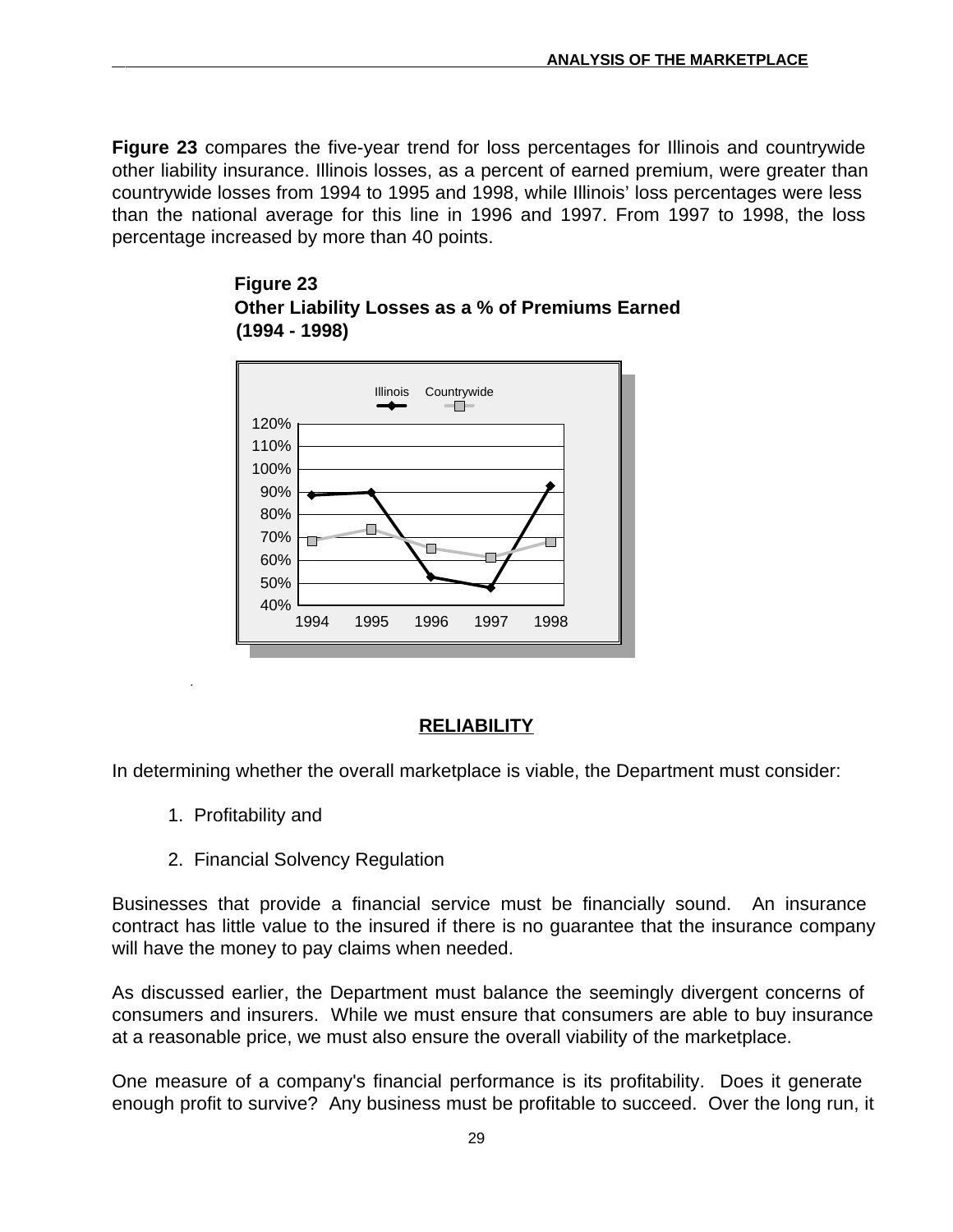must take in more money than it pays out. In a given month or year, its costs may exceed its income, requiring it to pay some of those costs with previously accumulated funds. If the pattern continues, however, the accumulated funds will eventually run out and the business will collapse. Thus an insurance company must manage its income and expenses to assure the profitability on which its survival depends.

A company that can offer insurance coverage at competitive prices and reap adequate profits as an ongoing concern is considered to be financially viable. When the majority of insurers in the market are competitive and profitable, the market is considered to be financially strong.

#### **Profitability**

#### *Change in Policyholders' Surplus*

One measure of overall profitability is the *Change in Policyholders' Surplus* from one year to the next. Policyholders' Surplus is made up of: 1) underwriting gains or losses; 2) investment gains or losses; and 3) net contributed capital and other surplus changes.

**Figure 24** shows the percent change in annual surplus for all Illinois-licensed property/casualty insurers for the past five years. As the figure shows, 1998 is the first year since 1994 that the percent change in surplus fell below 10%.



## **Figure 24 Percent Change in Policyholders' Surplus (1994 - 1998)**

Source: NAIC State Data Network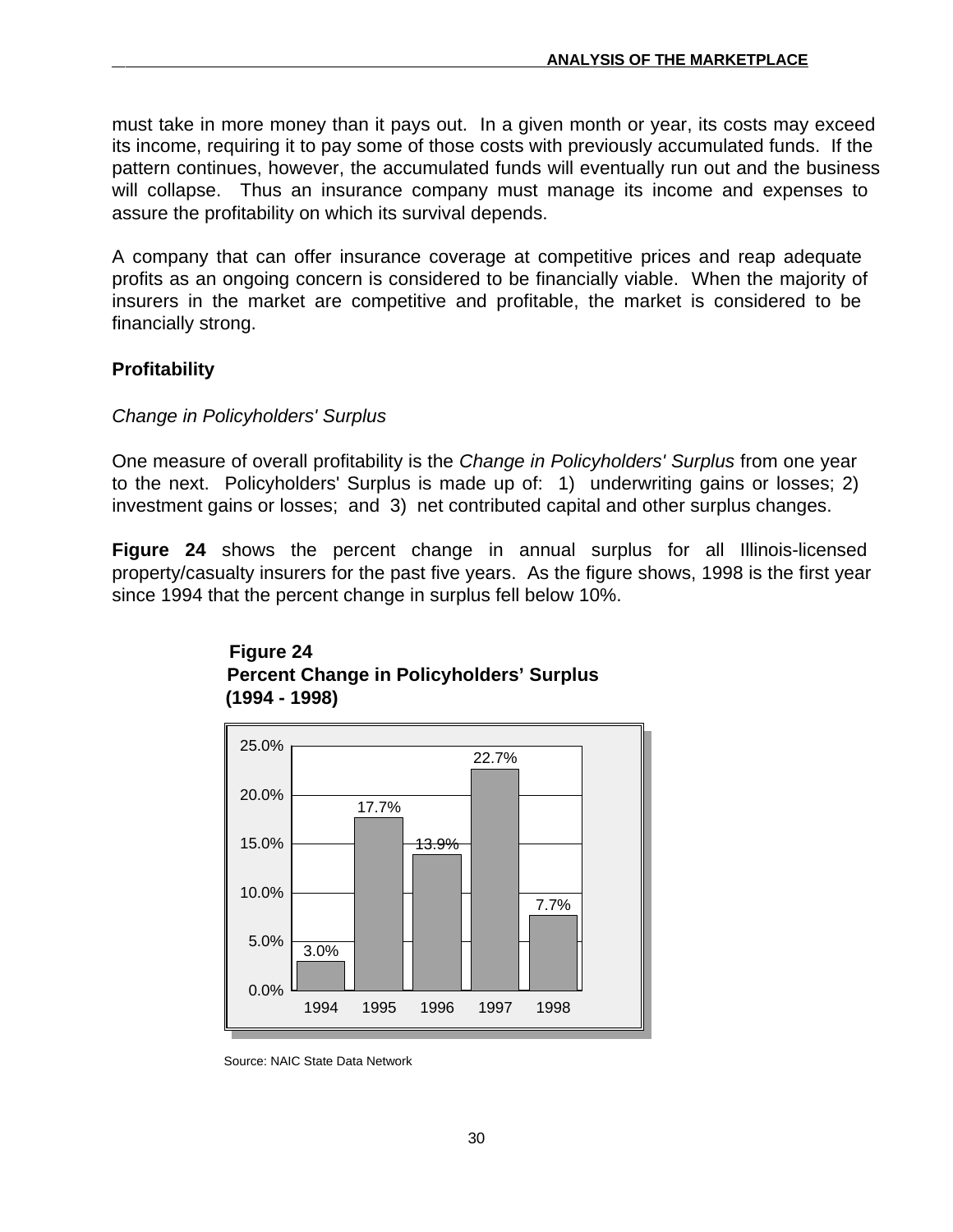### *Underwriting Gains/Losses*

**Figure 25** shows the aggregate *Underwriting Gain/Loss* for Illinois-licensed insurers from 1994 to 1998. As the table shows, underwriting losses decreased from 1994 to 1997, and then dramatically increased in 1998. The larger underwriting loss is a factor contributing to the smaller growth in surplus in 1998.

#### **Figure 25 Aggregate Net Underwriting Gain/(Loss) (In millions**) **(1994 - 1998)**

| 1 J J T<br>וטטטו                        |                   |                   |                   |                  |            |
|-----------------------------------------|-------------------|-------------------|-------------------|------------------|------------|
|                                         | 1994              | 1995              | 1996              | 1997             | 1998       |
| Premiums earned                         | \$205,997         | \$214,558         | \$222,460         | \$228,209        | \$231,208  |
| Losses incurred                         | 141,425           | 141.864           | 145.286           | 137,686          | 146,238    |
| Loss expenses incurred                  | 26,708            | 28.364            | 28,833            | 28.492           | 30,485     |
| Other underwriting expenses<br>incurred | 55,542            | 58,177            | 60,805            | 63,676           | 65,678     |
| Dividends to policyholders              | 2,217             | 2,499             | 1,947             | <u>3,443</u>     | 3,412      |
| Net underwriting gain/(loss)            | <u>(\$19,895)</u> | <u>(\$16,346)</u> | <u>(\$14,411)</u> | <u>(\$5,088)</u> | (\$14,605) |

Source: NAIC State Data Network

#### *Net Investment Income Ratio*

One component of surplus is income derived from investments. The *Net Investment Income Ratio* measures income from invested assets relative to earned premiums. It is calculated by dividing net investment income (income from invested assets less investment expenses and depreciation on real estate) by earned premium.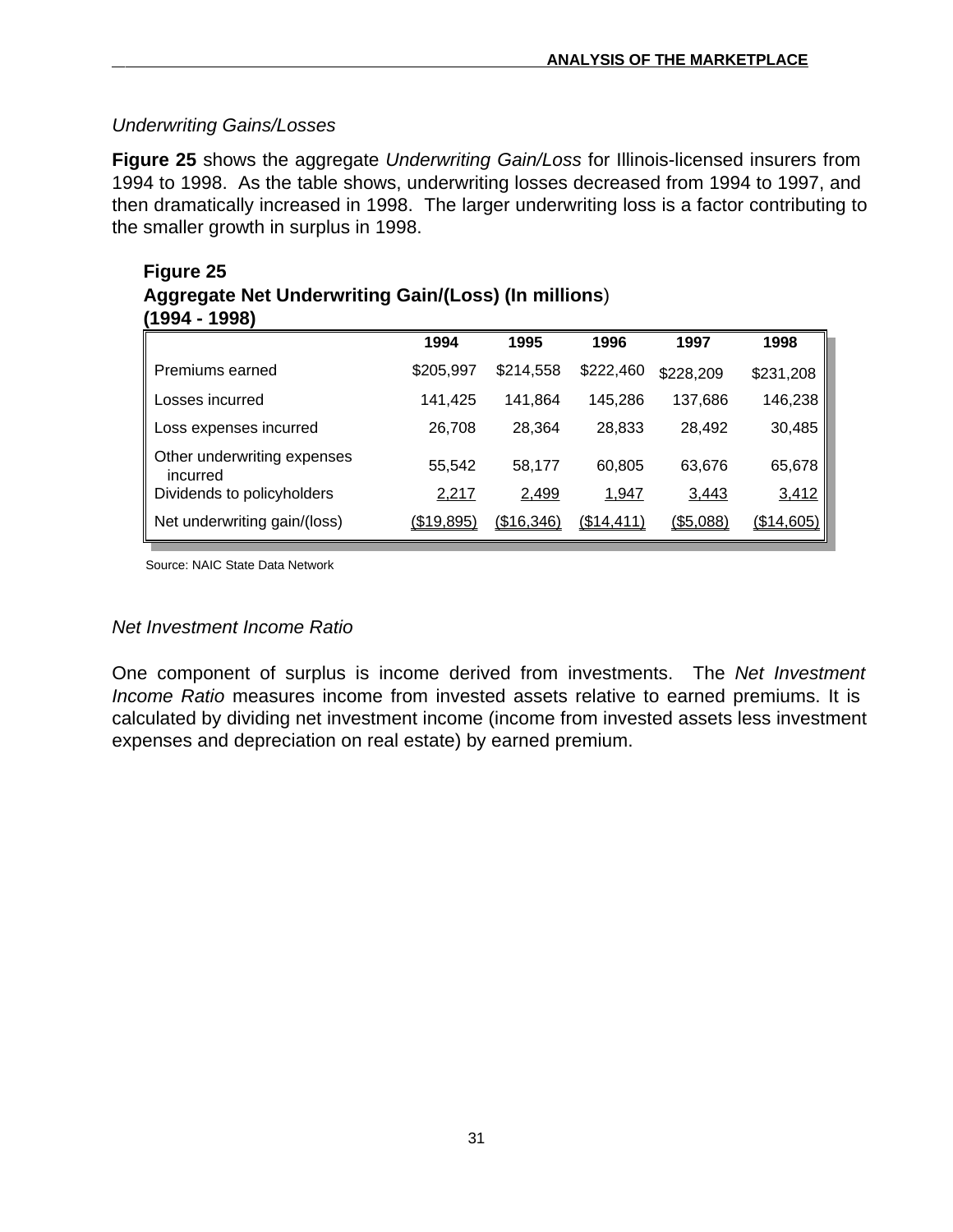**Figure 26** shows the *Net Investment Income Ratio* for Illinois licensed property/casualty industry combined during the five year period. This ratio has risen from 14.9 in 1994 to 22.6 in 1998.



## **Figure 26 Net Investment Income Ratio (1994 - 1998)**

#### *Return on Policyholders' Surplus*

Another measure of overall profitability is the *Return on Policyholders' Surplus*. This percentage is calculated by dividing the sum of all operating income after taxes, plus realized and unrealized capital gains, by the average of the prior and current year-end surplus. It is then converted to a percentage.

Source: NAIC State Data Network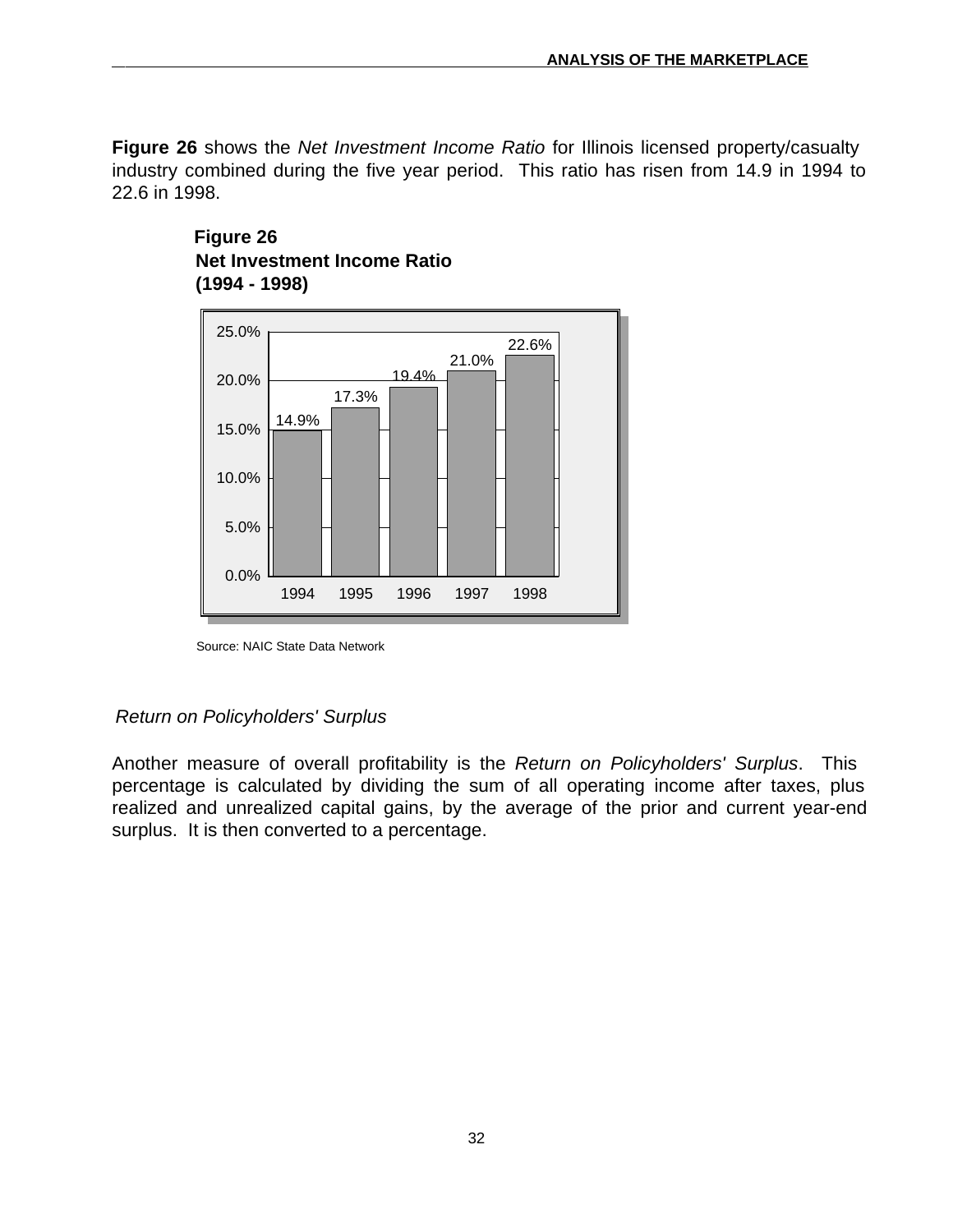**Figure 27** shows the aggregate *Return on Policyholders' Surplus* from 1994 through 1998 for the Illinois-licensed property/casualty industry combined. From 1997 to 1998, the return on policyholder surplus dropped from 24.5% to 13.0%. The 1998 rate is the lowest since 1995. This can be primarily attributed to the larger net underwriting loss in 1998.



## **Figure 27 Return on Policyholders' Surplus (1994 - 1998)**

## **Financial Solvency Regulation**

While the Department cannot ensure that Illinois-licensed insurers are profitable, we must ensure that they are financially sound. The Department monitors the financial solvency and strength of Illinois-licensed insurers in several ways:

- maintaining a staff of trained accountants and specialists who identify companies developing financial difficulties so that the Department can step in to minimize potential losses to Illinois policyholders.
- w working closely with insurance companies with identified financial difficulties to minimize potential risk to policyholders while attempting to resolve manageable problems or determining the need for rehabilitation or liquidation.
- employing field examiners for on-site evaluation of insurance company financial records.
- reviewing operations and compliance issues through scheduled, targeted, and special exams of known or suspected problems.

Source: NAIC State Data Network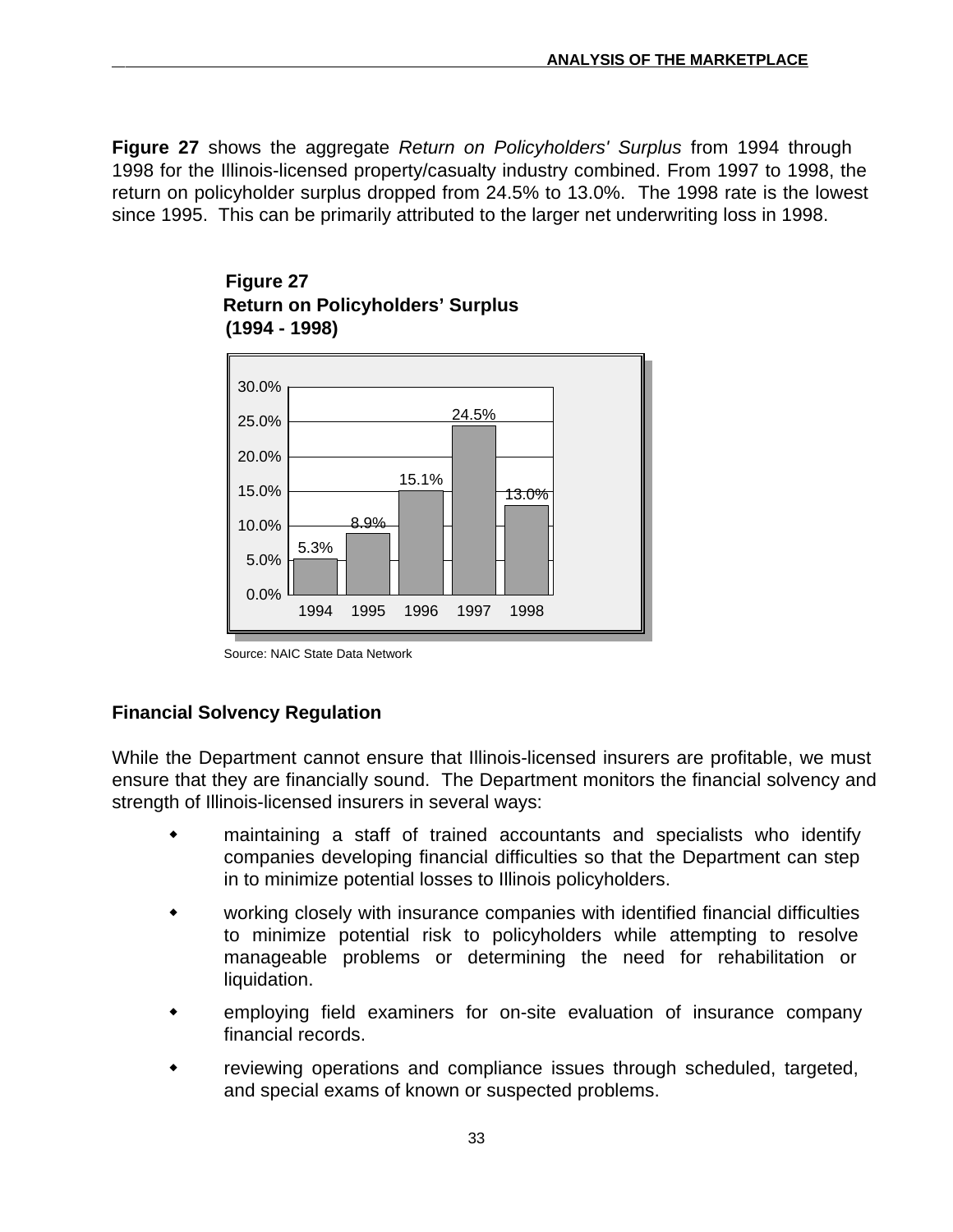- w maintaining a staff of actuaries who monitor the adequacy of loss reserves, cash flow testing, and proper valuation of assets.
- licensing and registering the many types of insurers, surplus lines producers, and risk sharing pools authorized by the Illinois Insurance Code and related Acts.
- w investigating unauthorized organizations or individuals thought to be conducting illegal insurance operations and taking regulatory action to remove them from the market to protect consumers from fraudulent activities.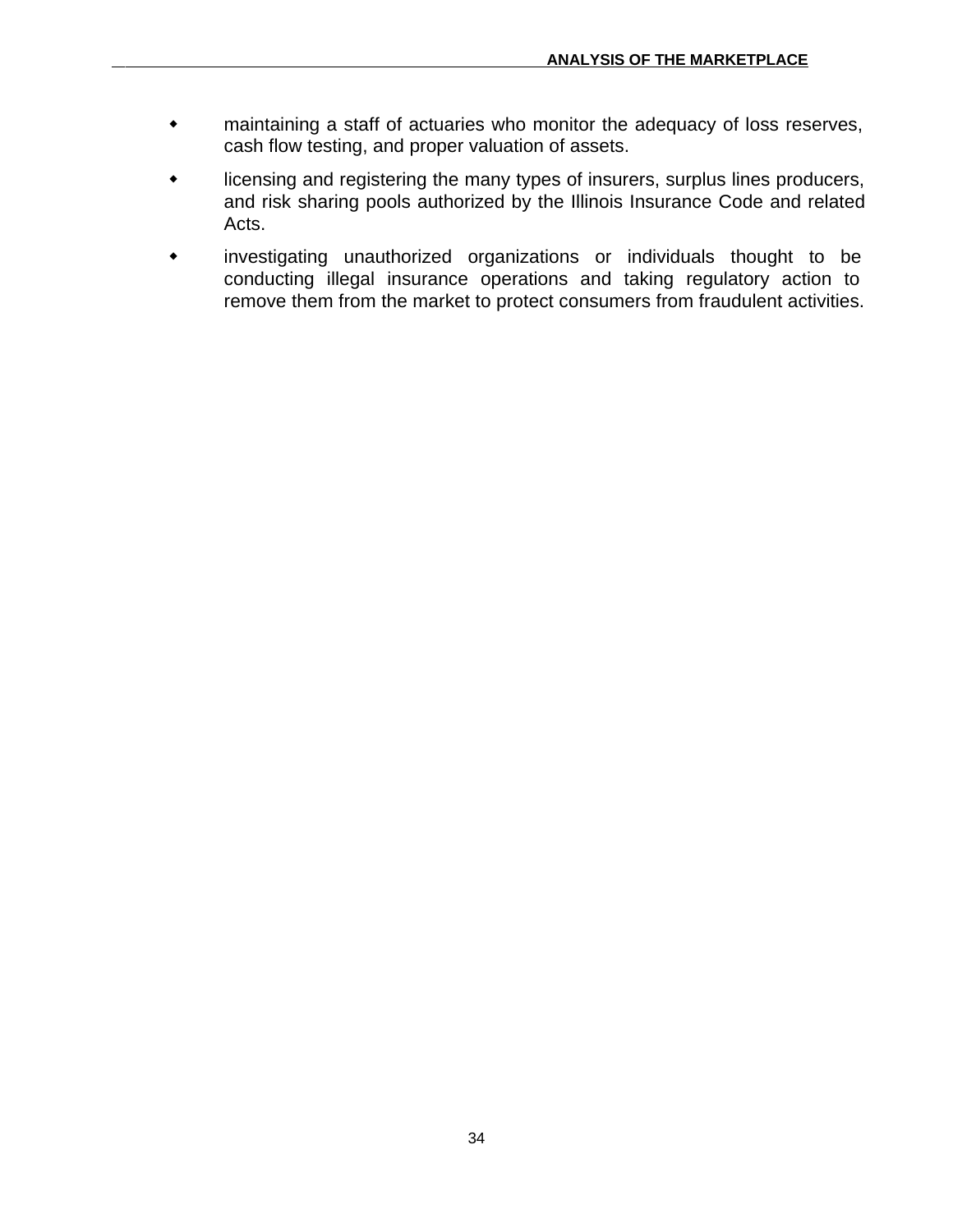# **IV. COST CONTAINMENT ISSUES**

The following cost containment issues will require the Department's future attention:

## **The Glass-Steagall Act Repealed**

In August 1929, there were 33,000 American banking institutions. During the four years following the Wall Street crash in late 1929, one-third of the total, failed. Very few families were spared from the panic of these four gray years of American history. Some citizens blamed the economic crisis on poor management by bankers. Others blamed the leading politicians and Congress for inaction. Many citizens, including some prominent lawmakers, concluded that the failed banks had been speculating in the stock market. Congress, reacting to the criticisms directed toward it, felt compelled to take action. Thus, in 1933, Congress made sure that banks would never be allowed to speculate on Wall Street again by passing the Glass-Steagall Act which prohibited banks from underwriting stocks and bonds. This Act was probably the most significant legislation relating to banking that Congress had ever passed. Twenty-three years later, Congress passed the Bank Holding Company Act (1956) which further restricted banking activities.

In the decade of the 1990's, banking reform was still a hot issue for many in the United States Congress. The sentiment in Congress this time, however, was a little different. Many legislators had concluded that the earlier reforms may have gone too far in their restrictions. In 1994, Congress overturned laws that restricted banks from operating branches in other states. Regulators began to relax some of the restrictions of Glass-Steagall by allowing banks to conduct limited securities business. The greatest event which tested the power of Glass-Steagall Act, however, occurred in 1998 as Citibank and Travelers, an insurance-and-stockbroking firm, merged.

In October of 1999, a major obstacle to reform was overcome when the Federal Reserve and the U.S. Treasury reached a truce in their regulatory disagreements. They agreed to keep insurance activities within affiliates of bank holding companies, thus ensuring that oversight of these activities would remain with state insurance regulators. This eased insurers' concerns that banks, which had been encroaching on insurance activities over the years, would be able to create insurance products that weren't subject to the same regulations and protections as insurance companies.

Legislators claimed that the repeal of Glass-Steagall would save consumers of financial services about \$15 billion a year. Cynics, however, were concerned that the repeal was a dangerous precedent. America's financial institutions, they warned, especially its banks had collapsed in droves whenever the economy worsened. Texas banks failed after the oil-price collapse in 1986. New England banks collapsed as the property market experienced a significant downturn. Many American banks came perilously close to impairment during the Latin American debt crisis.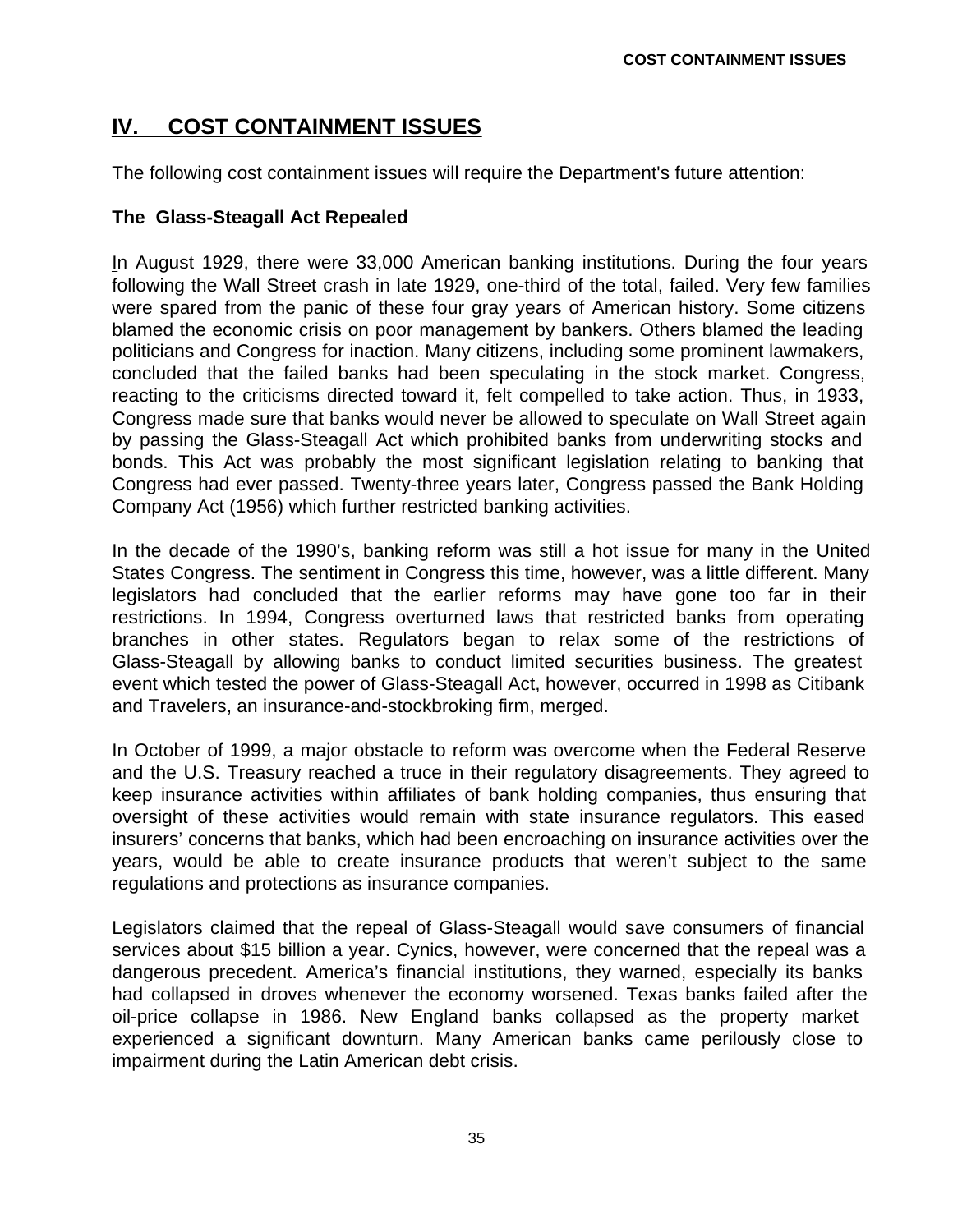Japanese banks recently proved that size, in itself, is not adequate protection. Will diversity be adequate -- or will the next group of failed banks now cause insurers to also fail? Congress will be paying close attention as will the banking and insurance industries, their state regulators, and their consumers.

#### **Catastrophic Events - 1998 and 1999**

The Property Claim Services (PCS) unit of Insurance Services Office (ISO) considers events that cause more than \$25 million in insured losses and affect a significant number of policyholders to be a catastrophic event. Insured losses span a wide range of catastrophes including weather-related events, to man-made disasters such as riots and satellite failures. Outside the United States, natural disaster losses are less likely to be insured.

The most devastating catastrophe of 1999 was a magnitude 7.4 earthquake in Turkey in August which killed 17,000 people and caused an estimated \$3 billion in insured losses. Turkey continued to be rocked by aftershocks, including a 7.2 - magnitude quake in November. A report by EQE International, Inc. (a risk management consulting firm) cited World Bank statistics that estimated that only 15% of the residences in the Istanbul urban area have quake insurance, with as little as 2% in other areas of the country. The World Bank noted that Turkey's domestic insurers had insufficient expertise and capital to adequately protect their policyholders, citing that their estimated total accumulated industry earthquake reserves were only \$27 million at the end of 1998. The second-most costly catastrophe in 1999 was Typhoon Bart, which caused \$2 billion in insured losses when it hit Japan in September.

In 1998, 37 catastrophe's resulted in \$10.07 billion in insured losses for the United States. According to Insurance Services Office Inc.'s Property Claim Services unit, the U.S. experienced 99 catastrophic events through the first nine months of 1999 with insured losses of \$7.4 billion. The costliest U.S. catastrophes in 1999 was a series of four January storms that hit New York, Pennsylvania, New Jersey and the South, leaving \$1.75 billion in insured losses in their wake; a series of tornadoes and storms that barreled through Oklahoma and 17 other states in May, causing \$1.5 billion in insured property damage; and September's Hurricane Floyd producing \$1.8 billion in insured losses.

**Figure 28**, on page 37, compares insured losses from U.S. Catastrophes from 1990 to 1999 in 1998 dollars. The insured losses of \$10.07 billion for 1998 were the largest since 1994 but were pale in comparison with the 1992 and 1994 losses of \$26.7 and \$18.7 billion dollars respectively. Note that the Property Claim Services unit considered \$5 million as the standard for catastrophic losses through 1996. In 1997, the standard for a catastrophic event was raised to \$25 million. The worst year on record was 1992 when \$26.7 billion of losses were recorded. Hurricanes Andrew and Iniki contributed about 75 percent (\$18.0 and \$1.9 billion respectively). The 1994 Northridge earthquake is the second greatest catastrophic event in U.S. history with insured damage of \$13.7 billion which represents about 73 percent of the losses during that year.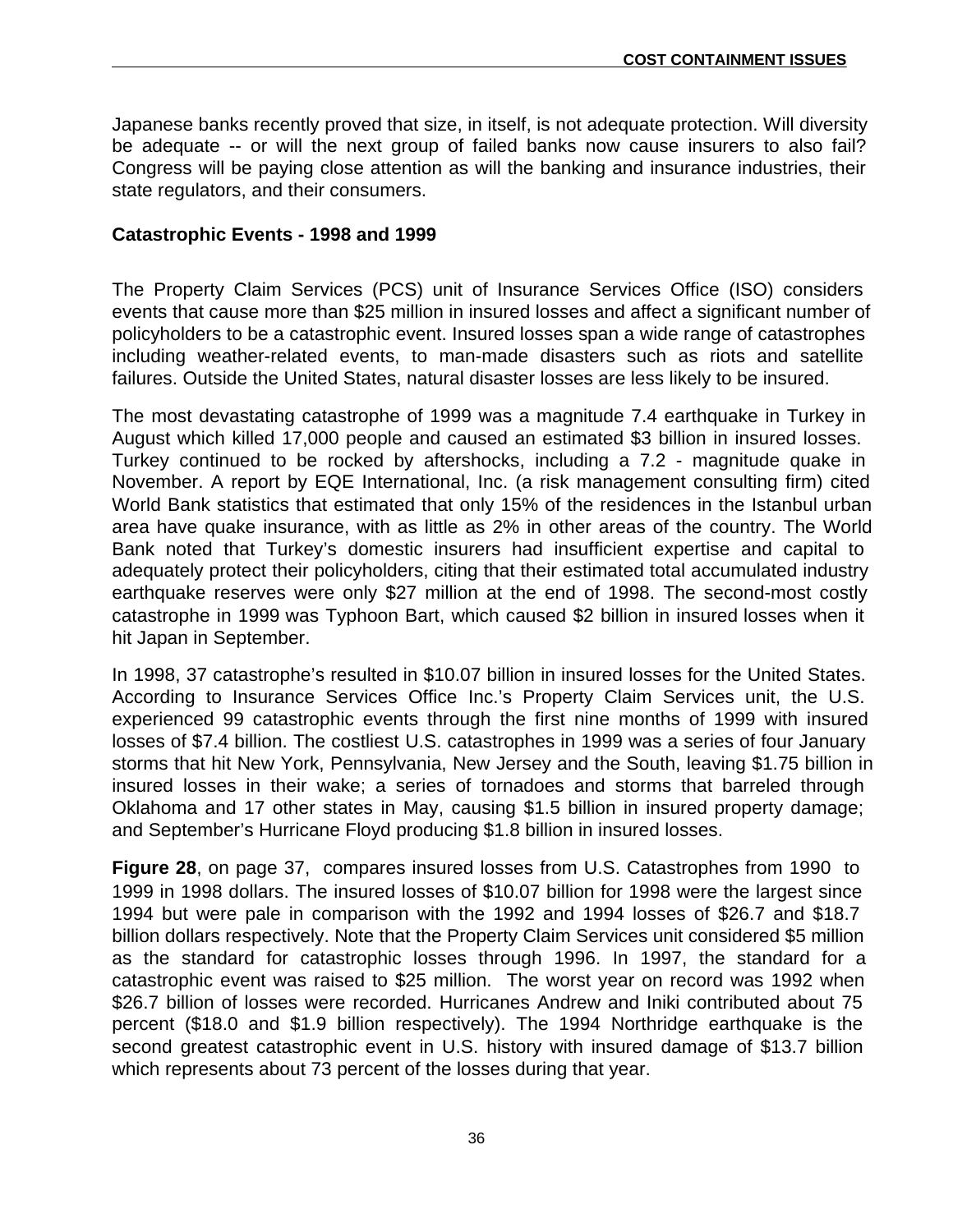| Year | Losses      |
|------|-------------|
| 1990 | \$3,523.00  |
| 1991 | \$5,652.00  |
| 1992 | \$26,686.00 |
| 1993 | \$6,435.00  |
| 1994 | \$18,709.00 |
| 1995 | \$8,752.00  |
| 1996 | \$7,662.00  |
| 1997 | \$2,640.00  |
| 1998 | \$10,070.00 |
| 1999 | \$7,400.00  |
|      |             |

**Figure 28 Comparison of Insured Losses for U. S. Catastrophes (1990 - 1999)**

1 through September 30, 1999

Source: The Insurance Information Institute Fact Book 2000

Again, catastrophes, by definition, are events that cause at least \$5 million (1979 - 1996) or \$25 million (1997 and 1998) of insured losses. **Figure 29**, on page 38, provides a breakdown of the types of events contributing to catastrophic losses from 1979 through 1998. It is interesting that hurricanes and tornados account for two of every three dollars of insured losses expended on catastrophic losses in the United States.

In Illinois, tornadoes and other wind and weather related events caused a majority of the catastrophic losses. If we consider only those events with a \$10,000 or greater property damage loss, there were 50 events which resulted in \$9.5 million in property damage losses in 1997. In 1998, there were 104 events and \$33.7 million in property damage losses and \$4.6 million in crop damage. For 1999, there were 120 events through September 27, 1999 which accounted for \$31.8 million in property damage, 2 deaths, 28 injuries, and \$54 million in crop damage. The tornadoes occurring on April 8, 1999, in the Illinois cities of Warsaw, Hamilton, and Ashland were the most destructive causing \$5 million, \$10 million, and \$1.8 million in property damage losses respectively. The August storms in Cass, Morgan, Schuyler, and Logan counties are to blame for the large crop losses in 1999.

There has been much discussion regarding who should pay for catastrophes. Many insurers have become convinced that the industry simply lacks the capacity to insure against disasters and want government to play a larger role. Of course, neither insurance regulators nor the industry can prevent natural catastrophes. However, as regulators, the Department must monitor the financial solvency of insurers and must monitor the effects of large catastrophes on the overall viability of the Illinois marketplace.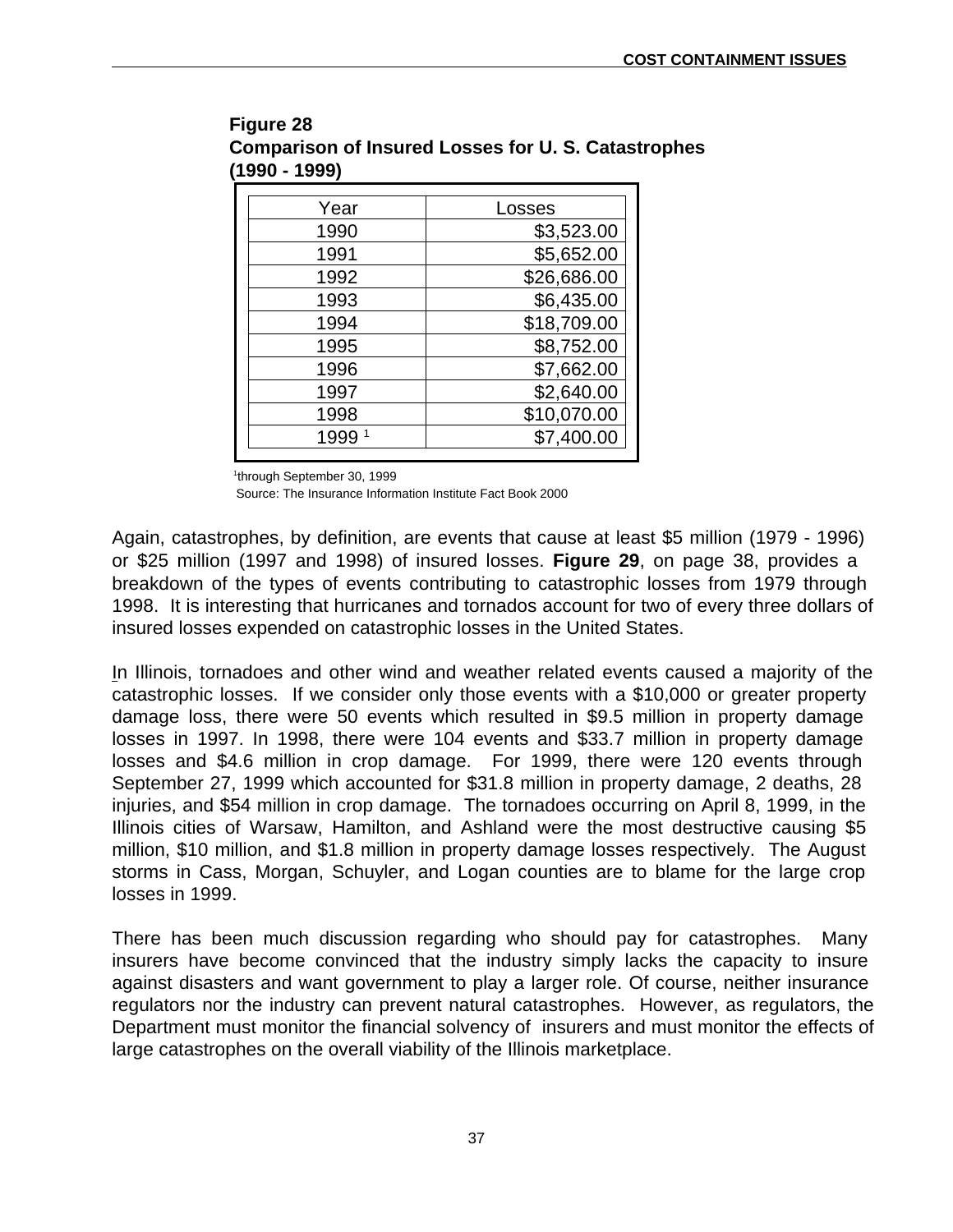# **Figure 29 Inflation-Adjusted Percentage of Catastrophic Losses By Cause (1979 -- 1998)**



Source: The Insurance Information Institute Fact Book 2000

Progress has been made in this area. In an effort to increase capacity for the financing of catastrophe risks and to spread these risks across broader markets, regulators and insurers have developed methods for securing insurance risks, thus creating opportunities for investors in the capital markets to participate in the financing of catastrophe exposures. The Illinois legislature passed legislation to allow insurers to offer debt securities directly to the capital markets through protected cell arrangements that allow investors to finance specified insurance risks. Efforts are continuing to enhance capacity through the development of on-shore special purpose reinsurance vehicles and through efforts to pass federal legislation authorizing insurers to fund catastrophe reserves.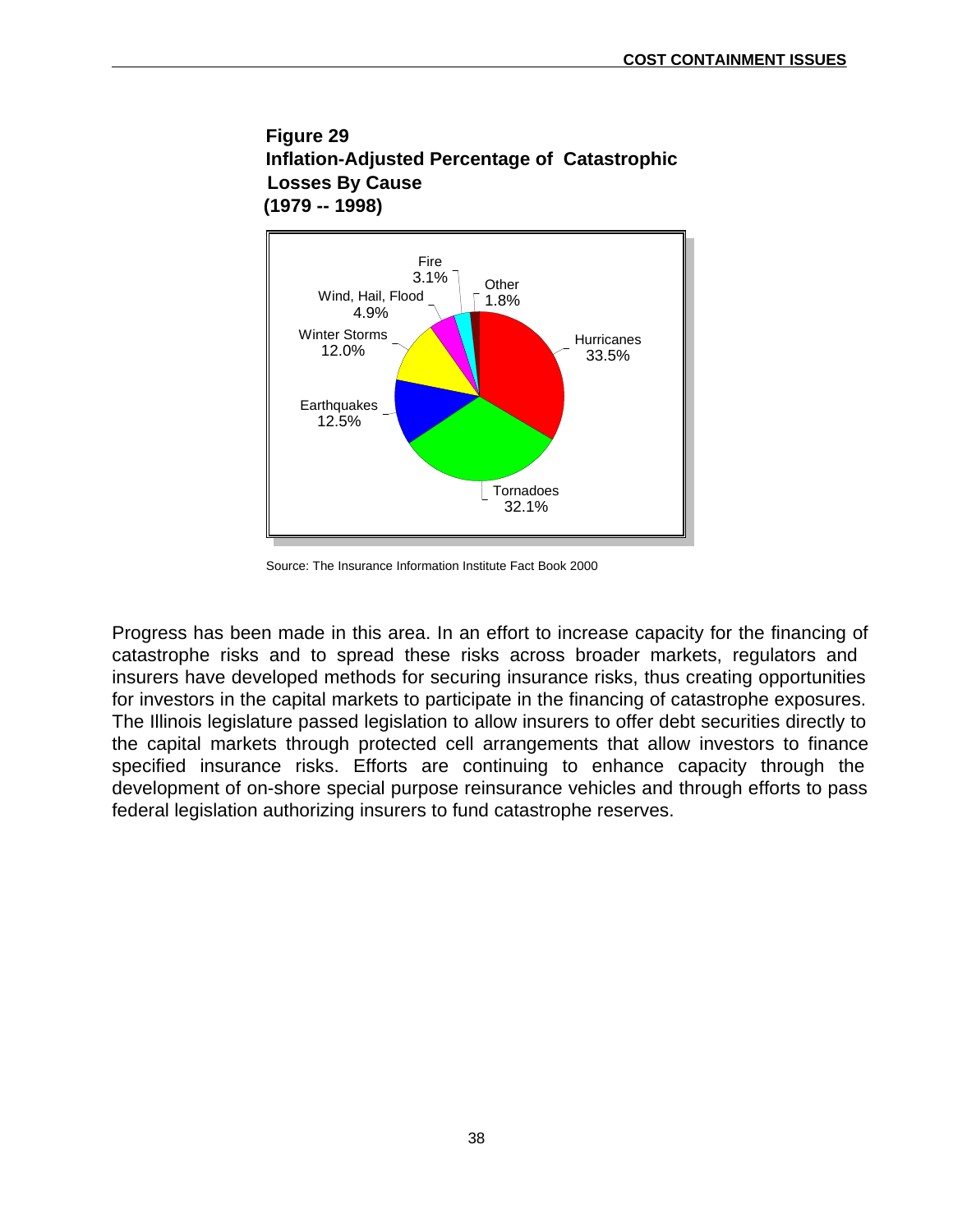# **V. CONCLUSION AND RECOMMENDATION**

Overall, the Illinois property/casualty industry can be described as generally stable and viable during 1998. Results for business written in Illinois were not quite as good in 1998 they were in the previous year. The 1998 change in surplus remained positive but its magnitude was less than the 1997 change. For the most part, Illinois insurers and consumers shared a success story. Insurers were generally profitable, less than 1997, while most Illinois customers experienced little difficulty in obtaining coverages that they desired. Similar to the country-wide marketplace, the Illinois market continued to be generally soft, particularly in the personal lines, -- marked by keen competition. The degree of competition was validated by the results of accepted economic measures of competition such as concentration ratios and the Herfindahl-Hirschman Index (HHI) reported herein.

Two insurers control a large percentage of the personal lines business and the competition is keen for the remaining share. Note, however, that the HHI for the homeowners (1302) and automobile lines (1137) are generally higher than the commercial line but not approaching the threshold of 1800 that suggests being too concentrated. In addition, by pure economic standards, the Illinois market is a good example of *working competition*. Any potential for anti-competitive behavior is generally offset by the ease of entry and exit into and out of the marketplace and the large number of other insurers competing for the remaining market share. Also, the lack of increased market share exhibited by the alternative mechanisms, as reported by the Fair Plan, Automobile Insurance Plan Insurance Office (AIPSO), Surplus Lines Association, Workers' Compensation Assigned Risk Program, and others suggest that the Illinois admitted market does its job extremely well - providing insurance to almost everyone that requests it.

The commercial lines are less capital intensive and less concentrated than the personal lines. Measures of concentration suggest that, generally, all commercial lines (excepting medical malpractice) are extremely competitive, with the top writers in many markets controlling a significant portion of that market. The medical malpractice line is the only line of insurance that exceeds the threshold of being too concentrated. The Illinois State Medical Interinsurance Exchange writes 51 percent of the business in this line contributing 2611 points to the total HHI of 2758. The Department's research has found that, 1) it is not uncommon for an exchange to dominate this market in a given state and, 2) the Illinois State Medical Interinsurance Exchange does a very good job of providing much needed coverage to the medical community. Nevertheless, the Department will continue to monitor this line.

History suggests that the majority of Illinois insurers are knowledgeable, focused, and adaptable - all traits that benefit the consumers. Smart insurers should always know their market and be on the alert for signals suggesting market turnarounds. Flexibility, adaptability, technology, and knowledge may be the key words for insurers in the new millennium. Insurers that add value responsibly, use information properly, and exercise good management skills will succeed in any type of market. Insurers taking advantage of technological changes and using innovative approaches in marketing their products will have a definite advantage.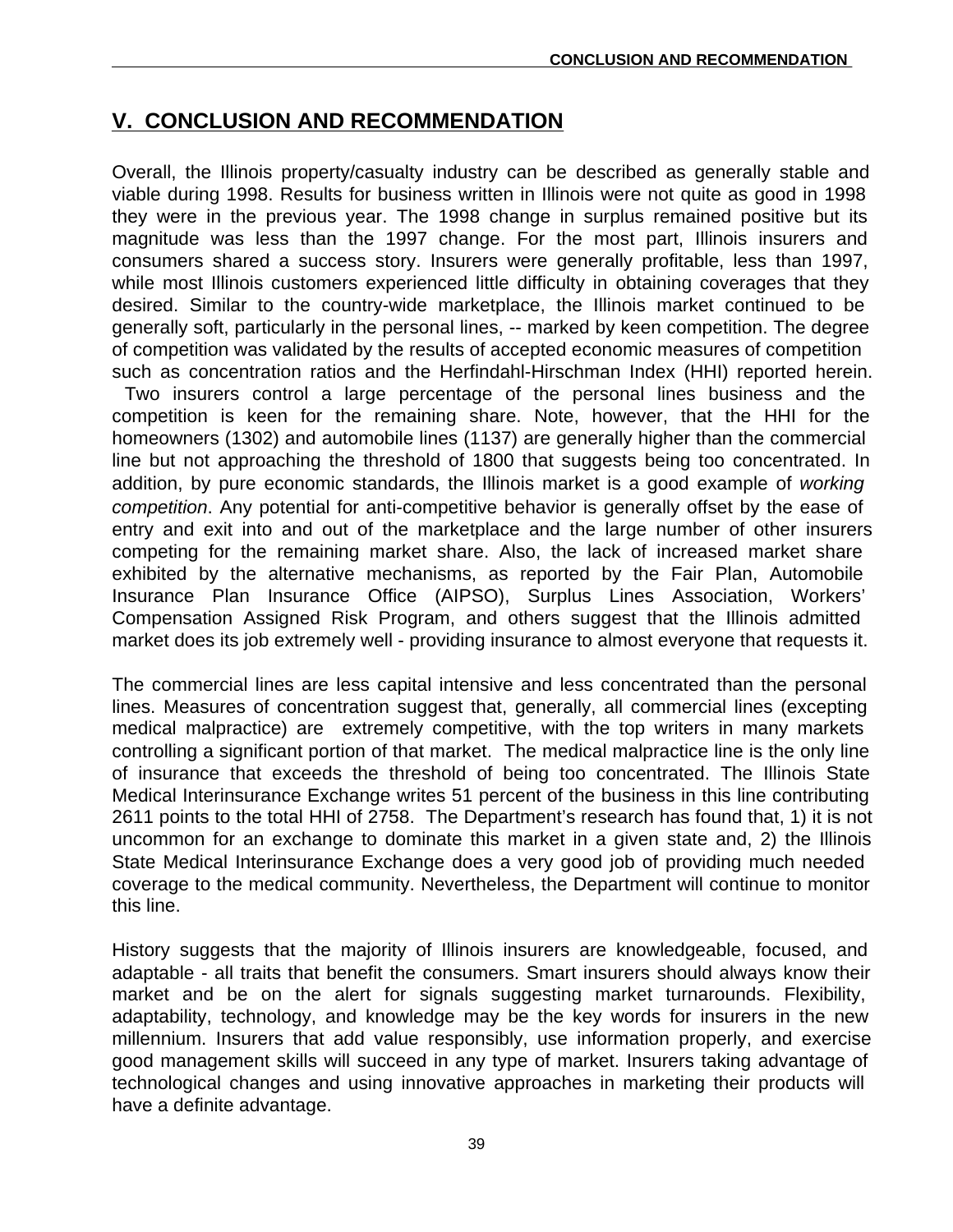## **The Hardening Future Market**

This past year has shown the Department a change or "hardening" of market pricing. Loss ratios have begun to increase and investment income has begun to decline. In spite of these negatives, heretofore, capital has always been available. During the past year, profit reports for publicly owned insurance companies have continued to decline, some being much worse than anticipated.

Price increases will probably be felt first in the middle commercial lines insurance markets. The industry is reporting that new renewal prices are rising compared to the last reporting periods, some by as much as 20% with many in the 10% - 15% range. Some insurance buyers with poor loss histories are already beginning to find insurance coverage difficult to obtain in their preferred markets.

In the current literature and through discussions with producers and insurers within the State and particularly in the Chicago and metropolitan area, the re-underwriting of accounts and increases in prices are being characterized as a market correction. The market, however, is not near panic, nor is it overreacting. Nevertheless, prices are increasing and Illinois insureds will have to allot additional money for insurance beginning with the year 2000. The pricing and premium increases appear to be based on an underwriting of the customer account; those with the better loss histories, thus far, receiving little or no premium increase.

So long as this correction is controlled and based on sound underwriting standards, Illinois should continue to experience a viable and competitive market place with adequate availability for consumers.

The Department recommends no changes to the current regulatory environment. Departmental analysis indicates that the current "open competition" insurance environment in Illinois is working well. Detractors of "open competition" not only fail to offer proof (or valid statistical data) supporting their alternative hypotheses, but they also fail to address the two major disadvantages of rate approval environments: they require a larger regulatory staff; and they experience inherent delays which can result in rate inadequacies.

An open "competition" regulatory environment should not imply that the Illinois Department of Insurance is not proactive in its regulatory practices. The Department will continue to identify problems and formulate regulatory solutions. The favorable 1998 market results reported within only reinforce the belief that the "open competition" environment in Illinois allows most insurers to realize positive financial results and provides most Illinois citizens with insurance that is generally affordable and accessible.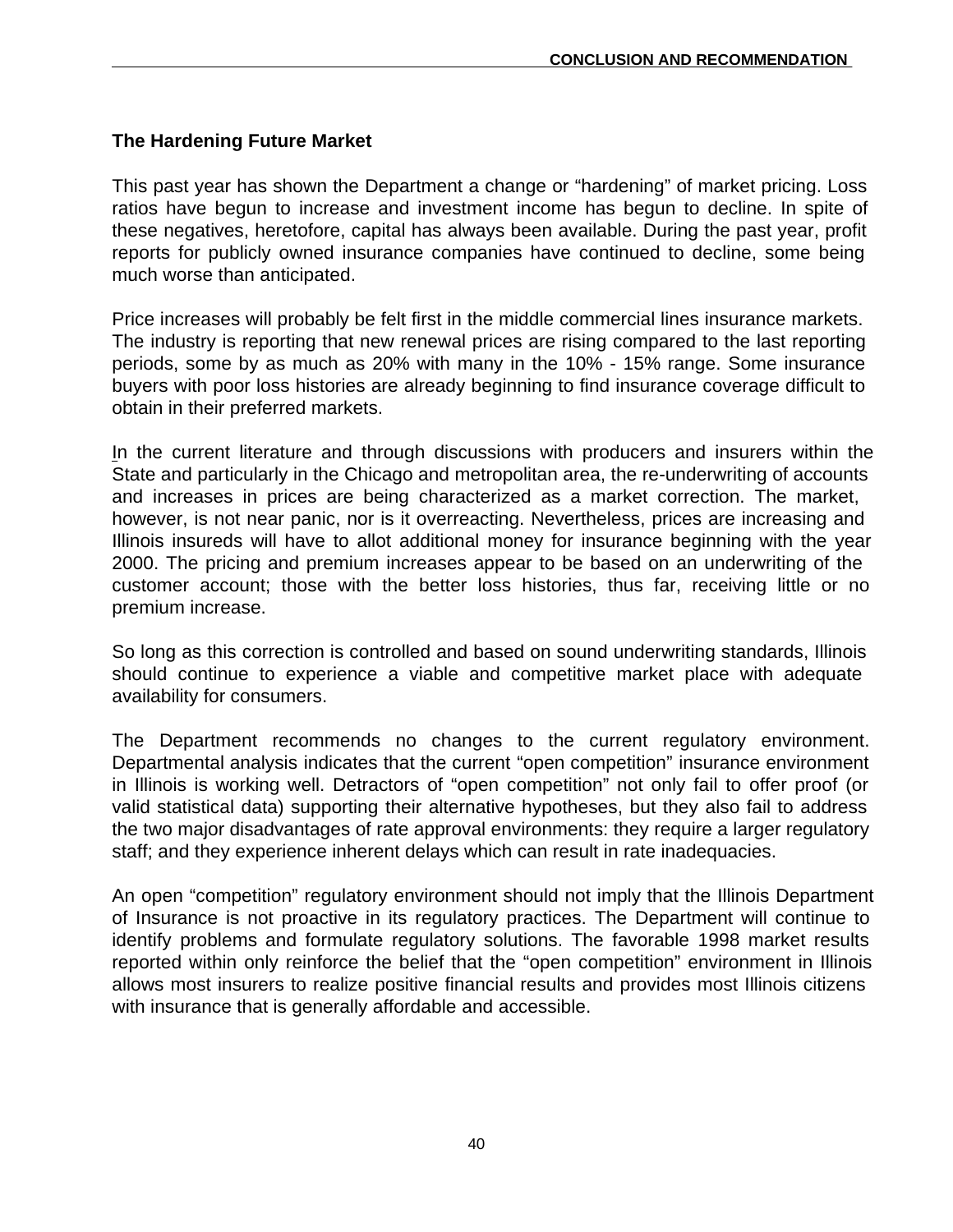# **BIBLIOGRAPHY**

*1999 Property/Casualty Fact Book*.

*AIPSO Facts 1999*.

A.M. Best Data.

*Annual Reports to the Illinois General Assembly on Insurance Cost Containment (1989 - 1999).*

*Auto Insurance Report, September, 21, 1998.*

*Best's Aggregates and Averages***,** 1994, 1995, 1996, 1997, and 1998, and 1999.

Illinois Cost Containment Data.

Illinois Surplus Lines Association Data.

Insurance Services Office Report, "Insurer Financial Results: 1998."

National Association of Insurance Commissioners (State Data Network).

National Council on Compensation Insurance (NCCI) Data.

*NAII Greenbook 1999*.

The Economist, November 5, 1999.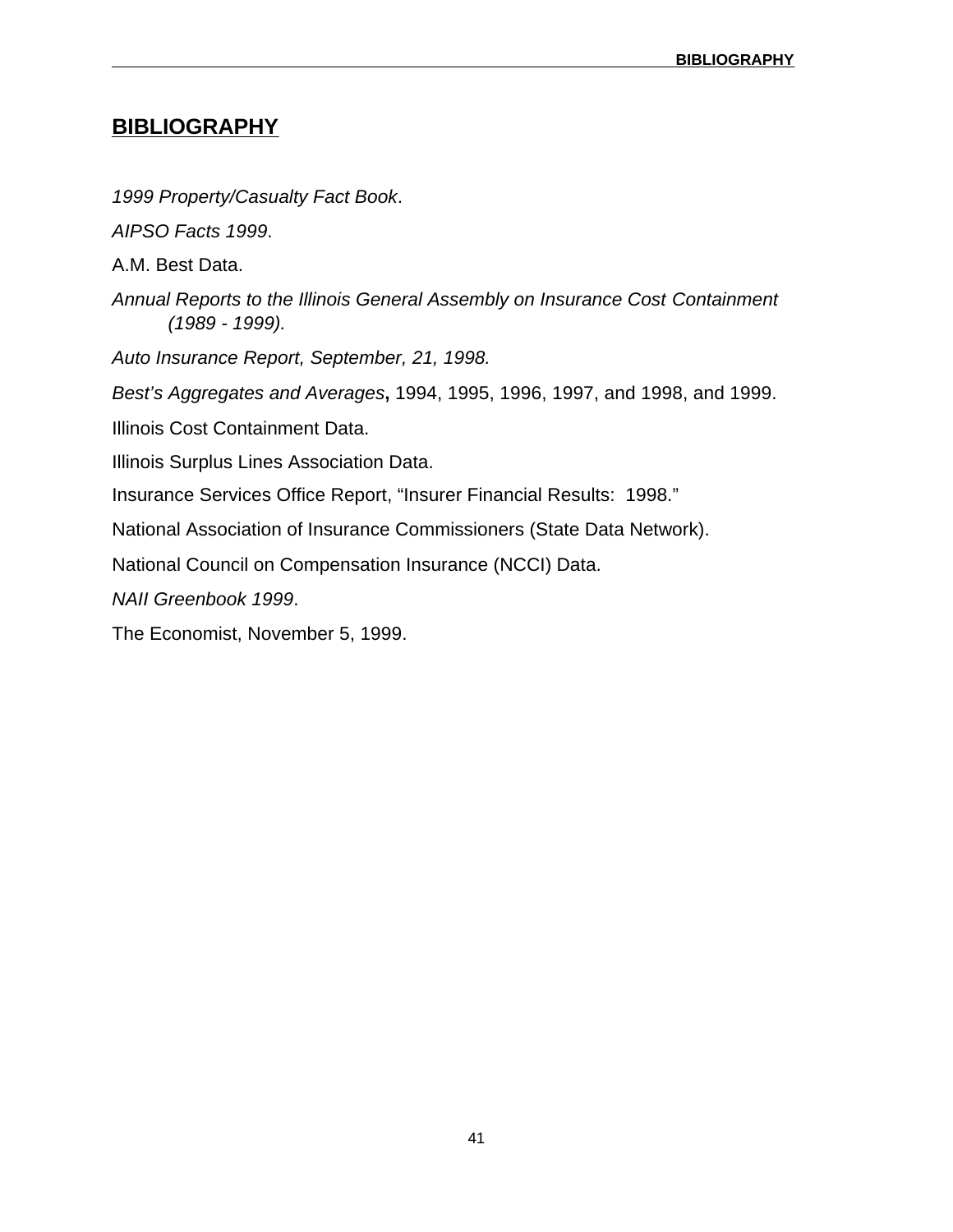|     | <b>ASSETS</b>                                                                           | 1998            | 1997            |
|-----|-----------------------------------------------------------------------------------------|-----------------|-----------------|
|     |                                                                                         | 427,575,486,977 | 425,910,721,889 |
|     | 2. Stocks:                                                                              |                 |                 |
|     |                                                                                         | 10,034,841,751  | 10,931,815,064  |
|     |                                                                                         | 226,174,860,039 | 205,829,446,561 |
|     | 3. Mortgage loans on real estate:                                                       |                 |                 |
|     |                                                                                         | 1,688,343,850   | 1,935,332,341   |
|     |                                                                                         | 36,415,378      | 54,458,418      |
|     | 4. Real estate:                                                                         |                 |                 |
|     | 4.1 Properties occupied by the company (less \$encumbrances).                           | 6,666,508,533   | 6,460,562,229   |
|     |                                                                                         | 862,122,639     | 1,320,170,970   |
|     |                                                                                         | 35,398,909,584  | 30,888,912,287  |
|     |                                                                                         | 16,523,566,136  | 14,061,711,403  |
|     |                                                                                         | 976,713,643     | 998,883,945     |
|     |                                                                                         | 978,374,154     | 871,737,068     |
|     |                                                                                         | 726,916,142,669 | 699,263,752,175 |
|     | 10. Agents' balances or uncollected premiums (net as to commissions and dividends):     |                 |                 |
|     | 10.1 Premiums and agents' balances in course of collection (after deducting ceded       |                 |                 |
|     |                                                                                         | 16,632,233,583  | 15,693,461,650  |
|     | 10.2 Premiums and agents' balances and installments booked but deferred and not yet due |                 |                 |
|     | (after deducting ceded reinsurance balances payable of \$) (including                   |                 |                 |
|     |                                                                                         | 32,444,554,756  | 32,340,766,878  |
|     | 10.3 Accrued retrospective premiums (after deducting ceded reinsurance balances         |                 |                 |
|     |                                                                                         | 4,228,387,628   | 4,554,370,885   |
|     | 11. Funds held by or deposited with reinsured companies                                 | 3,926,201,931   | 3,394,173,029   |
| 12. |                                                                                         | 506,208,787     | 490,333,487     |
| 13. | Reinsurance recoverable on loss and loss adjustment expense payments                    | 9,683,671,032   | 8,995,778,226   |
|     | 14. Federal income tax recoverable and interest thereon                                 | 1,613,036,931   | 1,038,806,523   |
|     |                                                                                         | 129,954,530     | 145,428,578     |
|     |                                                                                         | 2,336,204,703   | 2,103,605,145   |
| 16. | Interest, dividends and real estate income due and accrued                              | 7,089,912,556   | 7,217,875,049   |
|     |                                                                                         | 7,098,356,087   | 5,260,276,087   |
| 18. |                                                                                         | 1,985,416,433   | 1,932,540,748   |
|     | 19. Amounts receivable relating to uninsured accident and health plans                  | 24,208,701      | 14,380,077      |
|     |                                                                                         | 1,727,338       | (967, 170)      |
|     | 21. Aggregate write-ins for other than invested assets                                  | 7,861,035,699   | 7,092,973,763   |
|     |                                                                                         | 822,477,253,358 | 789,537,555,280 |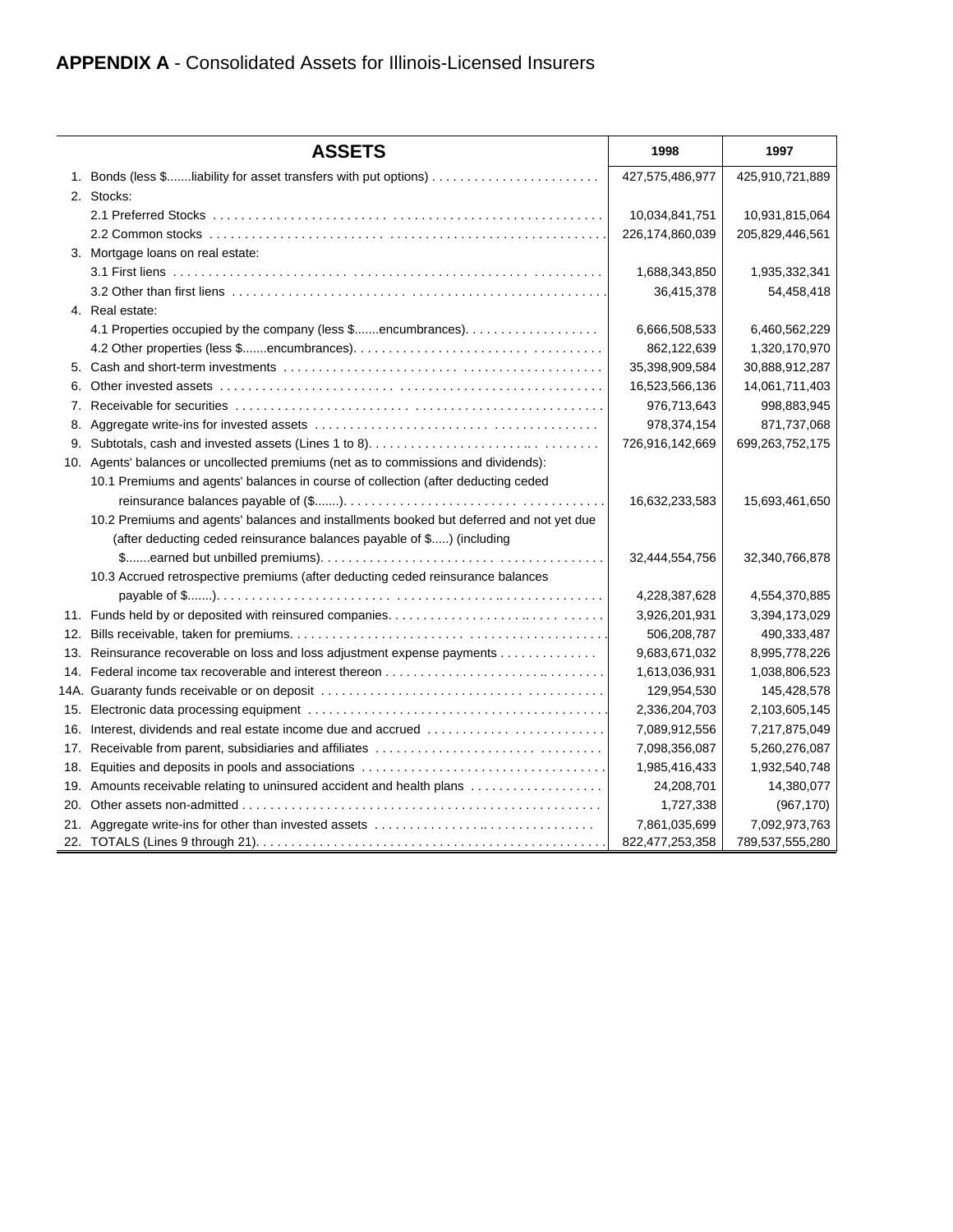| <b>LIABILITIES, SURPLUS AND OTHER FUNDS</b>                                 | 1998            | 1997            |
|-----------------------------------------------------------------------------|-----------------|-----------------|
|                                                                             | 258,892,027,421 | 259,692,705,776 |
| 1A. Reinsurance payable on paid loss and loss adjustment expenses           | 3,122,518,052   | 3,562,920,141   |
|                                                                             | 54,313,294,763  | 54,785,631,221  |
| 3. Contingent commissions and other similar charges                         | 2,189,111,233   | 2,248,132,330   |
| 4. Other expenses (excluding taxes, licenses and fees)                      | 8,178,926,932   | 7,570,696,994   |
| 5. Taxes, licenses and fees (excluding federal and foreign income taxes).   | 2,314,862,532   | 2,328,434,514   |
| 6. Federal and foreign income taxes (excluding deferred taxes)              | 1,985,722,362   | 2,232,334,083   |
|                                                                             | 1,605,307,776   | 588,727,748     |
|                                                                             | 53,808,420      | 35,830,036      |
| 9. Unearned premiums (after deducting ceded                                 |                 |                 |
|                                                                             | 97,967,232,290  | 94,849,299,069  |
| 10. Dividends declared and unpaid:                                          |                 |                 |
|                                                                             | 387,394,927     | 446,424,090     |
|                                                                             | 994,039,496     | 1,619,584,157   |
| 11. Funds held by company under reinsurance treaties                        | 8,531,451,644   | 7,838,848,832   |
| 12. Amounts withheld or retained by company for account of others           | 4,456,191,903   | 4,638,655,255   |
|                                                                             | 1,568,948,515   | 1,085,356,653   |
|                                                                             | 3,635,618,631   | 3,494,706,120   |
| 15. Excess of statutory reserves over statement reserves                    | 932,834,740     | 964,523,341     |
| 16. Net adjustments in assets and liabilities due to foreign exchange rates | 719,611,651     | 662,294,910     |
|                                                                             | 3,855,084,121   | 3,507,017,478   |
|                                                                             | 6,586,395,554   | 3,469,724,404   |
|                                                                             | 1,828,805,323   | 2,172,790,715   |
| 20. Liability for amounts held under uninsured accident and health plans    | 4,638,646       | 5,034,957       |
| 21. Capital notes \$and interest theron \$                                  | $\Omega$        | 0               |
| 22. Aggregate write-ins for liabilities                                     | 29,639,368,379  | 26,657,144,428  |
|                                                                             | 493,763,195,271 | 484,456,797,273 |
|                                                                             | 30,678,209,426  | 25,998,069,593  |
|                                                                             | 3,839,350,580   | 3,795,261,390   |
|                                                                             | 1,379,020,455   | 1,413,320,488   |
| 25C. Aggregate write-ins for other than special surplus funds               | 117,019,567     | 121,222,960     |
|                                                                             | 4,651,415,011   | 4,662,223,286   |
|                                                                             | 84,096,866,807  | 80,762,847,802  |
|                                                                             | 204,397,665,005 | 188,762,320,359 |
| 26D. Less treasury stock, at cost:                                          |                 |                 |
|                                                                             | 418,671,913     | 411,152,282     |
| (2)shares preferred (value included in Line 25B \$)                         | 26,816,848      | 23,355,557      |
| 27. Surplus as regards policyholders (Lines 24 to 26C, loss Line 26D)       | 328,714,058,089 | 305,080,658,047 |
|                                                                             | 822,477,253,366 | 789,537,555,318 |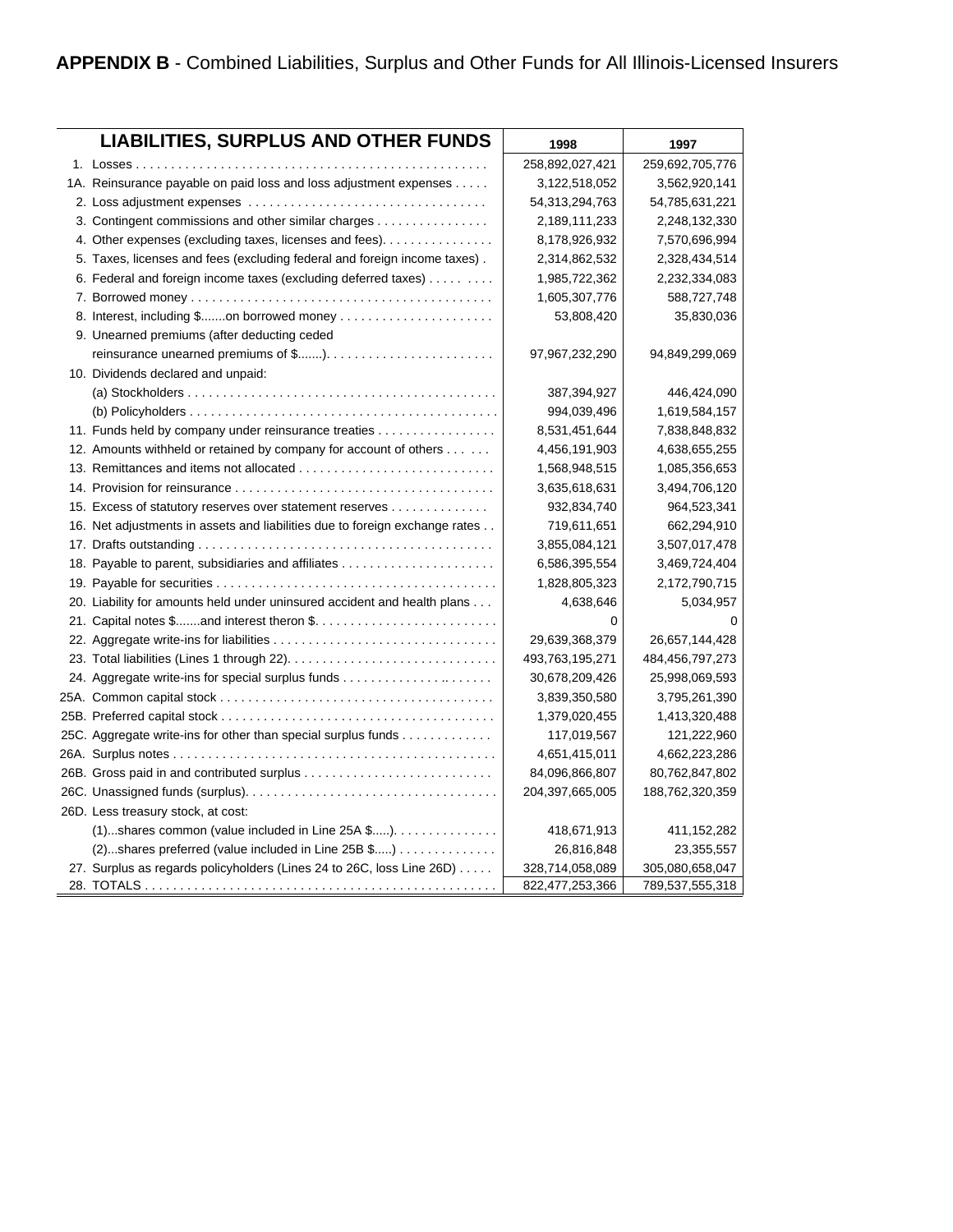**APPENDIX C** - Combined Underwriting and Investment Exhibit for All Illinois-Licensed Insurers

|           | UNDERWRITING AND INVESTMENT EXHIBIT<br><b>STATEMENT OF INCOME</b>                                           | 1998                                | 1997                                |
|-----------|-------------------------------------------------------------------------------------------------------------|-------------------------------------|-------------------------------------|
|           | <b>UNDERWRITING INCOME</b>                                                                                  |                                     |                                     |
| 1         | <b>DEDUCTIONS</b>                                                                                           | 231,208,279,486                     | 228,270,174,996                     |
| 2         |                                                                                                             | 146,237,968,562                     | 137,711,374,448                     |
| 3         |                                                                                                             | 30,485,006,066                      | 28,510,382,099                      |
| 4         | Other underwriting expenses incurred                                                                        | 65,678,250,437                      | 63,676,878,835                      |
| 5         | Aggregate write-ins for underwriting deductions                                                             | 445,645,476                         | 367,554,765                         |
| 6         | Total underwriting deductions (Lines 2 through 5).                                                          | 242,846,870,530                     | 230,266,190,155                     |
| 7         | Net underwriting gain or (loss)(Line 1 minus 6).                                                            | (11,638,591,048)                    | (1,996,015,143)                     |
|           | <b>INVESTMENT INCOME</b>                                                                                    |                                     |                                     |
| 8         | Net investment income earned                                                                                | 35,742,713,288                      | 38,707,734,008                      |
| 9         |                                                                                                             | 16,596,034,117                      | 9,204,573,774                       |
| 9A        | <b>OTHER INCOME</b>                                                                                         | 52,338,747,403                      | 47,912,307,783                      |
| 10        | Net gain or (loss) from agents' or premium balances charged off                                             |                                     |                                     |
|           | (amount recovered \$amount charged off \$)                                                                  | (478, 309, 395)                     | (514, 521, 693)                     |
| 11        | Finance and service charges not included in premiums                                                        | 1,118,318,921                       | 926,551,036                         |
| 12        | Aggregate write-ins for miscellaneous income                                                                | (568, 309, 565)                     | (657, 896, 518)                     |
| 13<br>14  | Total other income (Lines 10 through 12)<br>Net income before dividends to policyholders and before federal | 71,699,949                          | (245, 867, 174)                     |
|           |                                                                                                             | 40,771,856,302                      | 45,670,425,461                      |
| 14A       |                                                                                                             | 3,412,137,851                       | 3,443,821,876                       |
| 14B       | Net income after dividends to policyholders but before federal and                                          |                                     |                                     |
|           |                                                                                                             | 37,359,718,449                      | 42,226,603,590                      |
| 15        |                                                                                                             | 8,707,546,510                       | 7,627,083,091                       |
| 16        | Net income (Line 14B minus 15) (to Line 18)<br><b>CAPITAL AND SURPLUS ACCOUNT</b>                           | 28,652,171,939                      | 34,599,520,498                      |
| 17        | Surplus as regards policyholders, December 31 previous year                                                 | 305,080,758,055                     | 248,587,070,623                     |
|           | <b>GAINS AND (LOSSES) IN SURPLUS</b>                                                                        |                                     |                                     |
| 18        | Net income (from Line 16) $\dots \dots \dots \dots \dots \dots \dots \dots \dots \dots \dots$               | 28,652,171,939                      | 34,599,520,498                      |
| 19        |                                                                                                             | 12,483,240,392                      | 33,182,005,715                      |
| 20        |                                                                                                             | (787, 403, 021)                     | (1,515,218,466)                     |
| 21        |                                                                                                             | (143, 319, 141)                     | (225, 689, 932)                     |
| 22        |                                                                                                             | (80, 348, 941)                      | (89, 765, 039)                      |
| 23        | Change in excess of statutory reserves over statement reserves.                                             | 31,688,603                          | (135, 135, 872)                     |
| 23A<br>24 | Capital changes:                                                                                            | (91, 565, 901)                      | 925,272,018                         |
|           |                                                                                                             | 40,065,631                          | 67,289,020                          |
|           | (b) Transferred from surplus (Stock Dividend)                                                               | 23,450,000                          | 18,453,883                          |
|           |                                                                                                             | (24, 726, 439)                      | (23, 436, 401)                      |
| 25        | Surplus adjustments:                                                                                        |                                     |                                     |
|           |                                                                                                             | 3,883,956,938                       | 7,046,393,351                       |
|           |                                                                                                             | (21,000,000)                        | (18, 869, 287)                      |
|           |                                                                                                             | (4,408,533)<br>(534, 516, 854)      | 102,484,251<br>1,280,211            |
| 26        |                                                                                                             |                                     |                                     |
| 27<br>28  |                                                                                                             | (14, 747, 277, 241)<br>(10,980,922) | (13,343,076,970)<br>(126, 640, 873) |
| 29        | Extraordinary amounts of taxes for prior years                                                              | (104, 698, 935)                     | (8,518,033)                         |
| 30        | Aggregate write-ins for gains and losses in surplus                                                         | (4,931,027,502)                     | (3,962,660,662)                     |
| 31        | Change in surplus as regards policyholders for the year                                                     | 23,633,300,085                      | 56,493,687,419                      |
| 32        | Surplus as regards policyholders, December 31 current year                                                  | 328,714,058,139                     | 305,080,758,053                     |
|           |                                                                                                             |                                     |                                     |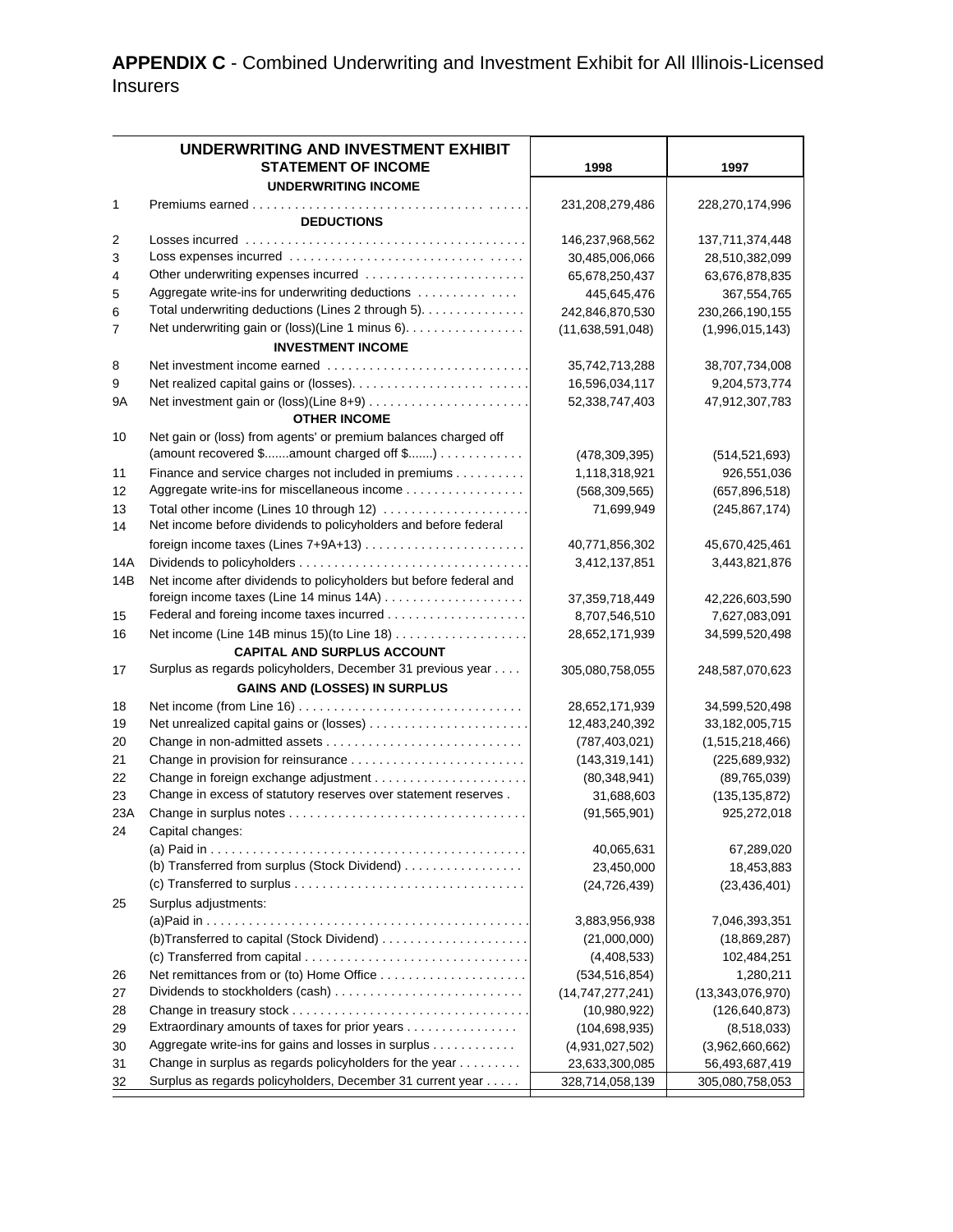|          | <b>CASH FLOW</b>                                                                  |                                 |                                |
|----------|-----------------------------------------------------------------------------------|---------------------------------|--------------------------------|
|          | <b>CASH FROM OPERATIONS</b>                                                       | 1998                            | 1997                           |
| 1.       |                                                                                   | 233,385,659,334                 | 229,085,341,418                |
| 2.       | Loss and loss adj. expenses paid (net of salvage and subrogation)                 | 179,345,217,587                 | 167,365,442,984                |
| 3.       |                                                                                   | 65,087,543,746                  | 62,297,701,434                 |
| 4.       |                                                                                   | 300,806,823                     | (410, 517, 429)                |
| 5.       |                                                                                   | (10, 746, 123, 180)             | (523, 574, 779)                |
| 6.<br>7. |                                                                                   | 36,417,165,975                  | 39,369,768,343                 |
|          | Other income (expenses)                                                           | (478, 309, 391)                 | (514, 924, 464)                |
|          | 7.2 Net funds held under reinsurance treaties                                     | 456,878,537                     | 310,694,328                    |
|          |                                                                                   | (206, 696, 156)                 | 267,073,842                    |
|          |                                                                                   | 511,557,177                     | 63,416,095                     |
|          |                                                                                   | 283,430,169                     | 126,259,797                    |
| 8.       | Dividends to policyholders on direct business, less \$dividends on                |                                 |                                |
|          |                                                                                   | 4,074,938,317                   | 2,779,460,437                  |
| 9.       |                                                                                   | (8,942,550,867)                 | (7,090,246,000)                |
| 10.      | Net cash from operations (Line 5 plus Line 6 plus Line 7.5 minus Line 8 plus Line | 12,936,983,789                  | 29,102,746,929                 |
|          | <b>CASH FROM INVESTMENTS</b>                                                      |                                 |                                |
| 11.      | Proceeds from investments sold, matured or repaid                                 |                                 |                                |
|          |                                                                                   | 230,109,110,531                 | 226,478,736,086                |
|          |                                                                                   | 72,381,420,164                  | 56,684,729,419                 |
|          |                                                                                   | 644,930,898                     | 621,830,540                    |
|          |                                                                                   | 1,269,596,559                   | 917,044,411                    |
|          |                                                                                   | 13,205,269,165                  | 9,762,518,070                  |
|          | 11.6 Net gains or (losses) on cash and short-term investments                     | (20, 511, 419)                  | (2,736,449)                    |
|          |                                                                                   | 1,371,600,645                   | 1,060,809,076                  |
|          |                                                                                   | 318,961,416,537                 | 295,522,931,155                |
| 12.      | Cost of investments acquired (long-term only):                                    |                                 |                                |
|          |                                                                                   | 228,641,106,344                 | 243,336,846,223                |
|          |                                                                                   | 67,321,774,619                  | 63,129,464,972                 |
|          |                                                                                   | 350,290,352                     | 339,349,443                    |
|          |                                                                                   | 1,358,297,162<br>13,756,800,547 | 1,115,595,284<br>9,784,495,685 |
|          |                                                                                   | 2,283,906,428                   | 632,708,615                    |
|          |                                                                                   | 313,712,175,450                 | 318,338,460,218                |
| 13.      |                                                                                   | 5,249,241,084                   | (22, 815, 529, 068)            |
|          | <b>CASH FROM FINANCING AND MISCELLANEOUS SOURCES</b>                              |                                 |                                |
| 14.      | Cash provided:                                                                    |                                 |                                |
|          |                                                                                   | 4,109,930,673                   | 8,243,459,292                  |
|          |                                                                                   | 2,305,911                       | 8,856,154                      |
|          |                                                                                   | 5,412,829,355                   | 2,325,777,606                  |
|          |                                                                                   | 2,200,992,678                   | 761,679,189                    |
|          |                                                                                   | 4,379,518,878                   | 3,426,938,781                  |
|          |                                                                                   | 16,105,250,533                  | 14,766,711,024                 |
| 15.      | Cash applied:                                                                     |                                 |                                |
| 15.1     |                                                                                   | 14,853,306,415                  | 13,302,263,480                 |
| 15.2     |                                                                                   | 4,211,960,805                   | 2,620,402,543                  |
| 15.3     |                                                                                   | 1,348,302,831                   | 562,366,424                    |
| 15.4     |                                                                                   | 9,376,289,765                   | 4,937,790,161                  |
| 15.5     |                                                                                   | 29,789,859,812                  | 21,422,822,606                 |
| 16.      | Net cash from financing and miscellaneous sources (Line 14.6 minus Line 15.5).    | (13,684,609,275)                | (6,656,111,588)                |
|          | RECONCILIATION OF CASH AND SHORT-TERM INVESTMENTS                                 |                                 |                                |
| 17.      | Net change in cash and short-term investments (Line 10 plus Line 13 plus Line 16) | 4,501,615,588                   | (368, 893, 709)                |
| 18.      | Cash and short-term investments:                                                  |                                 |                                |
|          |                                                                                   | 30,884,792,191                  | 31,250,636,929                 |
|          |                                                                                   | 35,386,407,775                  | 30,881,743,227                 |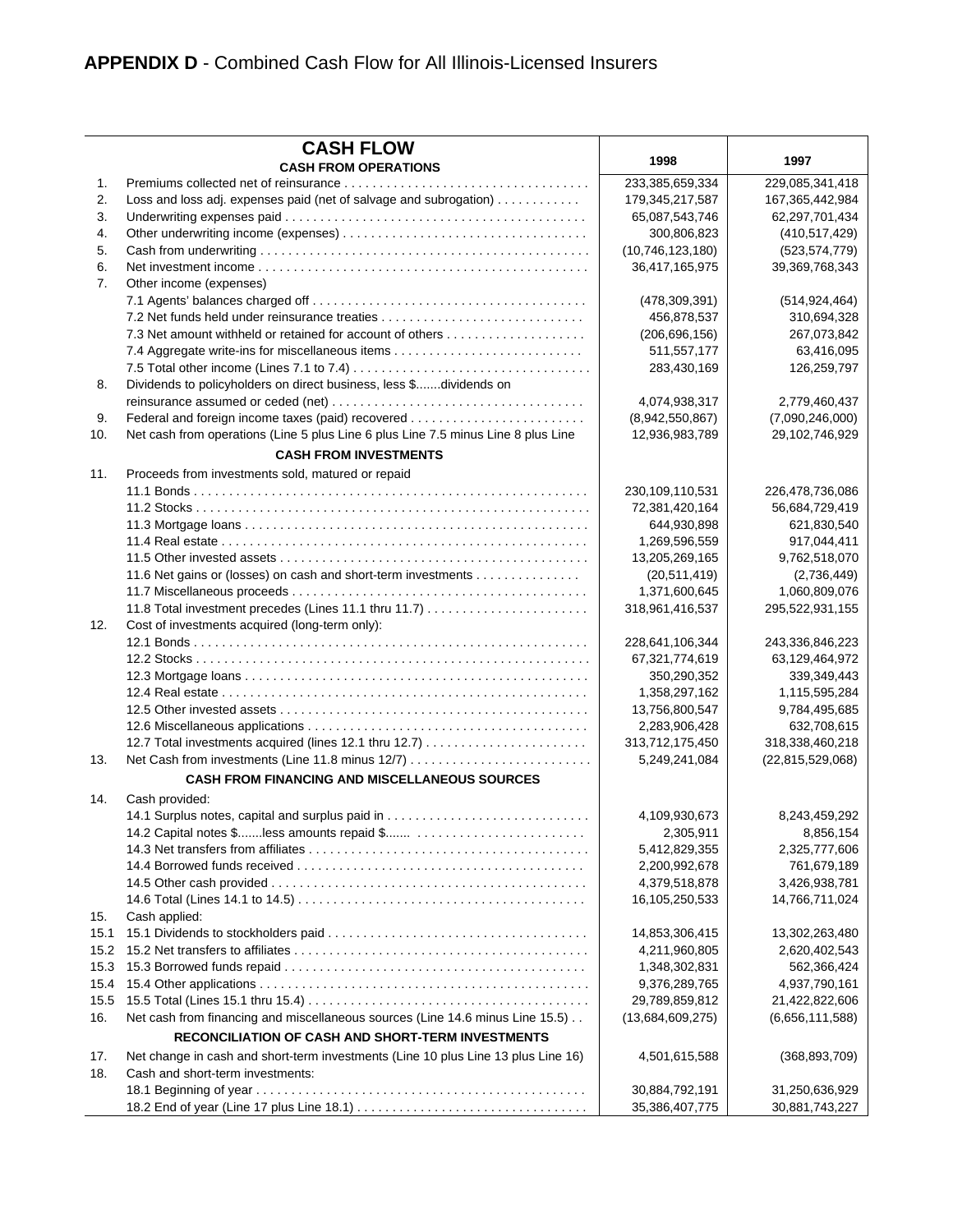# **Appendix E** - Combined Exhibit of Premiums and Losses in the State of Illinois for All Illinois-Licensed Insurers

|                                                                     |                | OF FREMIOMD THUS EQUULUS DOUTHEOU IN THE UTILE OF |                        |               |                      |                      | ,,,,,,,,,,,                |                         | DURING THE TEMP         | 1 <i>10</i>             |               |             |
|---------------------------------------------------------------------|----------------|---------------------------------------------------|------------------------|---------------|----------------------|----------------------|----------------------------|-------------------------|-------------------------|-------------------------|---------------|-------------|
|                                                                     |                |                                                   |                        | 5             | 6                    |                      | 8                          | $\mathsf Q$             | 10 <sup>°</sup>         | 11                      | 12            | 13          |
|                                                                     |                | Gross Premiums, Including Policy and              |                        |               |                      |                      |                            |                         |                         |                         |               |             |
|                                                                     |                | Membership Fees, Less Return Premiums             |                        |               |                      |                      |                            |                         |                         |                         |               |             |
|                                                                     |                | 3                                                 | Dividends Paid         | Direct        | <b>Direct Losses</b> |                      |                            | <b>Direct Allocated</b> | <b>Direct Allocated</b> | <b>Direct Allocated</b> |               |             |
|                                                                     | Direct         | <b>Direct</b>                                     | or Credited to         | Unearned      | Paid                 |                      |                            | Loss                    | Loss<br>Adjustment      | Loss<br>Adjustment      | Commissions   | Taxes,      |
|                                                                     | Premiums       | Premiums                                          | Policyholders on       | Premium       | (deducting           | <b>Direct Losses</b> | <b>Direct Losses</b>       | Adjustment              | Expense                 | Expense                 | and Brokerage | Licenses    |
| Line of Business                                                    | Written        | Earned                                            | <b>Direct Business</b> | Reserves      | salvage)             | Incurred             | Unpaid                     | <b>Expense Paid</b>     | Incurred                | Unpaid                  | Expenses      | and Fees    |
|                                                                     | 151,190,495    | 149,513,671                                       | 599,954                | 65,778,044    | 78,354,387           | 87,933,425           | 70,613,366                 | 2,472,588               | 1,884,395               | 3,605,522               | 18,815,448    | 4,406,399   |
| Allied lines<br>2.1                                                 | 123,774,857    | 123,003,847                                       | 6,086,566              | 35,232,942    | 88,769,380           | 105,649,311          | 56,935,642                 | 2,037,550               | 1,987,317               | 2,737,516               | 20,990,480    | 2,020,198   |
| Multiple peril crop<br>$2.2^{\circ}$                                | 92,857,668     | 92,875,949                                        | $\mathbf{0}$           | 595,397       | 31,830,862           | 39,872,185           | 14,917,818                 | 163,390                 | 160,843                 | 3,678                   | 12,995,626    | 522,366     |
| Federal flood<br>2.3                                                | 14,146,802     | 13,211,291                                        | $\mathbf 0$            | 6,949,856     | 953,623              | 243,760              |                            | 57,888                  | 61,649                  | 16,266                  |               | 131,615     |
| 3.<br>Farmowners multiple peril                                     |                |                                                   |                        |               |                      |                      | 1,119,879                  |                         |                         |                         | 1,610,830     |             |
|                                                                     | 76,194,072     | 75,704,219                                        | 259,663                | 30,758,351    | 59,273,264           | 61,783,368           | 28,285,630                 | 1,358,054               | 1,449,681               | 4,314,954               | 12,066,078    | 464,581     |
| $\overline{4}$ .<br>Homeowners multiple peril                       | 1,221,990,002  | 1,183,475,668                                     | 2,336,766              | 648,448,838   | 763,455,429          | 773,990,816          | 373,131,359                | 21,258,319              | 15,676,258              | 53,985,794              | 175,395,311   | 17,637,366  |
| 5.1<br>Commercial multiple peril (non-liability                     |                |                                                   |                        |               |                      |                      |                            |                         |                         |                         |               |             |
|                                                                     | 527,102,219    | 526,011,487                                       | 600,221                | 249,921,626   | 340,888,667          | 335,652,888          | 249,282,030<br>854,564,023 | 13,382,804              | 12,126,733              | 35,818,909              | 88,584,785    | 10,209,188  |
| 5.2 Commercial multiple peril (liability portion)                   | 401,492,543    | 393,691,026                                       | 131,147                | 180,704,860   | 251,684,591          | 224,019,449          |                            | 78,872,922              | 57,151,675              | 275,835,848             | 67,534,551    | 6,971,097   |
| 6.<br>Mortgage guaranty                                             | 139,521,949    | 145,281,662                                       | $\mathbf{0}$           | 18,034,613    | 26,065,568           | 50,824,600           | 218,492,116                | 543,798                 | 912,800                 | 984,915                 | 1,070,490     | 3,130,131   |
| 8.<br>Ocean marine                                                  | 55,667,993     | 54,776,930                                        | 109,519                | 14,855,917    | 40,304,545           | 46,767,635           | 52,586,790                 | 2,114,201               | 2,641,607               | 4,005,125               | 8,917,824     | 1,135,937   |
| 9.<br>Inland marine $\ldots$ , $\ldots$ , $\ldots$ , $\ldots$       | 323,233,736    | 307,845,294                                       | 695,451                | 147,027,624   | 144,427,511          | 144,415,195          | 101,415,405                | 5,382,792               | 4,987,066               | 5,828,595               | 54,679,315    | 6,454,950   |
| Financial quaranty<br>10.                                           | 54,170,931     | 39,059,137                                        | $\mathbf{0}$           | 233,290,386   | (22, 424, 018)       | (27, 284, 357)       | 11,129,952                 | 73,581                  | 32,488                  | 455,010                 | 194           | 3,299,249   |
| 11. Medical malpractice                                             | 351,754,297    | 350,754,273                                       | 624,406                | 97,929,350    | 273,754,657          | 289,178,133          | 1,228,516,324              | 83,443,284              | 110,257,579             | 350,728,814             | 19,229,824    | 3,721,448   |
| Earthquake<br>12.                                                   | 20,686,530     | 20,332,327                                        | 90,690                 | 10,878,948    | 5,659                | (320, 112)           | 548,050                    | 6,751                   | (32, 398)               | 110,429                 | 2,827,991     | 289,132     |
| Group accident and health<br>13.                                    | 274,481,366    | 257,774,622                                       | $\mathbf{0}$           | 45,536,656    | 194,869,730          | 223,619,234          | 143,924,798                | 1,821,883               | 1,846,583               | 746,559                 | 40,507,340    | 4,219,189   |
| 14. Credit A & H (group and individual)                             | 20,240,481     | 21,520,773                                        | $\mathbf{0}$           | 5,425,217     | 3,705,716            | 3,567,845            | 3,640,464                  | 10,348                  | 5,096                   | 17,351                  | 9,915,976     | 322,557     |
| 15.1 Collectively renewable A & H                                   | 574,198        | 501,927                                           | $\mathbf 0$            | 551,553       | 492,255              | 337,246              | 209,181                    | $\Omega$                | $\Omega$                | 0                       | (380, 287)    | 13,158      |
| 15.2 Non-cancelable A & H                                           | 121,980        | 155,501                                           | 0                      | 914,466       | 32,344               | 20,880               | 198,126                    | $\Omega$                | 0                       | $\mathbf{0}$            | 15,856        | 3,263       |
| 15.3 Guaranteed renewable A & H                                     | 36,879,822     | 24,621,856                                        | $\mathbf 0$            | 67,469,588    | 19,145,396           | 21,209,380           | 22,817,160                 | 148,546                 | 136,097                 | 123,469                 | 3,486,010     | 189,775     |
| 15.4 Non-renewable for stated reasons only.                         | 60,954,407     | 61,401,631                                        | 4,937                  | 17,089,635    | 45,217,687           | 40,371,759           | 34,345,630                 | 2,009,927               | 2,047,983               | 864,242                 | 5,354,504     | 324,011     |
| 15.5 Other accident only                                            | 10,222,631     | 9,420,670                                         | $\mathbf{0}$           | 3,152,077     | 3,434,006            | 3,532,934            | 2,762,163                  | 414                     | (43,094)                | 15,237                  | 6,222,022     | 172,444     |
| 15.6 All other A & H                                                | 39,880,071     | 40,595,835                                        | $\mathbf 0$            | 4,564,800     | 9,347,732            | 11,799,528           | 11,308,168                 | 98,366                  | (81, 728)               | 216,804                 | 14,853,099    | 686,558     |
| 15.7 Federal employees health benefits program                      |                |                                                   |                        |               |                      |                      |                            |                         |                         |                         |               |             |
| $premium \ldots \ldots \ldots \ldots$                               | 0              |                                                   | $\cup$                 | $\Omega$      | 16,836               | 21,606               |                            |                         | $\Omega$                | $\Omega$                | $\Omega$      | 1,063       |
| 16. Workers' compensation                                           | 1,486,074,917  | 1,457,614,292                                     | 58,569,239             | 356,292,720   | 1,131,824,501        | 878,239,161          | 3,231,629,459              | 81,352,988              | 63,110,020              | 287,511,627             | 123,009,266   | 28,459,635  |
| 17. Other liability                                                 | 1,544,562,313  | 1,592,794,967                                     | 1,146,963              | 761,374,909   | 810,535,161          | 1,475,235,064        | 4,513,915,773              | 145,976,717             | 198,801,943             | 1,004,639,790           | 138,727,420   | 26,337,513  |
| 18. Products liability                                              | 83,051,288     | 84,810,757                                        | 193,486                | 25,722,039    | 116,781,180          | 48,052,506           | 645,921,228                | 49,787,981              | 29,701,651              | 251,613,642             | 8,077,172     | 1,721,116   |
| 19.1 Private passenger auto no-fault (personal                      |                |                                                   |                        |               |                      |                      |                            |                         |                         |                         |               |             |
| injury protection) $\ldots \ldots \ldots \ldots$                    | 25,781,714     | 26.957.387                                        | 15,671                 | 5,768,766     | 17,718,706           | 19,312,650           | 20,215,008                 | 815,625                 | 266,630                 | 756,538                 | 3,552,068     | 233,318     |
| 19.2 Other private passenger auto liability                         | 2,533,986,931  | 2,520,716,647                                     | 103,187,954            | 741,651,191   | 1,560,790,764        | 1,489,874,868        | 2,217,840,396              | 119,751,290             | 127,351,987             | 313,012,968             | 270,919,668   | 30,009,507  |
| 19.3 Commercial auto no-fault (personal injury                      |                |                                                   |                        |               |                      |                      |                            |                         |                         |                         |               |             |
|                                                                     | 3,119,345      | 3,279,592                                         | 3,583                  | 1,094,182     | 1,929,331            | 2,405,376            | 2,770,417                  | 131,862                 | 94,759                  | 256,023                 | 599,853       | 61,053      |
| 19.4 Other commercial auto liability<br>$\sim$ $\sim$ $\sim$ $\sim$ | 539,172,734    | 540,816,706                                       | 2,729,919              | 219,244,305   | 417,417,304          | 438,941,660          | 866, 157, 459              | 45,709,272              | 36,340,875              | 114,234,310             | 71,467,261    | 8,959,511   |
| 21.1 Private passenger auto physical damage                         | 2,032,331,547  | 2,000,060,713                                     | 82,011,499             | 594,901,959   | 1,252,043,516        | 1,249,091,447        | 113,630,864                | 8,668,013               | 5,012,274               | 7,757,993               | 211,807,329   | 23,992,899  |
| 21.2 Commercial auto physical damage                                | 252,826,689    | 247,971,271                                       | 1,710,741              | 91,464,123    | 172,546,928          | 177,092,322          | 42,151,742                 | 4,871,042               | 4,346,715               | 3,555,049               | 30,392,135    | 4,187,376   |
| 22. Aircraft (all perils)                                           | 50,961,032     | 50,337,236                                        | 0                      | 16,175,370    | 17,355,597           | 32,851,420           | 55,661,026                 | 3,764,092               | 8,379,115               | 9,220,596               | 5,551,725     | 1,383,178   |
|                                                                     | 46,918,450     | 48,238,139                                        | 20,259                 | 31,020,092    | 38,552,500           | 31,655,019           | 42,201,879                 | 1,503,911               | 247,328                 | 5,614,997               | 6,816,268     | 958,357     |
|                                                                     | 115,022,891    | 109,645,165                                       | 64                     | 62,875,627    | (33,968,974)         | (35,610,592)         | 104,255,829                | 4,082,806               | 6,484,168               | 42,206,199              | 31,955,369    | 4,917,947   |
| 26. Burglary and theft                                              | 5,195,042      | 5,458,274                                         | 26,374                 | 2,618,685     | 587,690              | (128, 699)           | 3,770,857                  | 44,002                  | 53,924                  | 253,601                 | 784,424       | 113,975     |
| 27. Boiler and machinery                                            | 34,149,398     | 35,433,282                                        | 1,411                  | 16,383,567    | 19,417,957           | 19,549,540           | 14,477,320                 | 380,222                 | 445,446                 | 592,914                 | 3,951,075     | 605,318     |
|                                                                     | 18,552,497     | 20,490,518                                        | $\Omega$               | 8,907,045     | 4,438,107            | 3,933,258            | 6,161,990                  | 73,803                  | 111,112                 | 208,917                 | 3,060,548     | 317,816     |
| 31. Aggregate write-ins for other lines of                          |                |                                                   |                        |               |                      |                      |                            |                         |                         |                         |               |             |
|                                                                     | 400,324,364    | 271,402,784                                       | 174,013                | 505,147,005   | 202,266,148          | 201,864,360          | 115,162,280                | 978,469                 | 660,528                 | 2,160,220               | 8,784,258     | 4,014,614   |
| 32. TOTALS                                                          | 13,169,170,203 | 12,907,557,319                                    | 261,330,498            | 5,325,752,315 | 8,083,842,233        | 8,469,566,047        | 15,476,667,611             | 683,149,479             | 694,617,097             | 2,784,010,415           | 1,484,149,088 | 202,598,792 |
|                                                                     |                |                                                   |                        |               |                      |                      |                            |                         |                         |                         |               |             |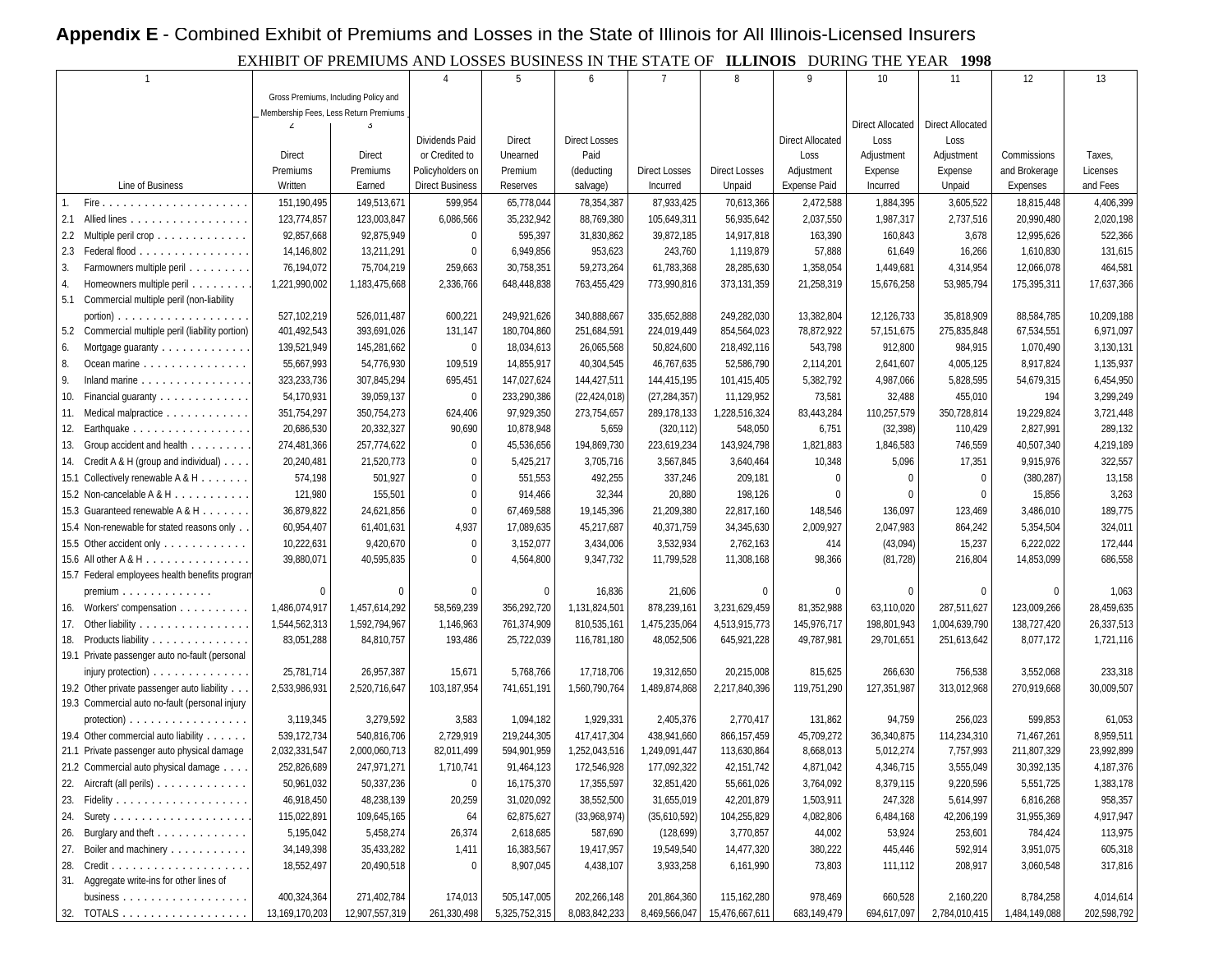INSURANCE EXPENSE EXHIBIT FOR THE YEAR 1998 OF THE

| <b>PART III--ALLOCATION TO LINES OF DIRECT BUSINESS WRITTEN</b> |  |
|-----------------------------------------------------------------|--|
| $(000 \t{OMITIED})$                                             |  |

| PREMIUMS, LOSSES, EXPENSES, |                                                   |              |                 |                  |                      |                       | 6           |                      |                       | 9           |                 |                 |
|-----------------------------|---------------------------------------------------|--------------|-----------------|------------------|----------------------|-----------------------|-------------|----------------------|-----------------------|-------------|-----------------|-----------------|
|                             | RESERVES AND PROFITS, AND                         | $\mathbf{1}$ | $\overline{2}$  | $\mathcal{R}$    | 4                    | 5                     |             | $\overline{7}$       | 8                     |             | 10 <sup>1</sup> | 11              |
|                             | PERCENTAGES TO PREMIUMS                           |              |                 |                  |                      |                       | Unallocated |                      |                       | Unallocated |                 |                 |
| EARNED FOR DIRECT BUSINESS  |                                                   |              |                 |                  |                      | <b>Allocated Loss</b> | Loss        |                      | <b>Allocated Loss</b> | Loss        |                 |                 |
|                             | WRITTEN                                           |              |                 | <b>Dividends</b> |                      | Adjustment            | Adjustment  |                      | Adjustment            | Adjustment  | Unearned        |                 |
|                             |                                                   | Premiums     | <b>Premiums</b> | to               |                      | Expenses              | Expenses    |                      | Expenses              | Expenses    | Premium         | Agents'         |
|                             |                                                   | Written      | Earned          | Policyholders    | <b>Incurred Loss</b> | Incurred              | Incurred    | <b>Unpaid Losses</b> | Unpaid                | Unpaid      | <b>Reserves</b> | <b>Balances</b> |
| $\overline{1}$              |                                                   | 3.759.986    | 3.755.092       | 13.702           | 2,344,559            | 75.249                | 118.258     | 1.912.102            | 105.062               | 54,099      | 1.892.999       | 1,020,966       |
| 2.1                         |                                                   | 2,239,524    | 2,252,893       | 15,290           | 2,337,565            | 51,790                | 131,687     | 1,529,667            | 60,395                | 35,996      | 826,383         | 577,491         |
| 2.2                         | Multiple Peril Crop                               | 1,469,219    | 1,469,140       | $\Omega$         | 1,401,733            | 2,919                 | 14,307      | 462,916              | 36                    | 1,609       | 8,270           | 205,039         |
| 2.3                         | Federal Flood                                     | 1,053,904    | 995,226         | $\Omega$         | 654,709              | 21,029                | 26,728      | 159,595              | 4,746                 | 7,956       | 590.975         | 86,530          |
| 3                           | Farmowners Multiple Peril                         | 766,432      | 747,653         | 14,614           | 568,513              | 24,502                | 59,406      | 265,283              | 42,209                | 20,969      | 359,491         | 128,878         |
| 4                           | Homeowners Multiple Peril                         | 23,673,550   | 23,069,750      | 188,572          | 14,939,317           | 457,109               | 2,392,365   | 6,577,352            | 1,083,557             | 655,817     | 12,615,016      | 3,891,266       |
| 5.1                         | Commercial Multiple Peril (Non-Liability Portion) | 9,966,635    | 9,984,377       | 14,099           | 7,044,514            | 310,182               | 555,237     | 4,133,053            | 695,739               | 282,804     | 4,745,648       | 2,354,719       |
| 5.2                         | Commercial Multiple Peril (Liability Portion)     | 8,121,009    | 7,910,565       | 6,557            | 5,297,079            | 1,503,385             | 553,189     | 16,283,549           | 5,941,481             | 817,377     | 3,596,720       | 1,967,665       |
| 6                           | Mortgage Guaranty                                 | 3,017,579    | 3,100,399       | $\Omega$         | 1,265,022            | 15.987                | 42,286      | 3,928,693            | 21,170                | 26,672      | 575,120         | 138,068         |
| 8                           | Ocean Marine                                      | 1,950,762    | 1,935,687       | 4,255            | 1,289,249            | 90,849                | 65,630      | 1,896,364            | 145,670               | 42,137      | 586,550         | 556,478         |
| 9                           | Inland Marine                                     | 6,288,766    | 6,221,870       | 24,328           | 3,302,440            | 83,721                | 225,172     | 2,184,344            | 149,238               | 75,559      | 2,833,054       | 1,779,324       |
| 10                          | Financial Guaranty                                | 1,465,683    | 968,435         | $\overline{0}$   | 44,738               | 12,106                | 1,615       | 384,384              | 13,886                | 30,384      | 5,909,118       | (19, 948)       |
| 11                          | Medical Malpractice                               | 3,355,371    | 3,381,459       | 14,778           | 2,509,316            | 864,942               | 211,164     | 9,580,363            | 2,823,887             | 307,111     | 1,503,225       | 758,986         |
| 12                          | Earthquake                                        | 620,876      | 641,970         | 7,786            | 62,069               | 38,699                | 28,076      | 227,697              | 44,613                | 16,603      | 316,023         | 163,253         |
| 13                          |                                                   | 4,285,789    | 4,210,039       | 172              | 3,101,037            | 65,034                | 132,304     | 2,195,127            | 22,424                | 48,850      | 435,392         | 682,759         |
| 14                          |                                                   | 421,678      | 433,858         | $\Omega$         | 83,178               | (66)                  | 6,652       | 74,553               | 214                   | 3,167       | 94,065          | 32,268          |
| 15                          | Other A&H                                         | 3,004,368    | 2,801,566       | 52               | 1,321,347            | 31.549                | 82.080      | 1,193,677            | 46,912                | 40,722      | 1,490,251       | 1,010,217       |
| 16                          | Workers'Compensation                              | 22,028,498   | 21,809,954      | 1,026,151        | 14,829,602           | 1,482,085             | 1,997,502   | 59,830,844           | 5,261,825             | 2,663,375   | 3,606,682       | 6,651,610       |
| 17                          | Other Liability                                   | 19,311,113   | 18,712,956      | 32,015           | 13,315,099           | 2,350,599             | 1,632,234   | 57,701,192           | 14,460,828            | 2,442,514   | 9,753,857       | 7,124,256       |
| 18                          | Products Liability                                | 1,512,516    | 1,474,186       | 6,426            | 1,400,875            | 415,854               | 219,403     | 9,958,249            | 3,497,211             | 398,982     | 578,763         | 347,210         |
| 19.1                        | 19.2 Private Passenger Auto Liability             | 53,125,874   | 53,081,962      | 1,143,399        | 33,191,968           | 2,535,058             | 5,707,493   | 48,457,251           | 6,348,625             | 3,874,249   | 16,281,155      | 8,610,437       |
| 19.3                        | 19.4 Commercial Auto Liability                    | 11,429,998   | 11,497,235      | 41,828           | 9,031,076            | 651,778               | 847,741     | 17,305,632           | 2,251,326             | 782,321     | 4,676,546       | 3,095,090       |
| 21.1                        | Private Passenger Auto Physical Damage            | 35,501,165   | 34,691,693      | 777,203          | 21,815,122           | 143,098               | 3,454,357   | 2,011,457            | 140,828               | 506,424     | 10,910,293      | 5,595,755       |
| 21.2                        | Commercial Auto Physical Damage                   | 4,386,329    | 4,347,523       | 14,891           | 3,016,064            | 48,322                | 298,967     | 543,738              | 73,358                | 64,216      | 1,769,581       | 984,737         |
| 22                          |                                                   | 1,363,789    | 1,399,465       | $\Omega$         | 1,273,263            | 93,893                | 28,366      | 1,971,631            | 179,632               | 24,116      | 441,026         | 574,562         |
| 23                          | Fidelity                                          | 812,787      | 813,252         | 556              | 447,386              | 17,114                | 48,925      | 856,347              | 117,925               | 43,416      | 532,317         | 261,812         |
| 24                          |                                                   | 2,700,807    | 2,637,981       | 14,609           | 663,684              | 117,094               | 86,670      | 1,489,441            | 308,687               | 84,800      | 1,487,296       | 670,932         |
| 26                          | Burglary and Theft                                | 112,241      | 116,069         | 559              | 25,795               | 1,286                 | 2,992       | 31,912               | 3,065                 | 1,714       | 58,835          | 34,271          |
| 27                          | Boiler and Machinery                              | 713,985      | 735,988         | 105              | 377,291              | 16,791                | 17,392      | 342,397              | 13,212                | 9.988       | 343,736         | 182,429         |
| 28                          |                                                   | 446,326      | 418,130         | $\mathbf{0}$     | 160,769              | 6,957                 | 2,737       | 144,264              | 9,445                 | 1,586       | 238,045         | 61,259          |
| 29                          |                                                   | 29,857       | 23,775          | $\mathbf{0}$     | 1,804                | 970                   | 3,486       | 65,906               | 2,925                 | 388         | 6,119           | 31,884          |
| 31                          | Aggregate write-ins for Other Lines of Business   | 2,666,065    | 2,058,668       | 3,372            | 1,578,320            | 2,802                 | 46,779      | 3,027,281            | 75,136                | 41,234      | 3,560,371       | 142,531         |
| 32                          | TOTALS (Lines 1 through 31)                       | 231,602,503  | 227,698,802     | 3,365,325        | 148,694,492          | 11,532,709            | 19,041,207  | 256,726,275          | 43,945,305            | 13,407,144  | 92,622,920      | 49,702,745      |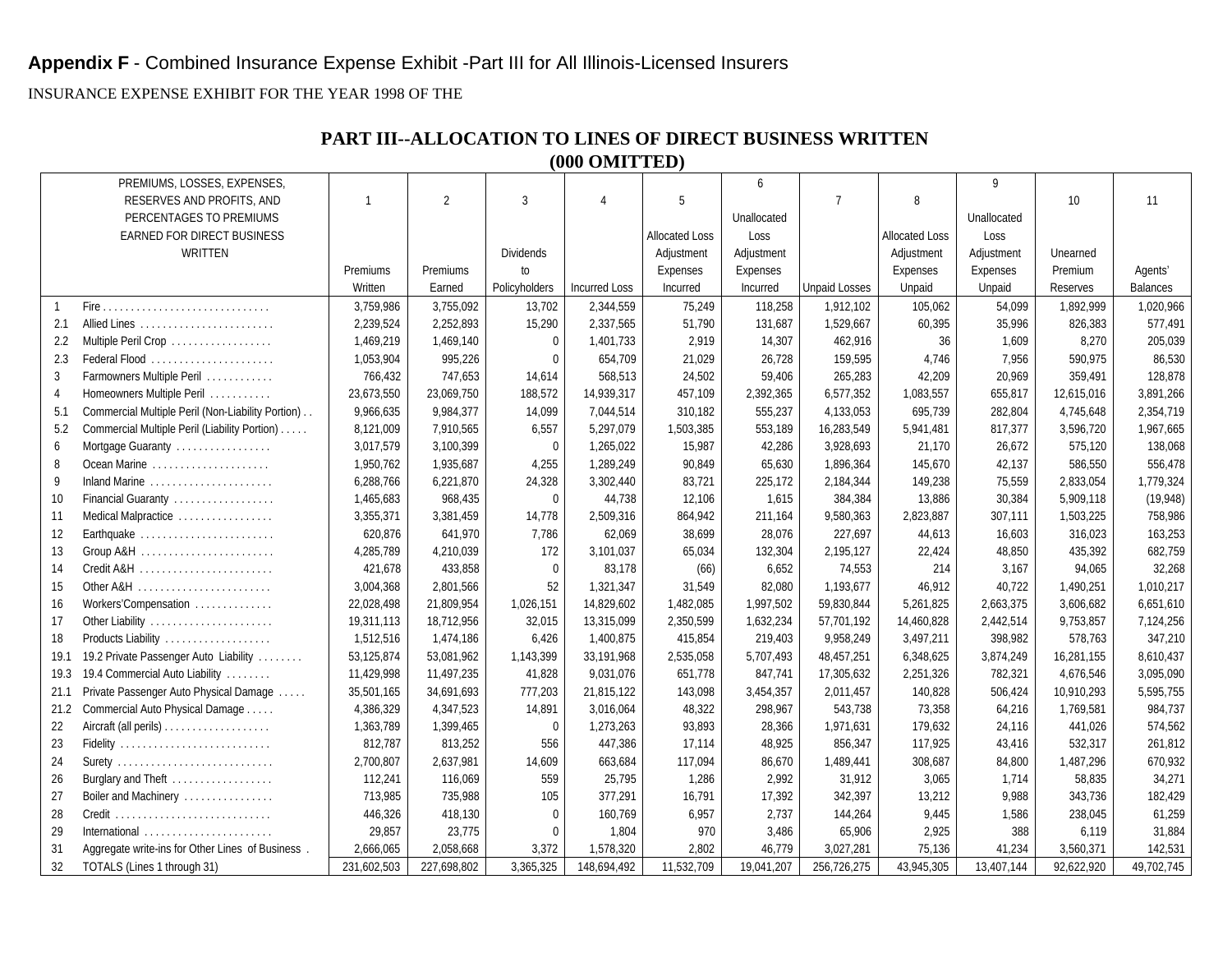#### INSURANCE EXPENSE EXHIBIT FOR THE YEAR 1998 OF THE

## **PART III - ALLOCATION TO LINES OF DIRECT BUSINESS WRITTEN** (continued)

**(000 omitted)**

|                                                       | 12                        | 13                | 14                         | 15                      | 16                | 17                     |
|-------------------------------------------------------|---------------------------|-------------------|----------------------------|-------------------------|-------------------|------------------------|
|                                                       |                           |                   | Other Acquisitions         |                         |                   | Pre-Tax Profit or Loss |
|                                                       |                           |                   | Field Supervision,         |                         |                   | <b>Excluding All</b>   |
| PREMIUM, LOSSES, EXPENSES, AND                        | Commercial and            | Taxes, Licenses & | and                        |                         |                   | <b>Investment Gain</b> |
| RESERVES FOR DIRECT BUSINESS                          | <b>Brokerage Expenses</b> | Fees              | <b>Collection Expenses</b> | <b>General Expenses</b> | Other Income Less | (Columns 2-(3thru      |
| WRITTEN                                               | Incurred                  | Incurred          | Incurred                   | Incurred                | Other Expenses    | $6)-(12$ thru $15)+16$ |
|                                                       | 520,684                   | 108,004           | 315,970                    | 314,523                 | (13,261)          | (69, 148)              |
|                                                       | 326,639                   | 55,777            | 151,878                    | 121,874                 | (8,998)           | (948, 613)             |
| 2.2 Multiple Peril Crop                               | 164,186                   | 2,013             | 21,240                     | 25,131                  | 8,262             | (154, 124)             |
| 2.3 Federal Flood                                     | 156,831                   | 19,339            | 52,551                     | 9,911                   | (2,043)           | 52,092                 |
| 3 Farmowners Multiple Peril                           | 133,078                   | 17,785            | 53,515                     | 52,097                  | 1,651             | (174, 210)             |
| 4 Homeowners Multiple Peril                           | 3,250,846                 | 617,711           | 1,973,584                  | 1,307,334               | 41,454            | (2,015,630)            |
| 5.1 Commercial Multiple Peril (Non-Liability Portion) | 1,678,742                 | 279,327           | 677,037                    | 752,476                 | (47, 643)         | (1, 374, 888)          |
| 5.2 Commercial Multiple Peril (Liability Portion)     | 1,392,592                 | 217,412           | 577,559                    | 630,050                 | (16,611)          | (2, 283, 872)          |
| 6 Mortgage Guaranty                                   | 11,228                    | 73,901            | 385,405                    | 291,904                 | 3,415             | 1,018,079              |
| 8 Ocean Marine                                        | 333,139                   | 36,188            | 103,012                    | 124,597                 | (8, 723)          | (119, 956)             |
| 9 Inland Marine                                       | 1,020,143                 | 168,396           | 446,029                    | 417,266                 | (17, 319)         | 517,075                |
| 10 Financial Guaranty                                 | 490                       | 35,567            | 170,618                    | 130,095                 | 155,803           | 729,011                |
| 11 Medical Malpractice                                | 280,841                   | 84,096            | 102,068                    | 259,642                 | (6,971)           | (952, 344)             |
| 12 Earthquake                                         | 77,463                    | 14,777            | 56,508                     | 45,194                  | (1,893)           | 309,729                |
|                                                       | 663,646                   | 91,824            | 155,554                    | 328,363                 | 16,549            | (311, 340)             |
|                                                       | 210,246                   | 10,619            | 10,036                     | 42,725                  | 481               | 70,949                 |
| 15 Other A&H                                          | 690,520                   | 45,777            | 169,844                    | 142,688                 | 9,629             | 327,334                |
| 16 Workers Compensation                               | 1,745,723                 | 961,231           | 1,236,343                  | 1,739,447               | (121, 933)        | (3,330,065)            |
| 17 Other Liability                                    | 2,468,396                 | 469,561           | 1,026,020                  | 1,180,620               | (56, 740)         | (3,818,328)            |
| 18 Products Liability                                 | 157,066                   | 24,125            | 100,324                    | 133,427                 | (36, 839)         | (1,020,160)            |
| 19.1 19.2 Private Passenger Auto Liability            | 4,891,975                 | 1,231,641         | 3,923,711                  | 2,557,765               | 160,561           | (1,940,473)            |
| 19.3 19.4 Commercial Auto Liability                   | 1,636,465                 | 299,793           | 708,186                    | 821,306                 | 20,003            | (2,520,940)            |
| 21.1 Private Passenger Auto Physical Damage           | 3,186,687                 | 793,063           | 2,621,126                  | 1,600,096               | 102,288           | 403,228                |
| 21.2 Commercial Auto Physical Damage                  | 609,688                   | 106,604           | 294,560                    | 296,112                 | (4,096)           | (341, 782)             |
|                                                       | 167,355                   | 28,955            | 37,873                     | 51,652                  | 10,861            | (271, 048)             |
| 23 Fidelity                                           | 105,859                   | 21,130            | 76,804                     | 84,036                  | (1,027)           | 10,404                 |
| 24 Surety                                             | 775,256                   | 78,041            | 315,257                    | 243,325                 | 4,066             | 348,094                |
| 26 Burglary and Theft                                 | 16,979                    | 2,941             | 9,889                      | 7,028                   | (224)             | 48,370                 |
| 27 Boiler and Machinery                               | 77,351                    | 21,112            | 72,291                     | 137,833                 | (2,013)           | 13,811                 |
|                                                       | 89,968                    | 11,291            | 35,402                     | 48,313                  | 6,759             | 69,450                 |
| 29 International                                      | 3,201                     | 373               | 159                        | (3, 505)                | (899)             | 16,384                 |
| 31 Aggregate write-ins for Ohter Lines of Business    | 221,356                   | 53,859            | 55,573                     | 185,128                 | 11,120            | (77, 401)              |
| 32 TOTAL (Lines 1 through 31)                         | 27,064,679                | 5,982,252         | 15,935,916                 | 14,078,467              | 205,688           | (17, 790, 338)         |